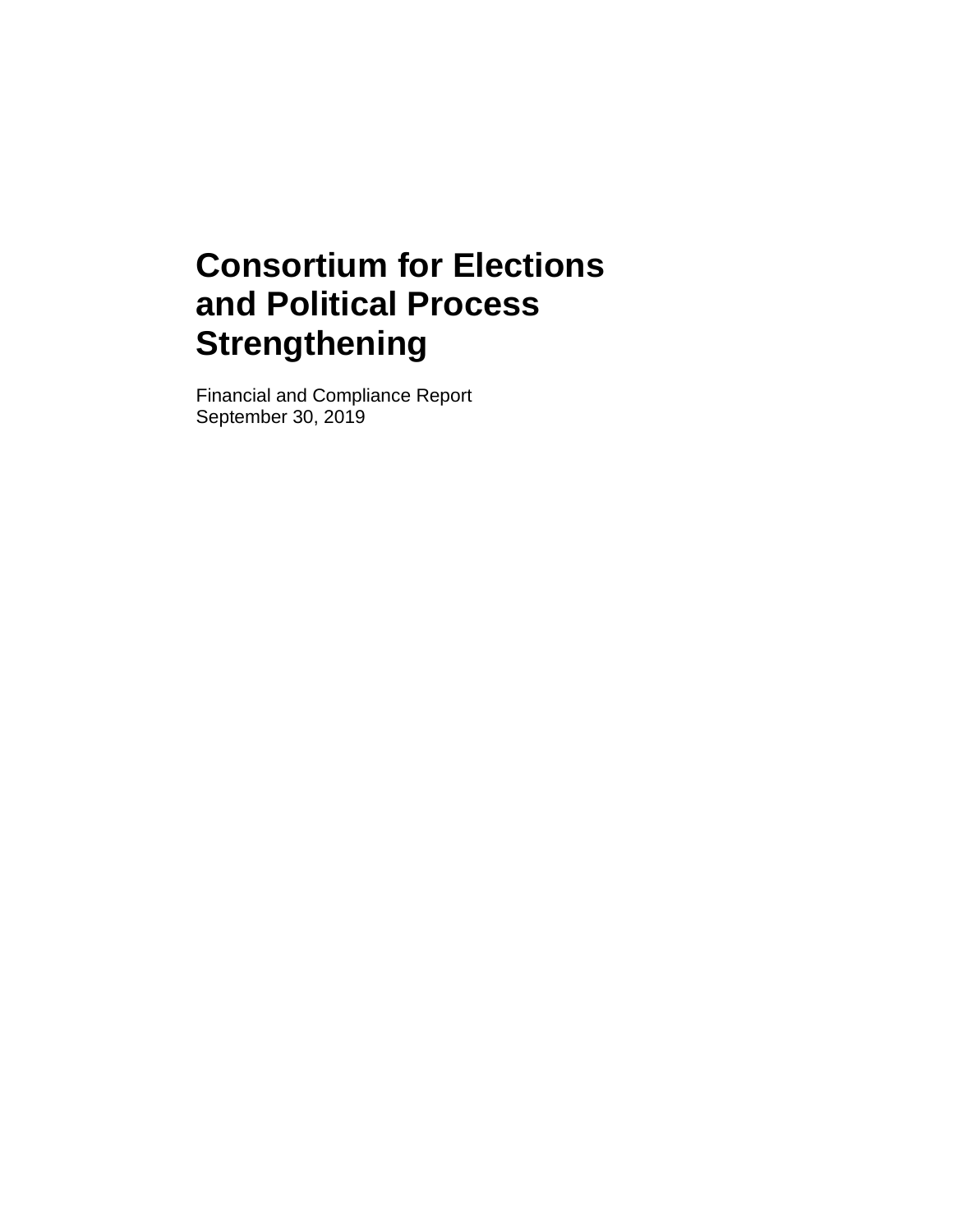## **Contents**

| Independent auditor's report                                                                                                                                                                                                                                                                                              | $1 - 2$   |
|---------------------------------------------------------------------------------------------------------------------------------------------------------------------------------------------------------------------------------------------------------------------------------------------------------------------------|-----------|
| <b>Financial statements</b>                                                                                                                                                                                                                                                                                               |           |
| <b>Balance sheets</b>                                                                                                                                                                                                                                                                                                     | 3         |
| Statements of activities                                                                                                                                                                                                                                                                                                  | 4         |
| Statements of cash flows                                                                                                                                                                                                                                                                                                  | 5         |
| Notes to financial statements                                                                                                                                                                                                                                                                                             | $6 - 9$   |
| Independent auditor's report on internal control over financial reporting and on compliance<br>and other matters based on an audit of financial statements performed in accordance with<br><b>Government Auditing Standards</b>                                                                                           | $10 - 11$ |
| Independent auditor's report on compliance for the major federal program; report on<br>internal controls over compliance; and report on schedule of expenditures of federal<br>awards required by the Uniform Guidance and related schedule of indirect cost pool,<br>applicable base and final overhead rate calculation | $12 - 13$ |
| Schedule of expenditures of federal awards                                                                                                                                                                                                                                                                                | 14-25     |
| Notes to schedule of expenditures of federal awards                                                                                                                                                                                                                                                                       | 26        |
| Schedule of indirect cost pool, applicable base and final overhead rate calculation                                                                                                                                                                                                                                       | 27        |
| Schedule of findings and questioned costs                                                                                                                                                                                                                                                                                 | 28-29     |
| Summary schedule of prior audit findings                                                                                                                                                                                                                                                                                  | 30        |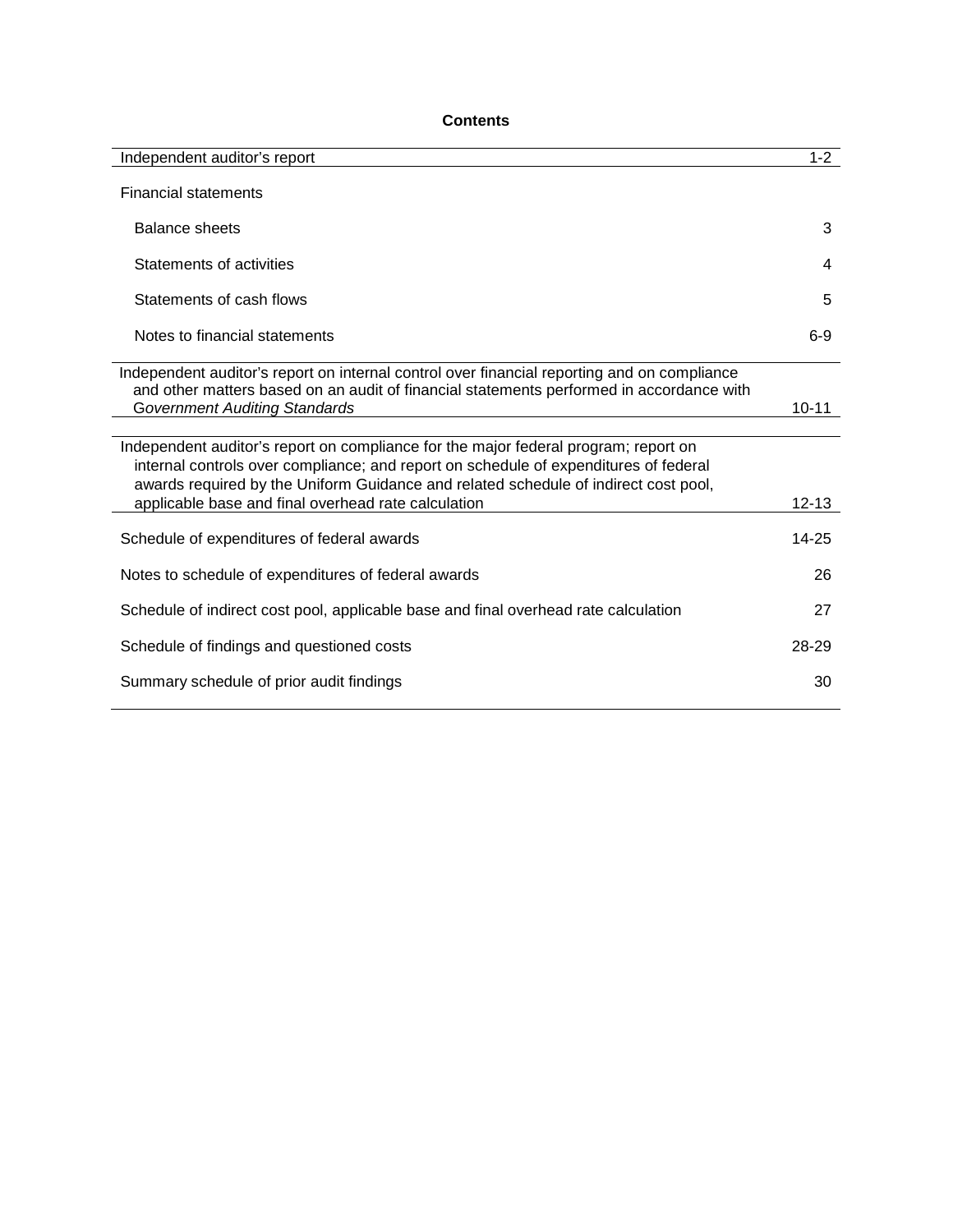

**RSM US LLP** 

#### **Independent Auditor's Report**

**Members** Consortium for Elections and Political Process Strengthening

#### **Report on the Financial Statements**

We have audited the accompanying financial statements of Consortium for Elections and Political Process Strengthening (CEPPS), which comprise the balance sheets as of September 30, 2019 and 2018, the related statements of activities and cash flows for the years then ended, and the related notes to the financial statements.

#### **Management's Responsibility for the Financial Statements**

Management is responsible for the preparation and fair presentation of these financial statements in accordance with accounting principles generally accepted in the United States of America; this includes the design, implementation and maintenance of internal control relevant to the preparation and fair presentation of financial statements that are free from material misstatement, whether due to fraud or error.

#### **Auditor's Responsibility**

Our responsibility is to express an opinion on these financial statements based on our audits. We conducted our audits in accordance with auditing standards generally accepted in the United States of America and the standards applicable to financial audits contained in *Government Auditing Standards,* issued by the Comptroller General of the United States. Those standards require that we plan and perform the audit to obtain reasonable assurance about whether the financial statements are free from material misstatement.

An audit involves performing procedures to obtain audit evidence about the amounts and disclosures in the financial statements. The procedures selected depend on the auditor's judgment, including the assessment of the risks of material misstatement of the financial statements, whether due to fraud or error. In making those risk assessments, the auditor considers internal control relevant to the entity's preparation and fair presentation of the financial statements in order to design audit procedures that are appropriate in the circumstances, but not for the purpose of expressing an opinion on the effectiveness of the entity's internal control. Accordingly, we express no such opinion. An audit also includes evaluating the appropriateness of accounting policies used and the reasonableness of significant accounting estimates made by management, as well as evaluating the overall presentation of the financial statements.

We believe that the audit evidence we have obtained is sufficient and appropriate to provide a basis for our audit opinion.

THE POWER OF BEING UNDERSTOOD AUDIT | TAX | CONSULTING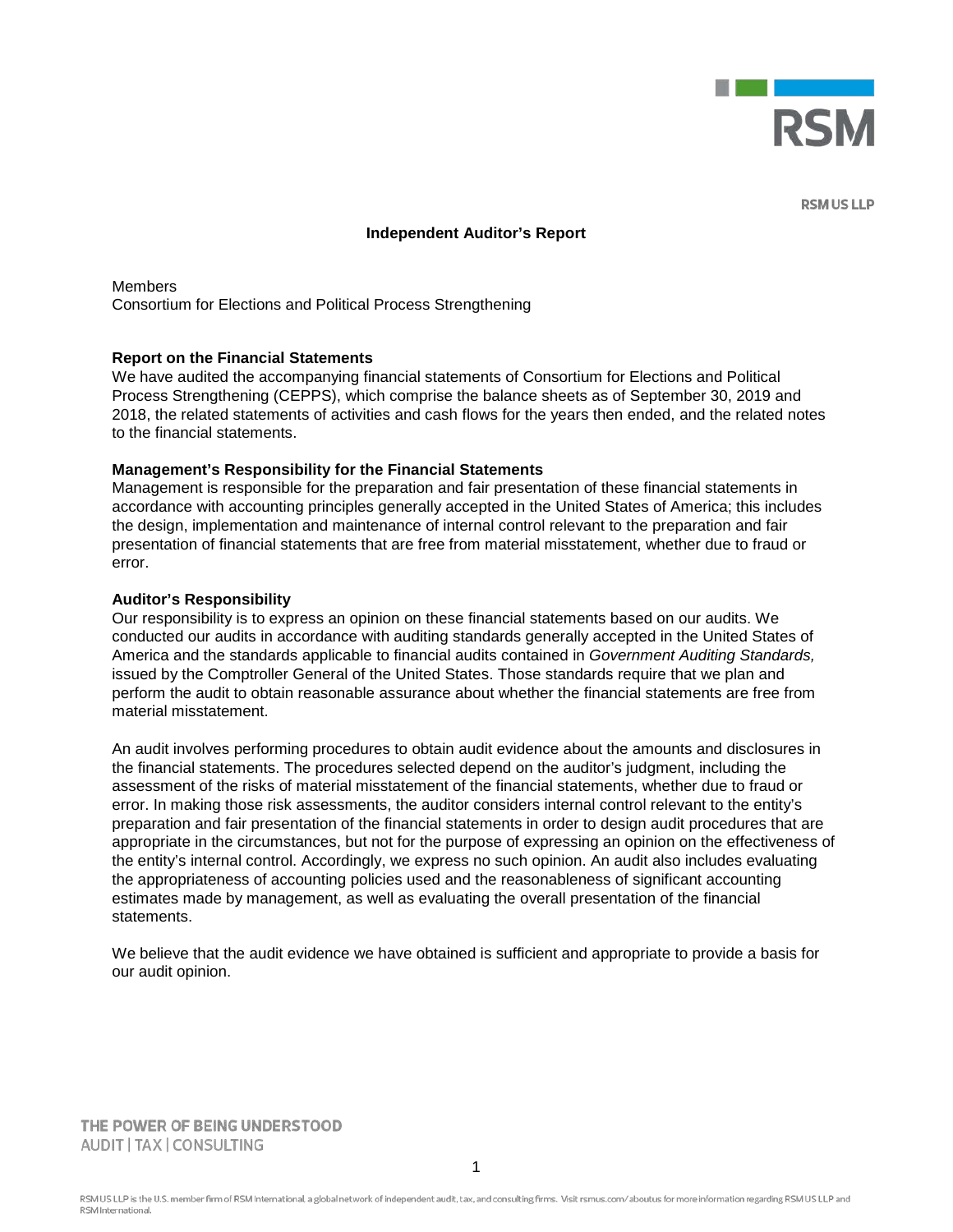## **Opinion**

In our opinion, the financial statements referred to above present fairly, in all material respects, the financial position of CEPPS as of September 30, 2019 and 2018, and the changes in its net assets and its cash flows for the years then ended in accordance with accounting principles generally accepted in the United States of America.

#### **Emphasis of Matter**

As disclosed in Note 1 to the financial statements, CEPPS retrospectively adopted the Financial Accounting Standards Board issued Accounting Standards Update 2016-14, *Not-for-Profit Entities (Topic 958): Presentation of Financial Statements of Not-for-Profit Entities*. The adoption of this standard resulted in the statement of functional expenses, additional footnote disclosures and changes to the classification of net assets. Our opinion is not modified with respect to this matter.

#### **Other Reporting Required by** *Government Auditing Standards*

In accordance with *Government Auditing Standards*, we have also issued our report dated September 29, 2020, and on our consideration of CEPPS's internal control over financial reporting and on our tests of its compliance with certain provisions of laws, regulations, contracts, and grant agreements and other matters. The purpose of this report is solely to describe the scope of our testing of internal control over financial reporting and compliance and the results of that testing, and not to provide an opinion on the effectiveness of CEPPS's internal control over financial reporting or on compliance. This report is an integral part of an audit performed in accordance with *Government Auditing Standards* in considering CEPPS's internal control over financial reporting and compliance.

RSM US LLP

Washington, D.C. September 29, 2020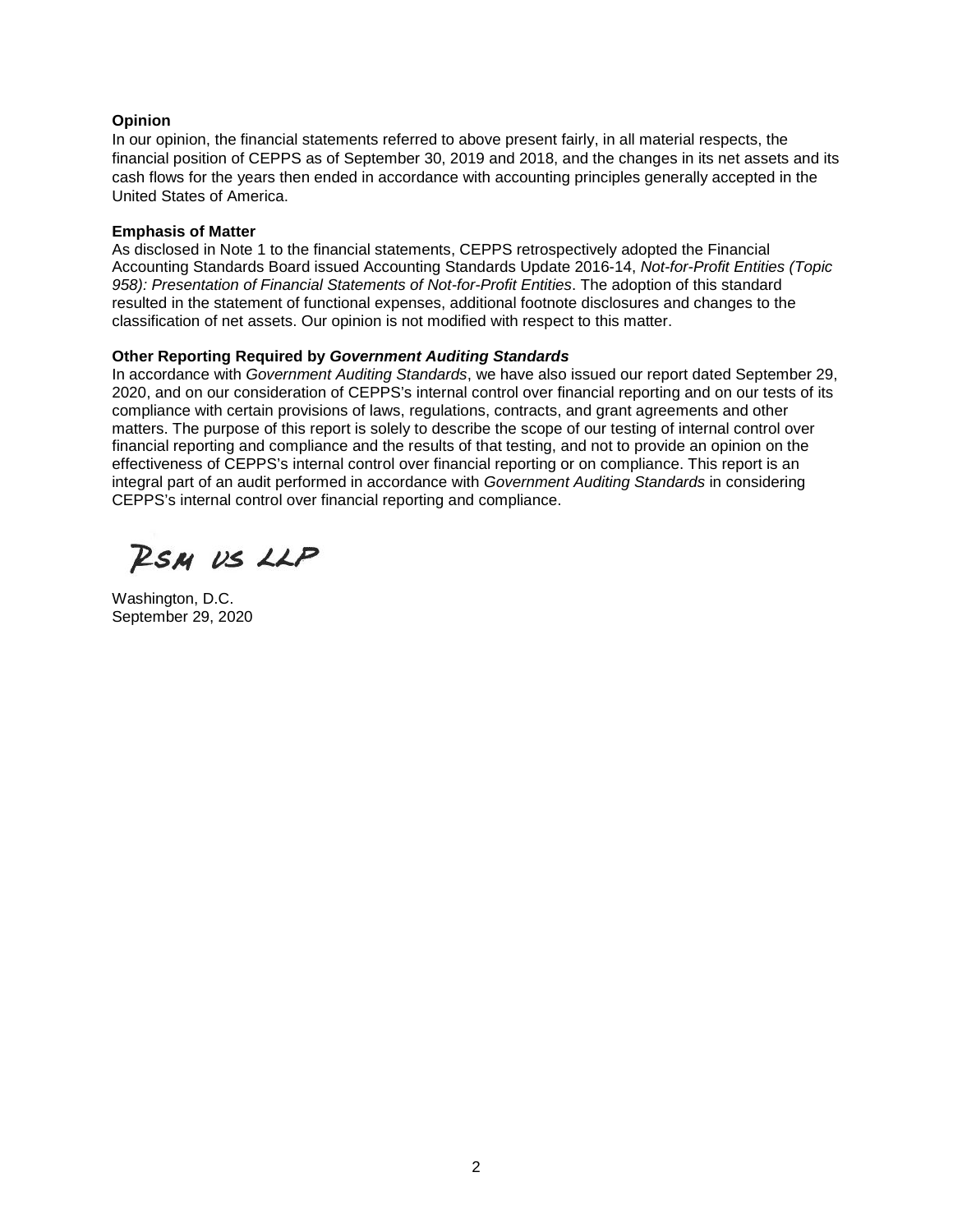## **Balance Sheets September 30, 2019 and 2018**

|                                       | 2019                   |    |                  |  |  |
|---------------------------------------|------------------------|----|------------------|--|--|
| <b>Assets</b>                         |                        |    |                  |  |  |
| Cash<br>Receivables                   | \$<br>915<br>8,745,510 | \$ | 878<br>1,648,527 |  |  |
|                                       | 8,746,425              | \$ | 1,649,405        |  |  |
| <b>Liabilities and Net Assets</b>     |                        |    |                  |  |  |
| Liabilities:                          |                        |    |                  |  |  |
| Refundable advances                   | \$<br>915              | \$ | 878              |  |  |
| Due to Joint Venturers                | 8,745,510              |    | 1,648,527        |  |  |
|                                       | 8,746,425              |    | 1,649,405        |  |  |
| Net assets without donor restrictions |                        |    |                  |  |  |
|                                       | 8,746,425              | \$ | 1,649,405        |  |  |
|                                       |                        |    |                  |  |  |

See notes to financial statements.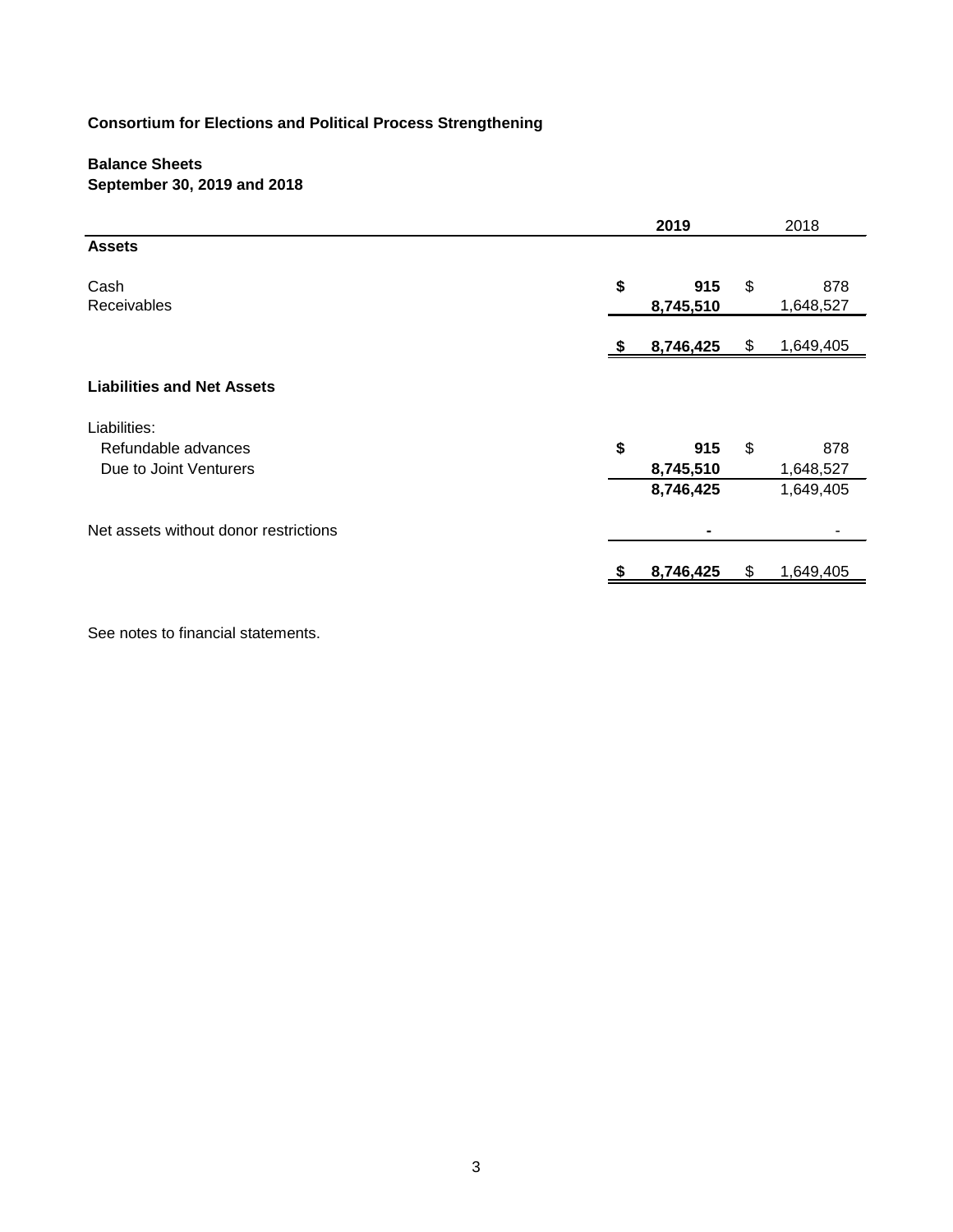## **Statements of Activities Years Ended September 30, 2019 and 2018**

|                                                                  | 2019        | 2018             |
|------------------------------------------------------------------|-------------|------------------|
| Revenues:                                                        |             |                  |
| Federal grant awards - U.S. Agency for International Development | 117,427,057 | 80,445,920<br>\$ |
| <b>Total revenues</b>                                            | 117,427,057 | 80,445,920       |
| Expenses:                                                        |             |                  |
| Program services:                                                |             |                  |
| National Democratic Institute for International Affairs          | 49,992,504  | 33,190,122       |
| International Foundation for Electoral Systems                   | 33,737,830  | 25,222,979       |
| International Republican Institute                               | 33,696,723  | 22,032,819       |
| <b>Total expenses</b>                                            | 117,427,057 | 80,445,920       |
| Change in net assets                                             |             |                  |
| Net assets:                                                      |             |                  |
| Beginning                                                        |             |                  |
| Ending                                                           |             |                  |
|                                                                  |             |                  |

See notes to financial statements.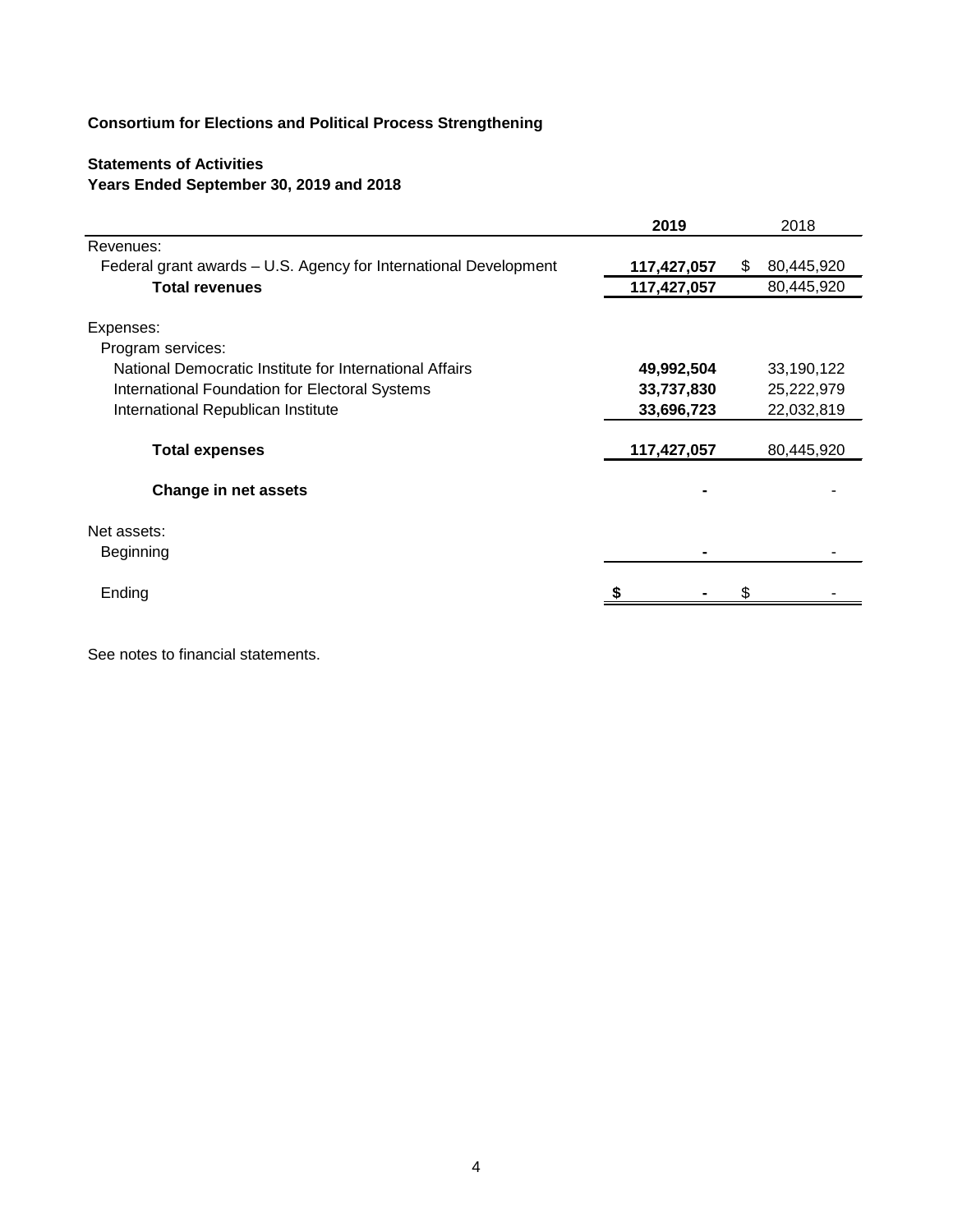## **Statements of Cash Flows Years Ended September 30, 2019 and 2018**

|                                                           | 2019        | 2018       |
|-----------------------------------------------------------|-------------|------------|
| Cash flows from operating activities:                     |             |            |
| Change in net assets                                      | \$          | \$         |
| Adjustments to reconcile change in net assets to net cash |             |            |
| provided by (used in) operating activities:               |             |            |
| Changes in assets and liabilities:                        |             |            |
| Increase in:                                              |             |            |
| Accounts receivable                                       | (7,096,983) | (369, 512) |
| Increase (decrease) in:                                   |             |            |
| Refundable advances                                       | 37          | (59)       |
| Due to Joint Venturers                                    | 7,096,983   | 369,512    |
| Net cash provided by (used in) operating activities       | 37          | (59)       |
| Cash:                                                     |             |            |
| Beginning                                                 | 878         | 937        |
|                                                           |             |            |
| Ending                                                    | 915         | 878        |

See notes to financial statements.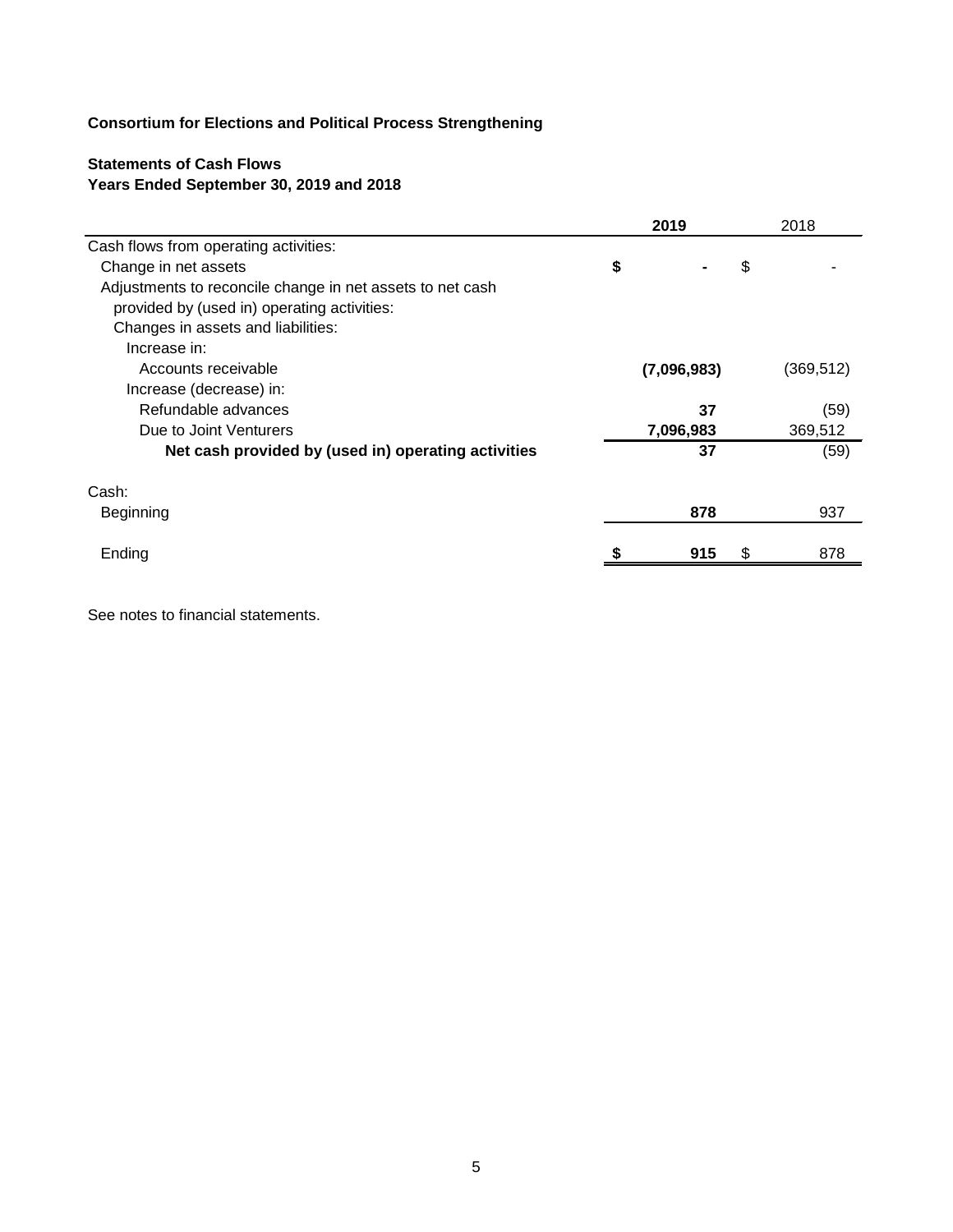## **Notes to Financial Statements**

## **Note 1. Nature of Activities and Significant Accounting Policies**

**Nature of activities:** Consortium for Elections and Political Process Strengthening (CEPPS) was formed on September 26, 1995*,* as a joint venture of International Republican Institute (IRI), International Foundation for Electoral Systems (IFES), and National Democratic Institute for International Affairs (NDI), collectively, the "Joint Venturers." The Organization was formed for the purpose of submitting applications for grant awards to the U.S. Agency for International Development (USAID) in implementing political and electoral strengthening programs in foreign countries.

**Joint venture agreement:** CEPPS has a joint venture agreement with the Joint Venturers that constitutes the organizational documents for CEPPS. Under this agreement, the Joint Venturers have the ability to influence the operating and financial decisions of CEPPS. The Joint Venturers are responsible for operational management of CEPPS's activities and for overseeing the activities and budgets assigned to their respective organization.

CEPPS's current activities consist of the following:

**Democratic strengthening:** CEPPS will assist the efforts of local democratic parties to participate in the political process and influence public policy at the national and regional levels, by:

- Building viable, independent political parties, election authorities, legislative bodies and nongovernmental organizations (NGOs)
- Enabling regular, free elections to occur at local and national levels, as validated by independent observation and monitoring
- Promoting full citizen understanding of and participation in the electoral and political processes
- Fostering professionalism in the fields of electoral and political processes

A summary of CEPPS's significant accounting policies follows:

**Basis of accounting:** The accompanying financial statements are presented in accordance with the accrual basis of accounting, whereby revenue is recognized when earned and expenses are recognized when incurred.

**Adoption of recent accounting pronouncement:** In August 2016, the Financial Accounting Standards Board (FASB) issued Accounting Standards Update (ASU) 2016-14, *Not-for-Profit Entities (Topic 958): Presentation of Financial Statement of Not-for-Profit Entities.* The amendments in this ASU makes improvements to the information provided in financial statements and accompanying notes of not-forprofit entities. The amendments set forth the FASB's improvements to net asset classification requirements and the information presented about a not-for-profit entity's liquidity, financial performance and cash flows. The ASU was retrospectively adopted by CEPPS in 2019.

**Basis of presentation:** CEPPS reports information regarding its financial position and activities according to two classes of net assets: net assets without donor restrictions and net assets with donor restrictions.

**Net assets without donor restrictions:** Net assets that are not subject to donor (or certain grantor) imposed restrictions and, therefore, available for the support of general operating activities, including acquisition of property and equipment.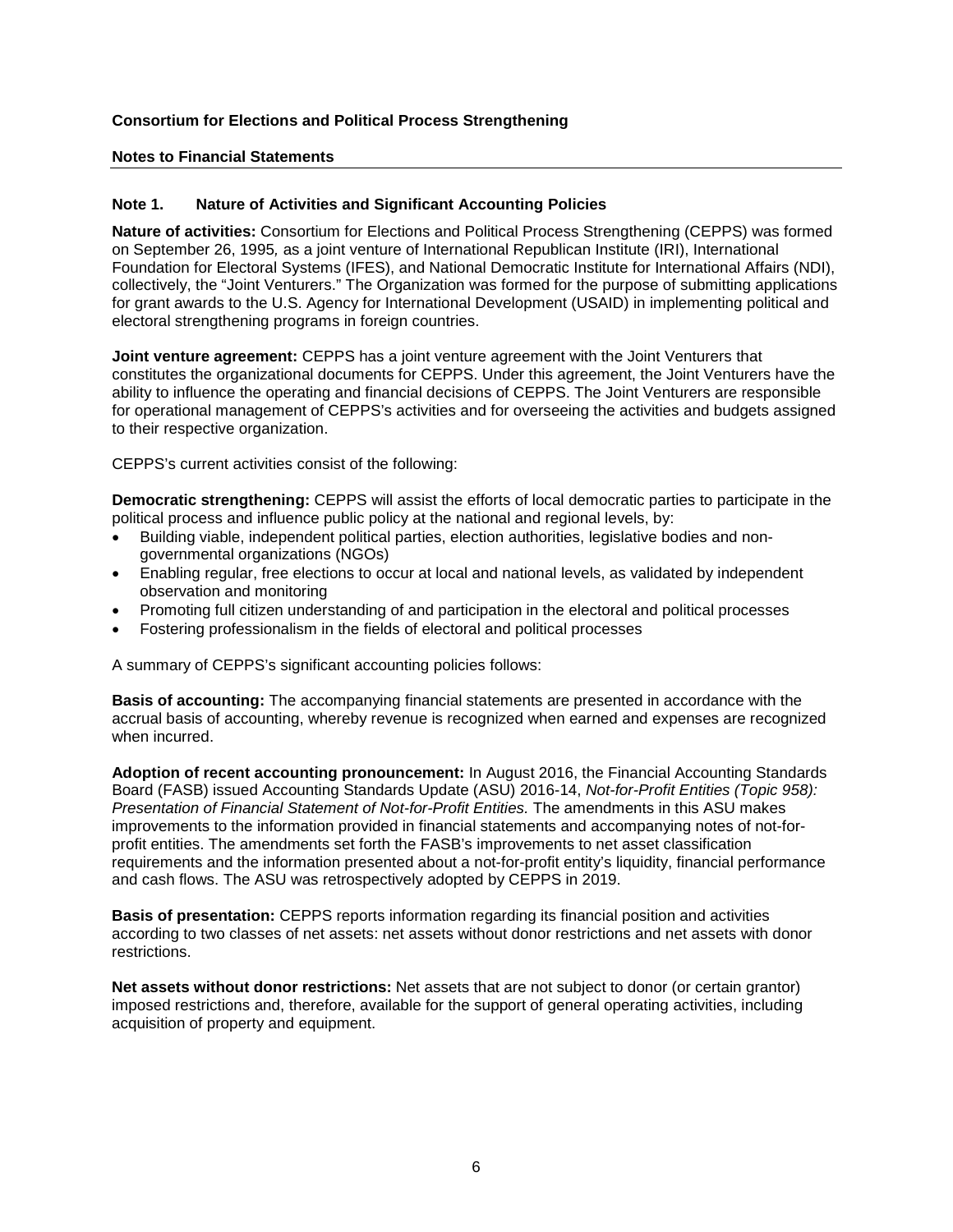#### **Notes to Financial Statements**

#### **Note 1. Nature of Activities and Significant Accounting Policies (Continued)**

**Net assets with donor restrictions net assets***:* Net assets that are subject to donor (or certain grantor) imposed restrictions and, therefore, not available for the support of general operating activities. Donor can impose restrictions that will be met by the passage of time or other events or purpose specified by the donor. Donor-imposed restrictions are released when a restriction expires, that is, when the stipulated time has elapsed, when the stipulated purpose for which the resource was restricted has been fulfilled, or both. There were no net assets with donor restrictions at September 30, 2019 and 2018.

**Financial risk:** CEPPS maintains its cash in bank deposit accounts, which, at times, may exceed federally insured limits. CEPPS has not experienced any losses in such accounts. CEPPS believes it is not exposed to any significant financial risk on cash.

**Revenue recognition:** Revenue from the USAID grant is deemed to be earned and is reported as either CEPPS or the Joint Venturers incur and report to CEPPS expenditures that are in compliance with the requirements of the grant. A grant receivable is recorded when expenditures incurred exceed cash receipts from USAID. Funds received prior to expenditures are presented as refundable advances. All expenditures incurred by CEPPS are made by one of the Joint Venturers.

**Receivables:** Receivables are comprised mainly of costs in excess of amounts billed on federal grants. Receivables are carried at original invoice amount, less an estimate made for doubtful receivables based on a review of all outstanding amounts on a quarterly basis. Management determines the allowance for doubtful accounts by using the historical experience applied to an aging of accounts. Receivables are written off when deemed uncollectible. Recoveries of receivables previously written off are recorded when received. There was no allowance for doubtful accounts at September 30, 2019 and 2018.

**Due to Joint Venturers:** The Joint Venturers submit to CEPPS requests for reimbursement of expenses incurred and reported to CEPPS under the USAID grant. As of September 30, 2019 and 2018, the ending balances due to Joint Venturers consist of:

|                            | 2019      |     | 2018       |
|----------------------------|-----------|-----|------------|
|                            |           |     |            |
| Receivables to <b>IFES</b> | 4.685.042 | \$. | 1,777,260  |
| Receivables to IRI         | 3,285,131 |     | 696.486    |
| Receivables to NDI         | 775.337   |     | (825, 219) |
|                            | 8.745.510 |     | ,648,527   |

**Functional allocation of expenses:** All of CEPPS costs including program administration, are incurred by The Joint Ventureres and reimbursed by CEPPS.

The costs incurred for the year ended September 30, 2019 are as follows:

|                                                             | <b>Direct</b><br><b>Program Costs</b>  | Administative<br><b>Program Costs</b> | Total<br><b>Program Costs</b> |                                        |  |
|-------------------------------------------------------------|----------------------------------------|---------------------------------------|-------------------------------|----------------------------------------|--|
| NDI expenses<br><b>IFES</b> expenses<br><b>IRI</b> expesnes | 49,463,312<br>33,395,538<br>33.349.475 | 529,192<br>342.292<br>347.248         | \$                            | 49,992,504<br>33,737,830<br>33,696,723 |  |
|                                                             | 116,208,325                            | 1,218,732                             |                               | 117.427.057                            |  |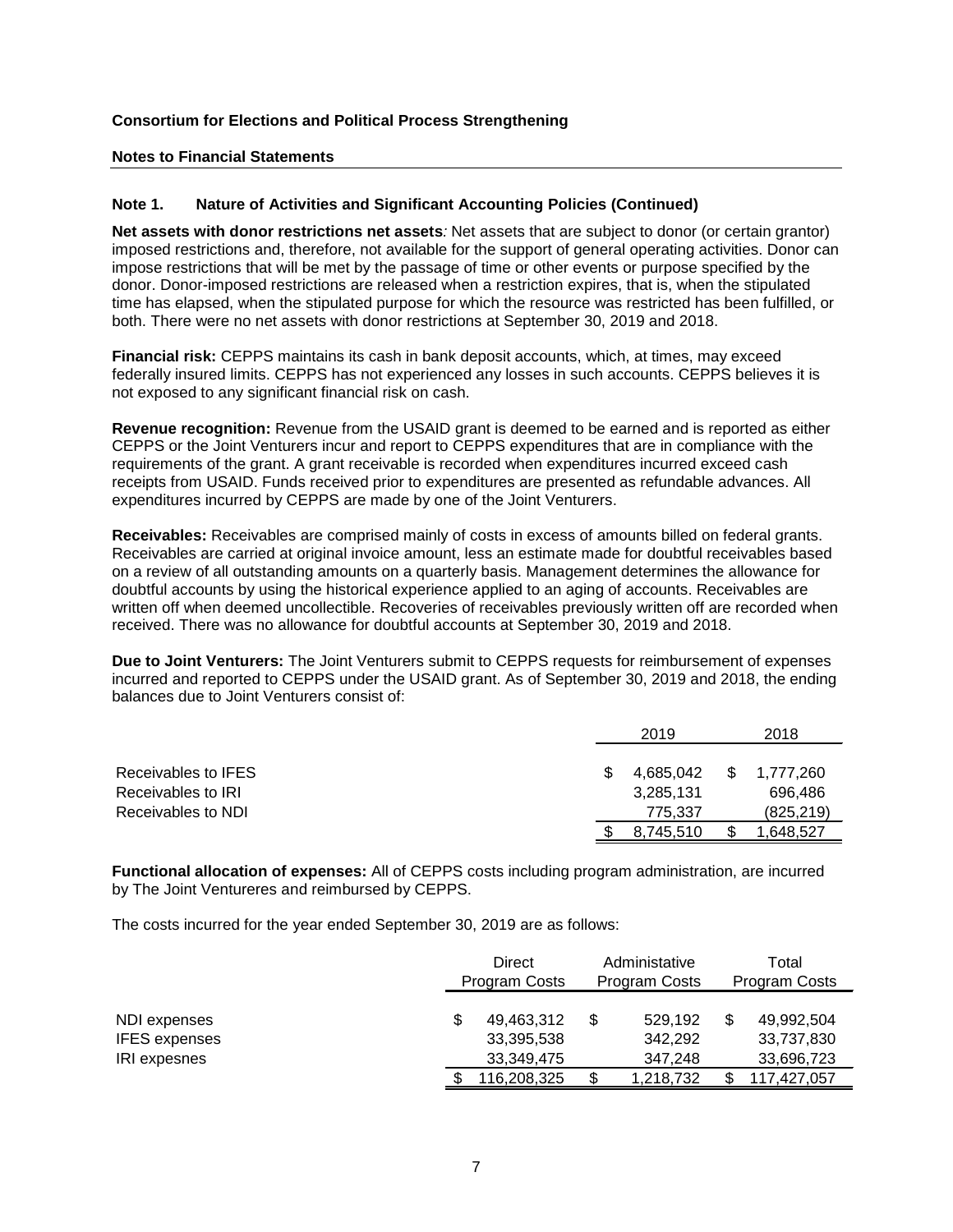#### **Notes to Financial Statements**

## **Note 1. Nature of Activities and Significant Accounting Policies (Continued)**

The costs incurred for the year ended September 30, 2018 are as follows:

|                                                             | Direct<br>Program Costs                |    | Administative<br>Total<br><b>Program Costs</b><br><b>Program Costs</b> |    |                                        |
|-------------------------------------------------------------|----------------------------------------|----|------------------------------------------------------------------------|----|----------------------------------------|
| NDI expenses<br><b>IFES</b> expenses<br><b>IRI</b> expesnes | 32,781,101<br>24,922,247<br>21,758,175 | \$ | 409,021<br>300,732<br>274.644                                          | \$ | 33,190,122<br>25,222,979<br>22,032,819 |
|                                                             | 79,461,523                             | \$ | 984,397                                                                |    | 80,445,920                             |

**Income taxes:** CEPPS is generally exempt from federal income tax under the provisions of Section 501(c)(3) of the Internal Revenue Code. In addition, CEPPS qualifies for the charitable contributions deductions and has been classified as an organization that is not a private foundation. Income which is not related to exempt purposes, less applicable deductions, is subject to federal and state corporate income taxes. CEPPS had no net unrelated business income for the years ended September 30, 2019 and 2018.

Management evaluated CEPPS's tax positions and concluded that CEPPS has taken no uncertain tax positions that require adjustment to the financial statements to comply with the provisions of the uncertainty in income tax guidance of the FASB Accounting Standards Codification. Generally, CEPPS is no longer subject to income tax examinations by the U.S. federal, state or local tax authorities for years before 2016.

**Use of estimates:** The preparation of the financial statements requires management to make estimates and assumptions that affect the reported amounts of assets and liabilities and disclosures of contingent assets and liabilities at the date of the financial statements, and the reported amounts of revenue and expenses during the reporting period. Actual results could differ from those estimates.

**Upcoming accounting pronouncement:** In June 2018, the FASB issued ASU 2018-08, *Not-for-Profit Entitles (Topic 958): Clarifying the Scope and the Accounting Guidance for Contributions Received and Contributions Made*. The purpose of the ASU is to clarify and improve the scope and the accounting guidance for contributions received and contributions made. The amendments in the ASU should assist entities in: (1) evaluating whether transactions should be accounted for as contributions (nonreciprocal transactions) within the scope of *Topic 958, Not-for-Profit Entities*, or as exchange (reciprocal) transactions subject to other guidance and (2) determining whether a contribution is conditional. The ASU has different effective dates for resource recipients and resource providers. Where CEPPS is the resource recipient, the ASU will be effective for contributions received for annual periods beginning after December 15, 2018. Where CEPPS is the resource provider, the ASU is effective for annual periods beginning after December 15, 2019. Early adoption is permitted.

**Subsequent events:** In December 2019, a novel strain of the coronavirus (COVID-19) emerged. While initially concentrated in China, the outbreak has now spread to other countries, including the United States. In March 2020, the World Health Organization officially characterized COVID-19 as a global pandemic. Management is currently responding to the existing effects and planning for the potential future effects that the COVID-19 pandemic may have on CEPPS and underlying operations, including effects on their labor supply, customers and suppliers. Management anticipates an increase in delinquencies of future member assessments. At the current time, management is unable to quantify the potential effects of this pandemic on CEPPS's future financial statements.

CEPPS evaluated subsequent events through September 29, 2020, which is the date the financial statements were available to be issued.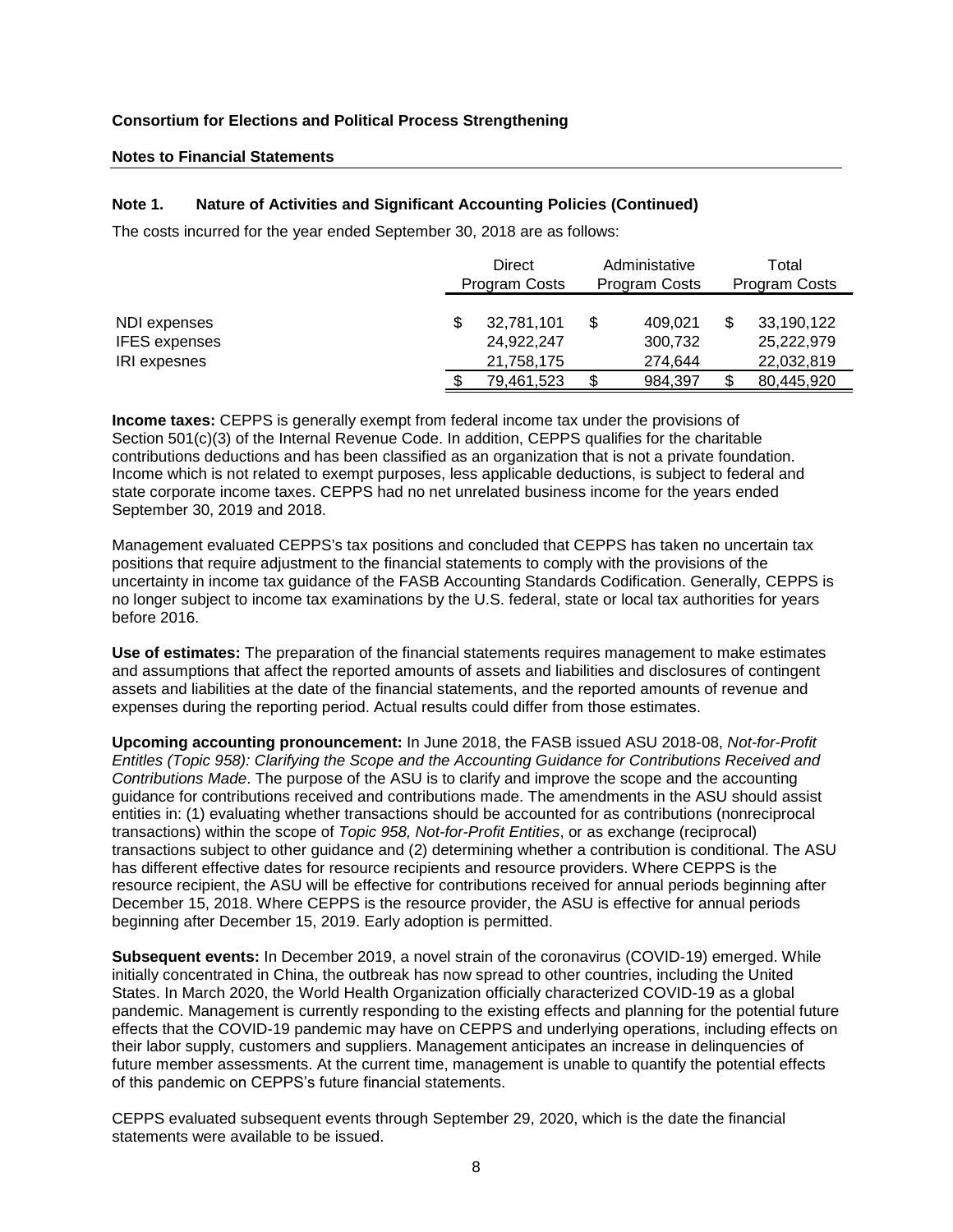## **Notes to Financial Statements**

## **Note 2. Liquidity and Availability of Financial Assets**

Financial assets available for general expenditure, that is, without donor or other restrictions limiting their use within one year of the balance sheet date comprise the following:

As of September 30, 2019, the following assets are available to meet annual operating costs for the following fiscal year:

| Cash and cash equivalents                                                                  | 915         |
|--------------------------------------------------------------------------------------------|-------------|
| Receivable, net                                                                            | 8,745,510   |
| Total financial assets available                                                           | 8,746,425   |
| Less refundable advances                                                                   | (915)       |
| Financial assets available to meet cash needs for<br>general expenditures within 12 months | \$8,745,510 |

## **Note 3. Related Party Transactions**

CEPPS is related to IRI through common management and shared facilities. Under the joint venture agreement, IRI was the organization designated to administer CEPPS. Further, under the current agreement by the joint venture partners; IRI, NDI and IFES are to be reimbursed by CEPPS for their portion of the indirect cost.

#### **Note 4. Major Grantor**

During the years ended September 30, 2019 and 2018, CEPPS was entirely funded by grants from the U.S. government. Reduction of funding from the U.S. government would have a significant impact on the operations of CEPPS.

#### **Note 5. Contingencies**

CEPPS participates in federally assisted grant programs, which are subject to financial and compliance audits by the federal agencies or their representatives. As such, there exists a contingent liability for potential questioned costs that may result from such an audit. Management does not anticipate any significant adjustments as a result of such an audit.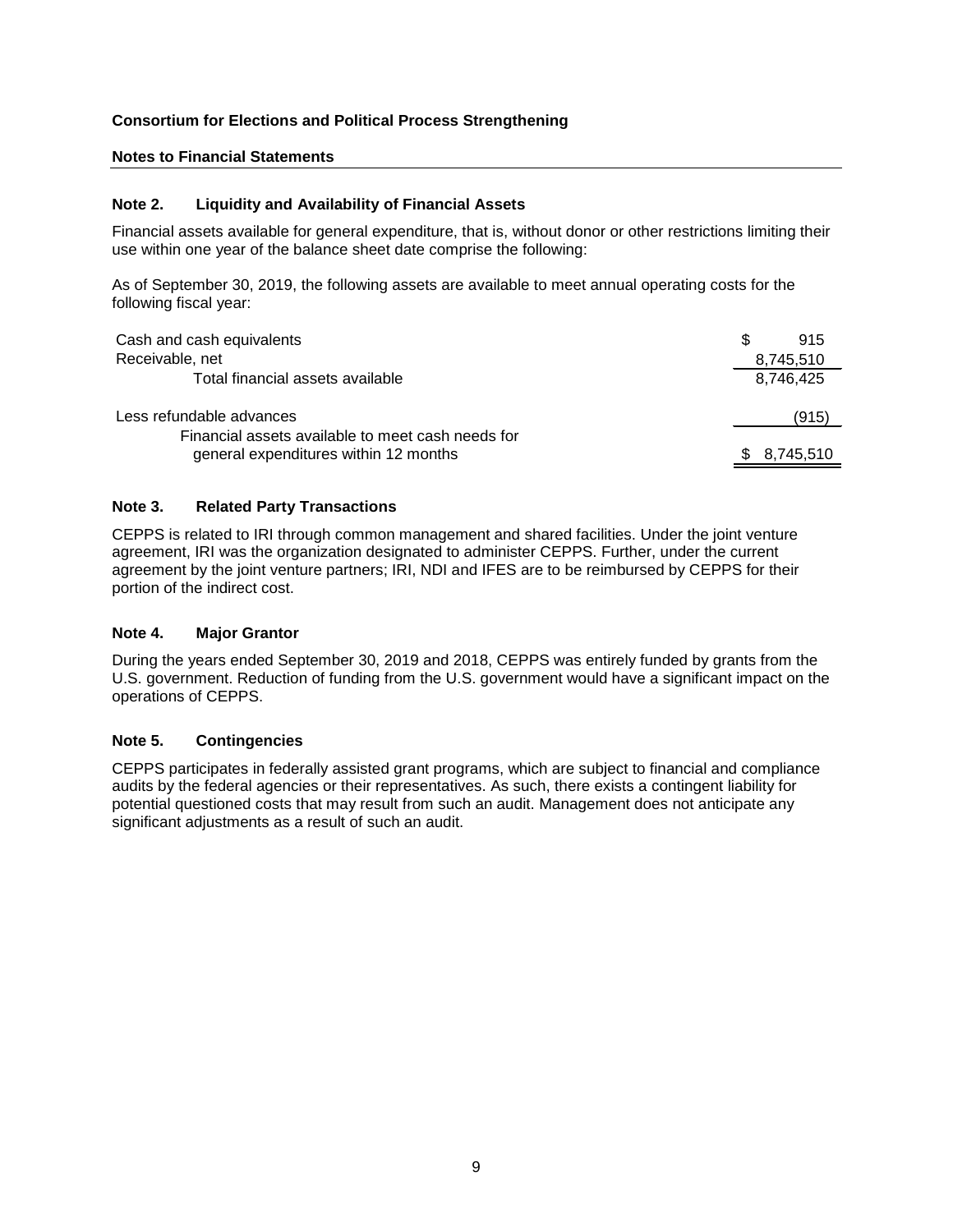

**RSM US LLP** 

#### **Report on Internal Control Over Financial Reporting and on Compliance and Other Matters Based on an Audit of Financial Statements Performed in Accordance With** *Government Auditing Standards*

#### **Independent Auditor's Report**

Members Consortium for Elections and Political Process Strengthening

We have audited, in accordance with the auditing standards generally accepted in the United States of America and the standards applicable to financial audits contained in *Government Auditing Standards*  issued by the Comptroller General of the United States, the financial statements of Consortium for Elections and Political Process Strengthening (CEPPS), which comprise the balance sheet as of September 30, 2019, the related statements of activities and cash flows for the year then ended, and the related notes to the financial statements, and have issued our report thereon dated September 29, 2020.

#### **Internal Control Over Financial Reporting**

In planning and performing our audit of the financial statements, we considered CEPPS's internal control over financial reporting (internal control) to determine the audit procedures that are appropriate in the circumstances for the purpose of expressing our opinion on the financial statements, but not for the purpose of expressing an opinion on the effectiveness of CEPPS's internal control. Accordingly, we do not express an opinion on the effectiveness of CEPPS's internal control.

A *deficiency in internal control* exists when the design or operation of a control does not allow management or employees, in the normal course of performing their assigned functions, to prevent, or detect and correct, misstatements on a timely basis. A *material weakness* is a deficiency, or a combination of deficiencies, in internal control, such that there is a reasonable possibility that a material misstatement of the entity's financial statements will not be prevented, or detected and corrected on a timely basis. A *significant deficiency* is a deficiency, or a combination of deficiencies, in internal control that is less severe than a material weakness, yet important enough to merit attention by those charged with governance.

Our consideration of internal control was for the limited purpose described in the first paragraph of this section and was not designed to identify all deficiencies in internal control that might be material weaknesses or significant deficiencies. Given these limitations, during our audit we did not identify any deficiencies in internal control that we consider to be material weaknesses. However, material weaknesses may exist that have not been identified.

#### **Compliance and Other Matters**

As part of obtaining reasonable assurance about whether CEPPS's financial statements are free from material misstatement, we performed tests of its compliance with certain provisions of laws, regulations, contracts, and grant agreements, noncompliance with which could have a direct and material effect on the determination of financial statement amounts. However, providing an opinion on compliance with those provisions was not an objective of our audit, and accordingly, we do not express such an opinion. The results of our tests disclosed no instances of noncompliance or other matters that are required to be reported under *Government Auditing Standards*.

THE POWER OF BEING UNDERSTOOD AUDIT | TAX | CONSULTING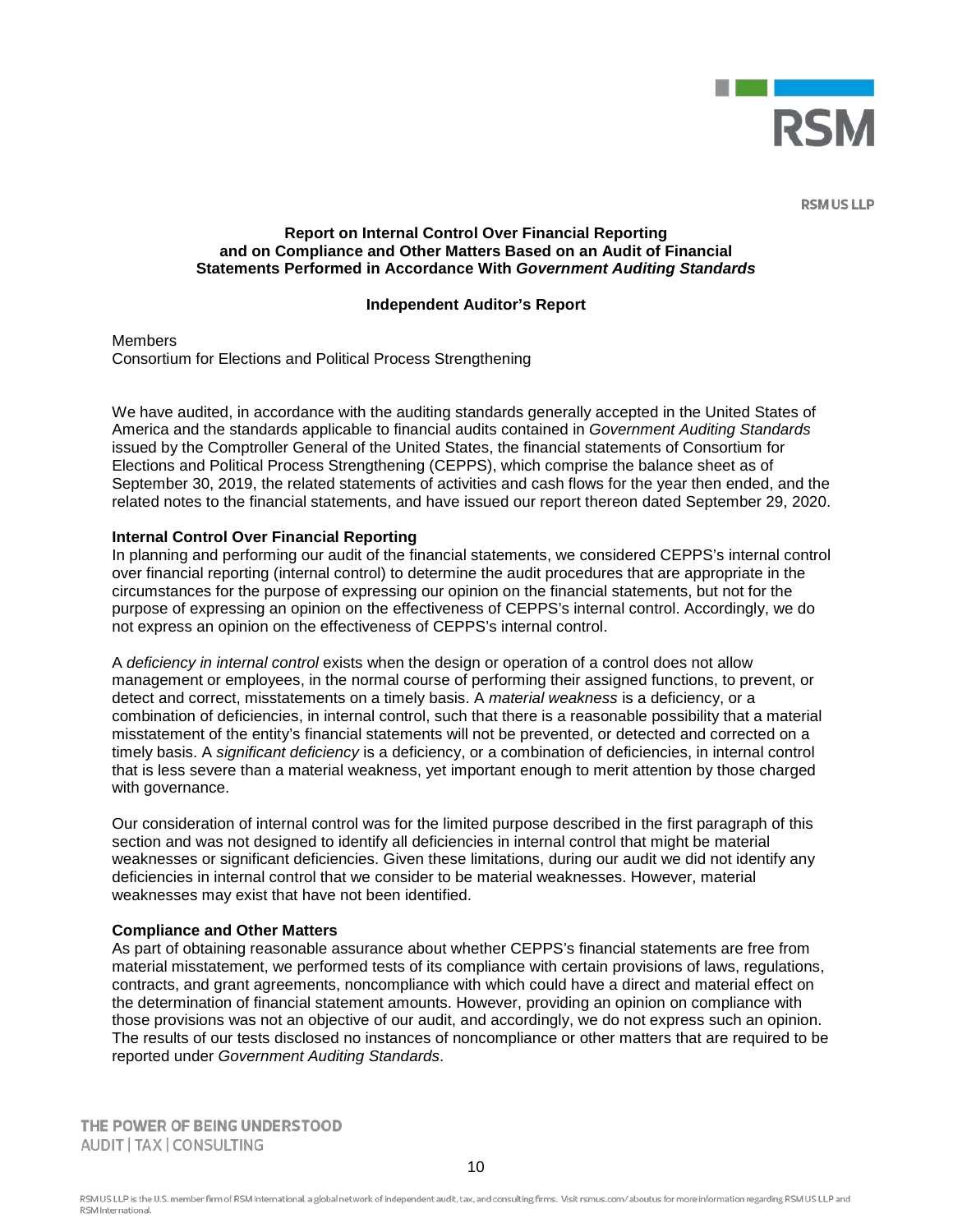## **Purpose of This Report**

The purpose of this report is solely to describe the scope of our testing of internal control and compliance and the results of that testing, and not to provide an opinion on the effectiveness of CEPPS's internal control or on compliance. This report is an integral part of an audit performed in accordance with *Government Auditing Standards* in considering the entity's internal control and compliance. Accordingly, this communication is not suitable for any other purpose.

RSM US LLP

Washington, D.C. September 29, 2020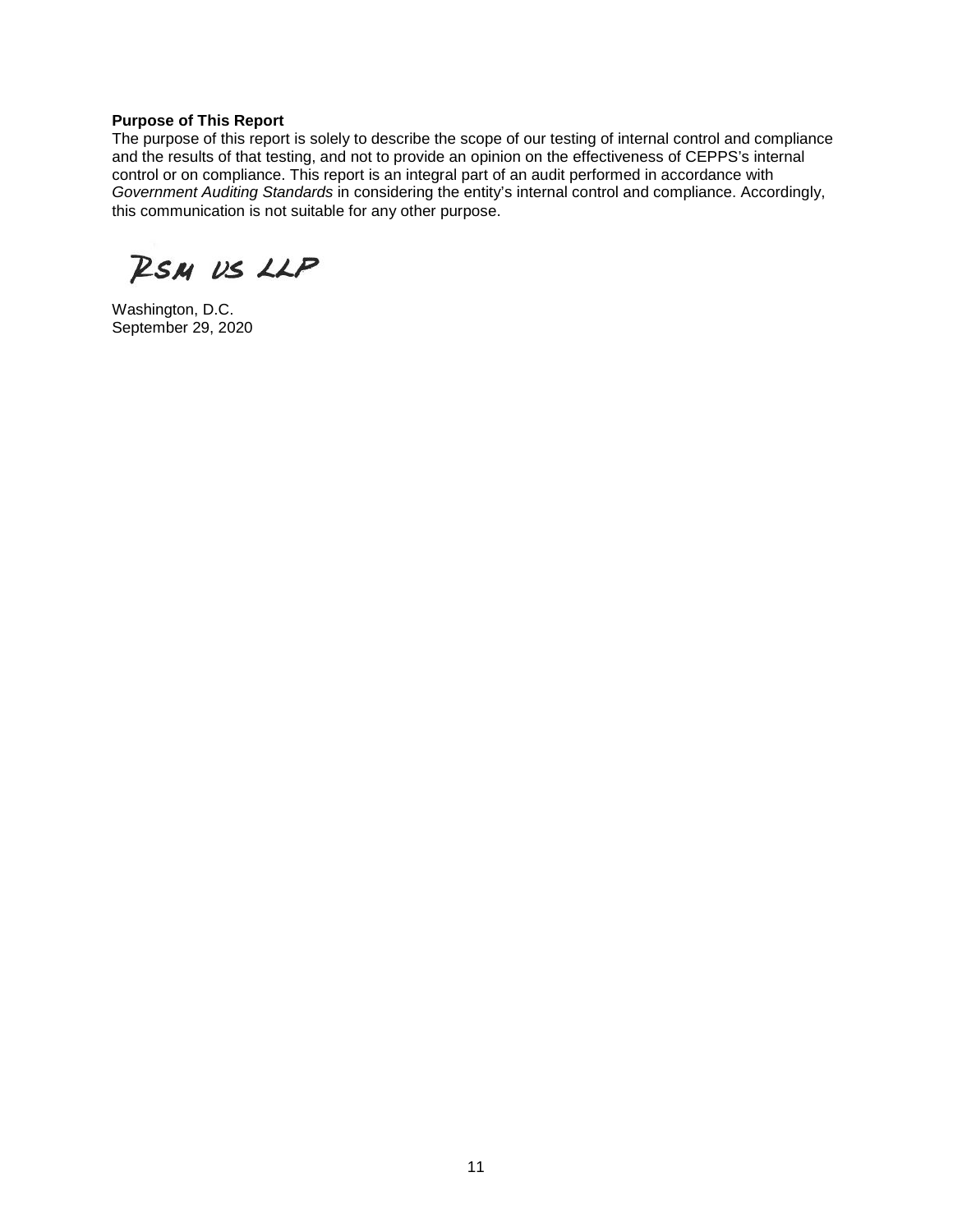

**RSM US LLP** 

## **Report on Compliance for the Major Federal Program; Report on Internal Control Over Compliance; and Report on Schedule of Expenditures of Federal Awards Required by the Uniform Guidance and Related Schedule of Indirect Cost Pool, Applicable Base, and Final Overhead Rate Calculation**

#### **Independent Auditor's Report**

**Members** Consortium for Elections and Political Process Strengthening

#### **Report on Compliance for the Major Federal Program**

We have audited Consortium for Elections and Political Process Strengthening's (CEPPS) compliance with the types of compliance requirements described in the OMB Compliance Supplement that could have a direct and material effect on CEPPS's major federal program for the year ended September 30, 2019. CEPPS's major federal program is identified in the summary of auditor's results section of the accompanying schedule of findings and questioned costs.

#### **Management's Responsibility**

Management is responsible for compliance with federal statutes, regulations, and the terms and conditions of its federal awards applicable to its federal programs.

#### **Auditor's Responsibility**

Our responsibility is to express an opinion on compliance for CEPPS's major federal program based on our audit of the types of compliance requirements referred to above. We conducted our audit of compliance in accordance with auditing standards generally accepted in the United States of America; the standards applicable to financial audits contained in *Government Auditing Standards*, issued by the Comptroller General of the United States; and the audit requirements of Title 2 U.S. *Code of Federal Regulations Part 200, Uniform Administrative Requirements, Cost Principles, and Audit Requirements for Federal Awards* (Uniform Guidance). Those standards and the Uniform Guidance require that we plan and perform the audit to obtain reasonable assurance about whether noncompliance with the types of compliance requirements referred to above that could have a direct and material effect on a major federal program occurred. An audit includes examining, on a test basis, evidence about CEPPS's compliance with those requirements and performing such other procedures as we considered necessary in the circumstances.

We believe that our audit provides a reasonable basis for our opinion on compliance for the major federal program. However, our audit does not provide a legal determination of CEPPS's compliance.

#### **Opinion on the Major Federal Program**

In our opinion, CEPPS complied, in all material respects, with the types of compliance requirements referred to above that could have a direct and material effect on its major federal program for the year ended September 30, 2019.

THE POWER OF BEING UNDERSTOOD AUDIT | TAX | CONSULTING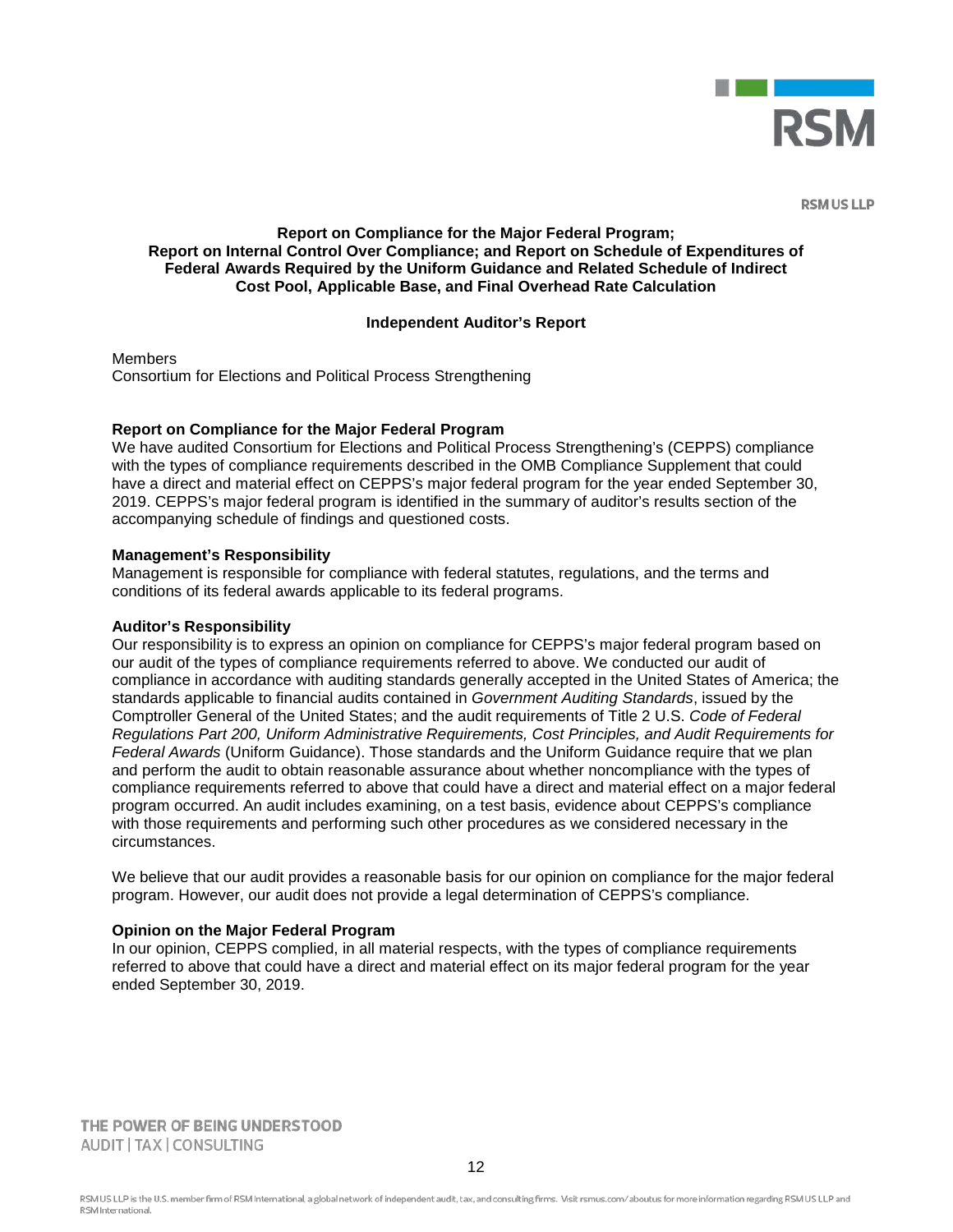#### **Report on Internal Control Over Compliance**

Management of CEPPS is responsible for establishing and maintaining effective internal control over compliance with the types of compliance requirements referred to above. In planning and performing our audit of compliance, we considered CEPPS's internal control over compliance with the types of requirements that could have a direct and material effect on the major federal program to determine the auditing procedures that are appropriate in the circumstances for the purpose of expressing an opinion on compliance for the major federal program and to test and report on internal control over compliance in accordance with the Uniform Guidance, but not for the purpose of expressing an opinion on the effectiveness of internal control over compliance. Accordingly, we do not express an opinion on the effectiveness of CEPPS's internal control over compliance.

A *deficiency in internal control over compliance* exists when the design or operation of a control over compliance does not allow management or employees, in the normal course of performing their assigned functions, to prevent, or detect and correct, noncompliance with a type of compliance requirement of a federal program on a timely basis. A *material weakness in internal control over compliance* is a deficiency, or combination of deficiencies, in internal control over compliance, such that there is a reasonable possibility that material noncompliance with a type of compliance requirement of a federal program will not be prevented, or detected and corrected, on a timely basis. A *significant deficiency in internal control over compliance* is a deficiency, or a combination of deficiencies, in internal control over compliance with a type of compliance requirement of a federal program that is less severe than a material weakness in internal control over compliance, yet important enough to merit attention by those charged with governance.

Our consideration of internal control over compliance was for the limited purpose described in the first paragraph of this section and was not designed to identify all deficiencies in internal control over compliance that might be material weaknesses or significant deficiencies. We did not identify any deficiencies in internal control over compliance that we consider to be material weaknesses. However, material weaknesses may exist that have not been identified.

The purpose of this report on internal control over compliance is solely to describe the scope of our testing of internal control over compliance and the results of that testing based on the requirements of the Uniform Guidance. Accordingly, this report is not suitable for any other purpose.

**Report on Schedule of Expenditures of Federal Awards Required by the Uniform Guidance and Related Schedule of Indirect Cost Pool, Applicable Base, and Final Overhead Rate Calculation** We have audited the financial statements of CEPPS as of and for the year ended September 30, 2019, and have issued our report thereon dated September 29, 2020, which contained an unmodified opinion on those financial statements. Our audit was conducted for the purpose of forming an opinion on the financial statements as a whole. The accompanying schedule of expenditures of federal awards is presented for purposes of additional analysis as required by the Uniform Guidance and is not a required part of the financial statements. The accompanying schedule of indirect cost pool, applicable base, and final overhead rate calculation is also presented for purposes of additional analysis and is not a required part of the financial statements. Such information is the responsibility of management and was derived from and relates directly to the underlying accounting and other records used to prepare the financial statements. The information has been subjected to the auditing procedures applied in the audit of the financial statements and certain additional procedures, including comparing and reconciling such information directly to the underlying accounting and other records used to prepare the financial statements or to the financial statements themselves, and other additional procedures in accordance with auditing standards generally accepted in the United States of America. In our opinion, the schedule of expenditures of federal awards and schedule of indirect cost pool, applicable base, and final overhead rate calculation are fairly stated in all material respects in relation to the financial statements as a whole.

RSM US LLP

Washington, D.C. September 29, 2020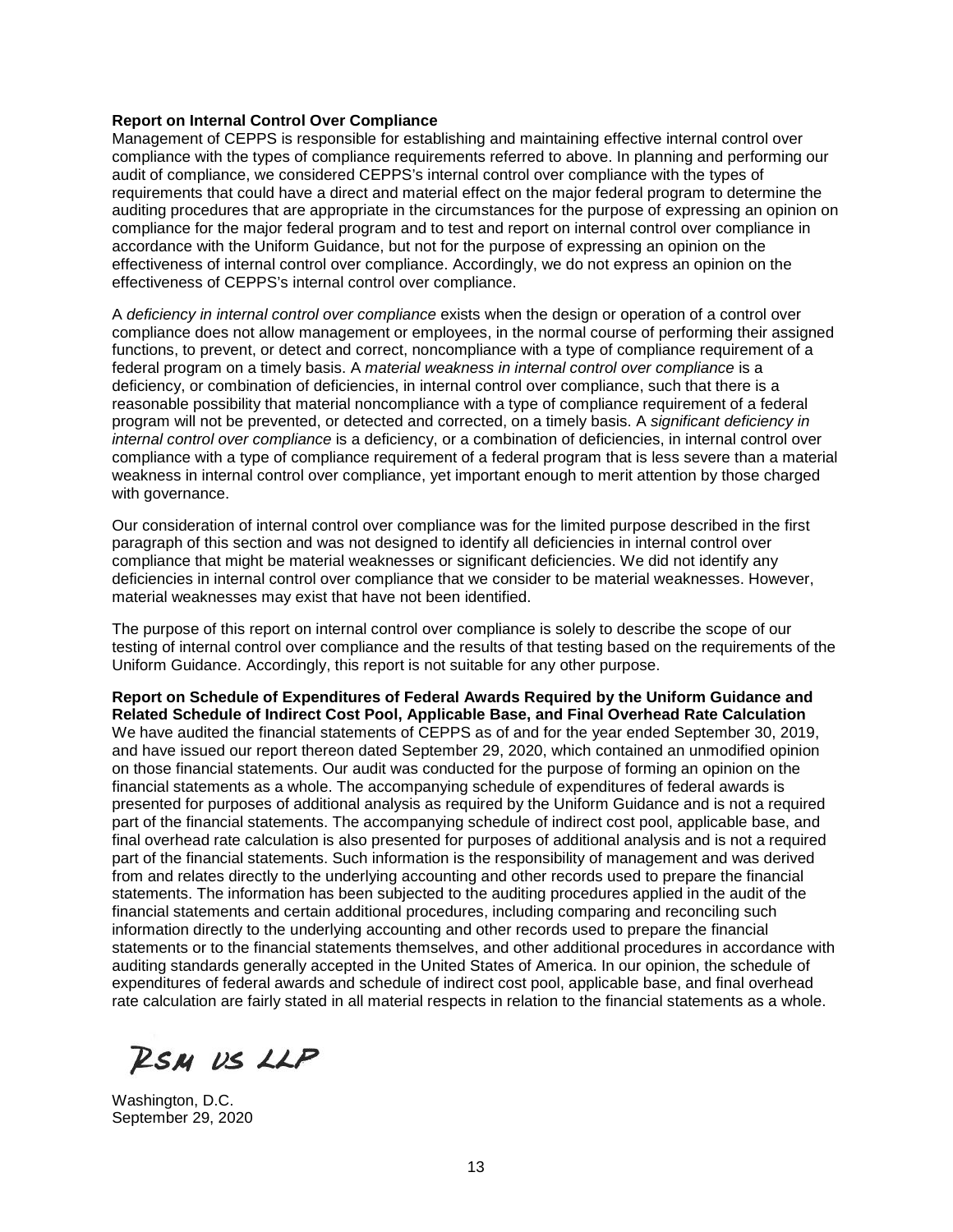## **Schedule of Expenditures of Federal Awards**

**Year Ended September 30, 2019**

|                                                       |                     |             | Project | <b>Total Grant</b> | Prior Years' | <b>Total 2019</b> | Cumulative<br>Grant | Amount<br>Provided to    |
|-------------------------------------------------------|---------------------|-------------|---------|--------------------|--------------|-------------------|---------------------|--------------------------|
| Subrecipient and Program Description                  | <b>Grant Number</b> | <b>CFDA</b> | Code    | Obligations        | Expenditures | Expenses          | Expenditures        | Subrecipients            |
| U.S. Agency For International Development:            |                     |             |         |                    |              |                   |                     |                          |
| <b>USAID Foreign Assistance for Programs Overseas</b> |                     |             |         |                    |              |                   |                     |                          |
| NDI CEPPS III DFD-A-00-08-00350-00                    |                     |             |         |                    |              |                   |                     |                          |
| <b>ADMINISTRATION</b>                                 |                     | 98.001      | L00623  | \$<br>160,152 \$   | 158,403 \$   |                   | \$<br>158,403 \$    |                          |
| PRINCIPLE ELECTION                                    |                     | 98.001      | L00626  | 453,726            | 452,471      |                   | 452,471             |                          |
| <b>CONFLICT MITIGATION</b>                            |                     | 98.001      | L00627  | 75,380             | 75,371       |                   | 75,371              |                          |
| <b>CANDIDATE DEBATES</b>                              |                     | 98.001      | L00628  | 258,685            | 258,636      |                   | 258,636             |                          |
| <b>PARTY CAUCUSES</b>                                 |                     | 98.001      | L00630  | 204,215            | 204,211      |                   | 204,211             |                          |
| <b>COLLOQUIUM AFRICA</b>                              |                     | 98.001      | L00631  | 54,969             | 54,969       |                   | 54,969              |                          |
| <b>CAMBODIA</b>                                       |                     | 98.001      | L00632  | 56,927             | 56,927       |                   | 56,927              |                          |
| PROMOTING SUSTAINABILITY                              |                     | 98.001      | L00706  | 115,987            | 106,593      |                   | 106,593             |                          |
| PROMOTING SUSTAINABILITY                              |                     | 98.001      | L00707  | 80,509             | 80,509       |                   | 80,509              |                          |
| <b>TUNISIA</b>                                        |                     | 98.001      | L00697  | 1,727,599          | 1,727,599    |                   | 1,727,599           |                          |
| <b>TOGO</b>                                           |                     | 98.001      | L00709  | 276,745            | 276,745      |                   | 276,745             |                          |
| <b>CENTRAL AFRICAN REPUBLIC</b>                       |                     | 98.001      | L00710  | 300,000            | 293,433      |                   | 293,433             |                          |
| <b>BURKINA FASO</b>                                   |                     | 98.001      | L00711  | 250,000            | 244,489      |                   | 244,489             |                          |
| <b>COTE D'IVOIRE</b>                                  |                     | 98.001      | L00712  | 858,500            | 848,981      |                   | 848,981             |                          |
| ELECTRONIC VOTING TECHNOLOGIES                        |                     | 98.001      | L00713  | 102,835            | 103,146      |                   | 103,146             |                          |
| DR CONGO                                              |                     | 98.001      | L00715  | 156,217            | 156,217      |                   | 156,217             |                          |
| <b>WOMEN'S LEADERSHIP INITIATIVE</b>                  |                     | 98.001      | L00716  | 923,820            | 837,334      |                   | 837,334             |                          |
| <b>BURMA</b>                                          |                     | 98.001      | L00719  | 138,042            | 138,042      |                   | 138,042             |                          |
| SENEGAL                                               |                     | 98.001      | L00721  | 90,313             | 90,313       |                   | 90,313              |                          |
| <b>BURKINA FASO</b>                                   |                     | 98.001      | L00732  | 496,878            | 496,878      |                   | 496,878             |                          |
| <b>UKRAINE</b>                                        |                     | 98.001      | L00750  | 676,122            | 653,286      |                   | 653,286             |                          |
| NDI CEPPS III DFD-A-00-08-00350-00 Subtotal           |                     |             |         | 7,457,621          | 7,314,553    | $\blacksquare$    | 7,314,553           | $\overline{\phantom{0}}$ |
| IRI CEPPS III DFD-A-00-08-00350-00                    |                     |             |         |                    |              |                   |                     |                          |
| WOMEN'S DEMOCRACY NETWORK                             |                     | 98.001      | L00755  | 50,000             | 39,602       |                   | 39,602              |                          |
| <b>UKRAINE</b>                                        |                     | 98.001      | L00750  | 346,122            | 221,597      |                   | 221,597             |                          |
| <b>ADMINISTRATION</b>                                 |                     | 98.001      | L00623  | 532,018            | 276,746      |                   | 276,746             |                          |
| <b>EVALUATION</b>                                     |                     | 98.001      | L00624  | 391,594            | 390,097      |                   | 390,097             |                          |
| EROPE REGIONAL: WHY WE LOST                           |                     | 98.001      | L00625  | 4,415              | 4,415        |                   | 4,415               |                          |
| <b>EUROPE REGIONAL</b>                                |                     | 98.001      | L00673  | 35,000             | 34,081       |                   | 34,081              |                          |
| <b>WOMEN'S DEMOCRACY NETWORK</b>                      |                     | 98.001      | L00693  | 25,094             | 25,094       |                   | 25,094              |                          |
| <b>WOMEN'S DEMOCRACY NETWORK</b>                      |                     | 98.001      | L00694  | 190,835            | 190,835      |                   | 190,835             |                          |
| <b>EVALUATION</b>                                     |                     | 98.001      | L00700  | 161,197            | 160,359      |                   | 160,359             |                          |
| <b>EVALUATION</b>                                     |                     | 98.001      | L00717  | 224,775            | 222,626      |                   | 222,626             |                          |
| WOMEN'S DEMOCRACY NETWORK                             |                     | 98.001      | L00716  | 970,945            | 970,909      |                   | 970,909             |                          |
| <b>BURMA</b>                                          |                     | 98.001      | L00719  | 280,534            | 280,534      |                   | 280,534             |                          |
| <b>TUNISIA</b>                                        |                     | 98.001      | L00699  | 1,241,276          | 1,241,294    |                   | 1,241,294           |                          |
| IRI CEPPS III DFD-A-00-08-00350-00 Subtotal           |                     |             |         | 4,453,805          | 4,058,189    | $\blacksquare$    | 4,058,189           | $\blacksquare$           |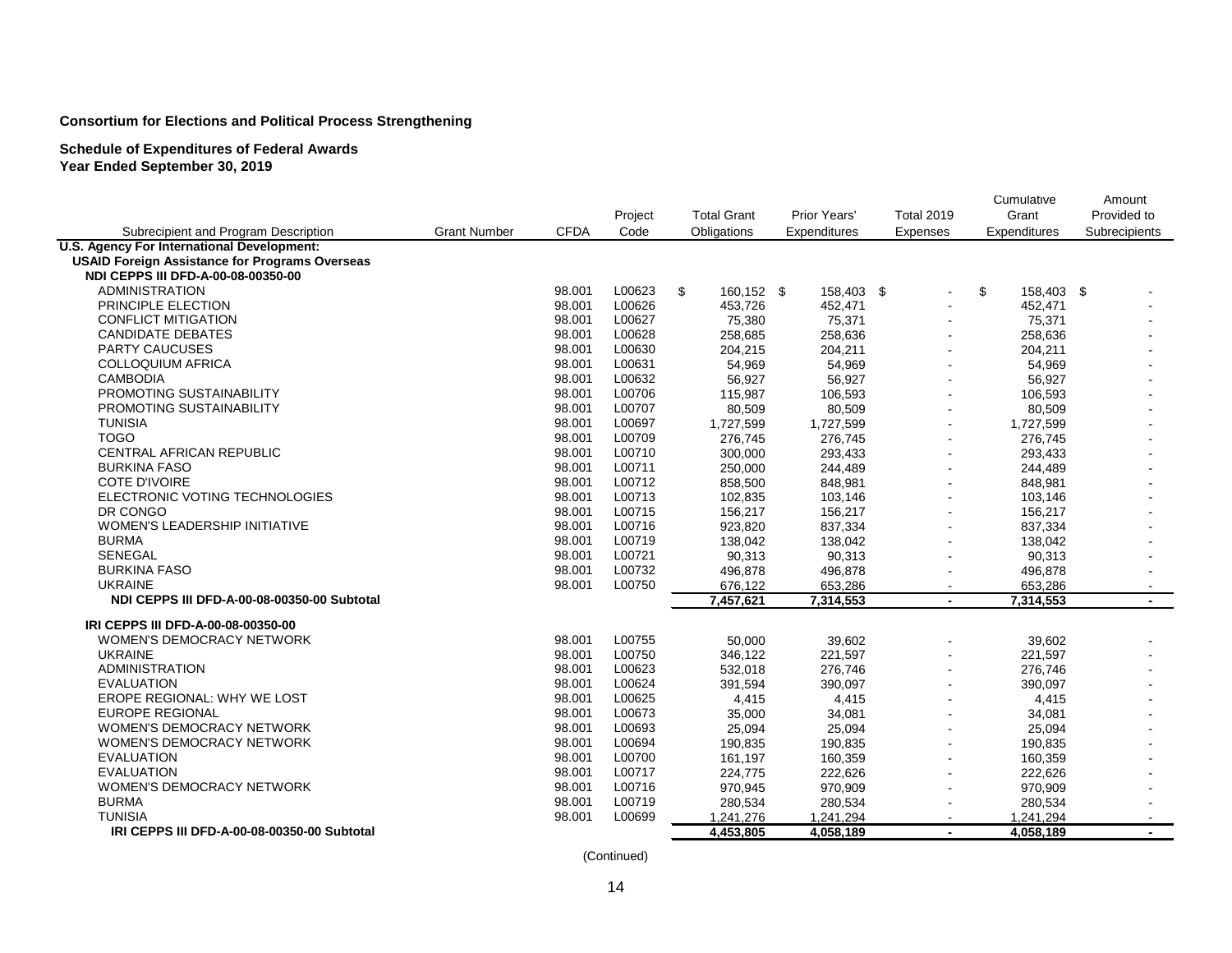# **Schedule of Expenditures of Federal Awards**

**Year Ended September 30, 2019**

|                                              |                      |             |         |                    |              |                   | Cumulative      | Amount                   |
|----------------------------------------------|----------------------|-------------|---------|--------------------|--------------|-------------------|-----------------|--------------------------|
|                                              |                      |             | Project | <b>Total Grant</b> | Prior Years' | <b>Total 2019</b> | Grant           | Provided to              |
| Subrecipient and Program Description         | <b>Grant Number</b>  | <b>CFDA</b> | Code    | Obligations        | Expenditures | Expenses          | Expenditures    | Subrecipients            |
| IFES CEPPS III DFD-A-00-08-00350-00          |                      |             |         |                    |              |                   |                 |                          |
| <b>ADMINISTRATION</b>                        |                      | 98.001      | L00623  | \$<br>45.000 \$    | 53,037 \$    |                   | \$<br>53.037 \$ |                          |
| TL ADJUDICATION GUIDE                        |                      | 98.001      | L00634  | 117,307            | 132,864      |                   | 132,864         |                          |
| TL CIVIL/VOTER REGISTRY                      |                      | 98.001      | L00635  | 87,693             | 97,323       |                   | 97,323          |                          |
| <b>TL ERIS</b>                               |                      | 98.001      | L00636  | 189,090            | 188,682      |                   | 188,682         |                          |
| CAMBODIA                                     |                      | 98.001      | L00637  | 14,898             | 14,897       |                   | 14,897          |                          |
| TL TIDE II                                   |                      | 98.001      | L00674  | 129.931            | 130.008      |                   | 130.008         |                          |
| ELECTORAL PROCESS DIAGNOSIS                  |                      | 98.001      | L00687  | 223,559            | 223,342      |                   | 223,342         |                          |
| ELECTORAL LAW REFORM                         |                      | 98.001      | L00688  | 148,078            | 147,335      |                   | 147,335         |                          |
| <b>CREDIBLE ELECTIONS INSTITUTE</b>          |                      | 98.001      | L00689  | 26,169             | 948          |                   | 948             |                          |
| <b>SUBAWARDS PROGRAMS</b>                    |                      | 98.001      | L00690  | 253,761            | 253,422      |                   | 253,422         |                          |
| E-VOTING                                     |                      | 98.001      | L00713  | 176,547            | 175,620      |                   | 175,620         |                          |
| <b>TUNISIA</b>                               |                      | 98.001      | L00698  | 988,902            | 987,632      |                   | 987,632         |                          |
| <b>ALBANIA</b>                               |                      | 98.001      | L00702  | 83,528             | 83.528       |                   | 83,528          |                          |
| <b>INDIA</b>                                 |                      | 98.001      | L00708  | 319,667            | 318,614      |                   | 318,614         |                          |
| COTE D' IVOIRE                               |                      | 98.001      | L00712  | 700,000            | 689,612      |                   | 689,612         |                          |
| LIBYA                                        |                      | 98.001      | L00714  | 1,779,333          | 1,771,959    |                   | 1,771,959       |                          |
| DOMOCRATIC REPUBLIC OF CONGOONGO             |                      | 98.001      | L00715  | 46,567             | 45,883       |                   | 45,883          |                          |
| WOMEN'S LEADERSHIP INTIATIVE                 |                      | 98.001      | L00716  | 607,953            | 612,436      |                   | 612,436         |                          |
| <b>BURMA</b>                                 |                      | 98.001      | L00719  | 195,896            | 194,776      |                   | 194,776         | $\blacksquare$           |
| <b>UKRAINE</b>                               |                      | 98.001      | L00750  | 150,000            | 181,638      | $\blacksquare$    | 181,638         | $\sim$                   |
| IFES CEPPS III DFD-A-00-08-00350-00 Subtotal |                      |             |         | 6,283,879          | 6,303,556    | $\blacksquare$    | 6,303,556       | $\overline{\phantom{a}}$ |
| <b>IRI CEPPS III Associate Awards</b>        |                      |             |         |                    |              |                   |                 |                          |
| <b>MEXICO</b>                                | 523-A-00-09-00008-00 | 98.001      | A00638  | 3,200,000          | 3,151,628    |                   | 3,151,628       |                          |
| <b>UKRAINE</b>                               | 121-A-00-09-00709-00 | 98.001      | A00649  | 7,623,595          | 7,621,476    | $\mathbf{1}$      | 7,621,477       | $\mathbf{1}$             |
| <b>JORDAN</b>                                | 278-A-00-10-00407-00 | 98.001      | A00656  | 14,635,000         | 14,655,703   |                   | 14,655,703      | $\sim$                   |
| <b>INDONESIA</b>                             | 497-A-00-10-00004-00 | 98.001      | A00658  | 4,866,000          | 4,858,809    |                   | 4,858,809       |                          |
| <b>NIGERIA</b>                               | 620-A-00-10-00007-00 | 98.001      | A00661  | 11,918,151         | 11,851,866   |                   | 11,851,866      |                          |
| <b>CAMBODIA</b>                              | AID-442-A-09-00001   | 98.001      | A00669  | 8,633,636          | 8,589,988    |                   | 8,589,988       |                          |
| <b>GEORGIA</b>                               | AID-114-LA-10-00002  | 98.001      | A00677  | 6,765,000          | 6,489,119    |                   | 6,489,119       |                          |
| <b>ZIMBABWE</b>                              | 674-A-00-10-00020-00 | 98.001      | A00682  | 4,150,000          | 3,987,561    |                   | 3,987,561       |                          |
| <b>SERBIA</b>                                | 169-A-00-10-00104-00 | 98.001      | A00685  | 3,186,000          | 3,168,403    |                   | 3,168,403       |                          |
| <b>NICARAGUA</b>                             | AID-524-LA-10-00002  | 98.001      | A00686  | 1,189,305          | 1,189,305    |                   | 1,189,305       |                          |
| SOMALIA & SOMALILAND                         | AID-623-LA-11-00001  | 98.001      | A00691  | 5,159,699          | 5,159,699    |                   | 5,159,699       |                          |
| <b>KENYA</b>                                 | AID-623-LA-11-00007  | 98.001      | A00701  | 3,297,108          | 3,297,107    |                   | 3,297,107       |                          |
| <b>BELARUS</b>                               | AID-113-LA-11-00001  | 98.001      | A00708  | 5,086,352          | 4,688,261    | 297,051           | 4,985,312       | 297,051                  |
| <b>BOSNIA &amp; HERZEGOVINA</b>              | AID-168-LA-11-00001  | 98.001      | A00709  | 1,870,000          | 1,860,218    |                   | 1,860,218       |                          |
| <b>SOUTH SUDAN</b>                           | AID-668-LA-12-00001  | 98.001      | A00718  | 16,257,895         | 15,868,752   |                   | 15,868,752      |                          |
| KYRGYZSTAN                                   | AID-176-LA-12-00003  | 98.001      | A00723  | 2,213,719          | 2,212,158    | $\sim$            | 2,212,158       |                          |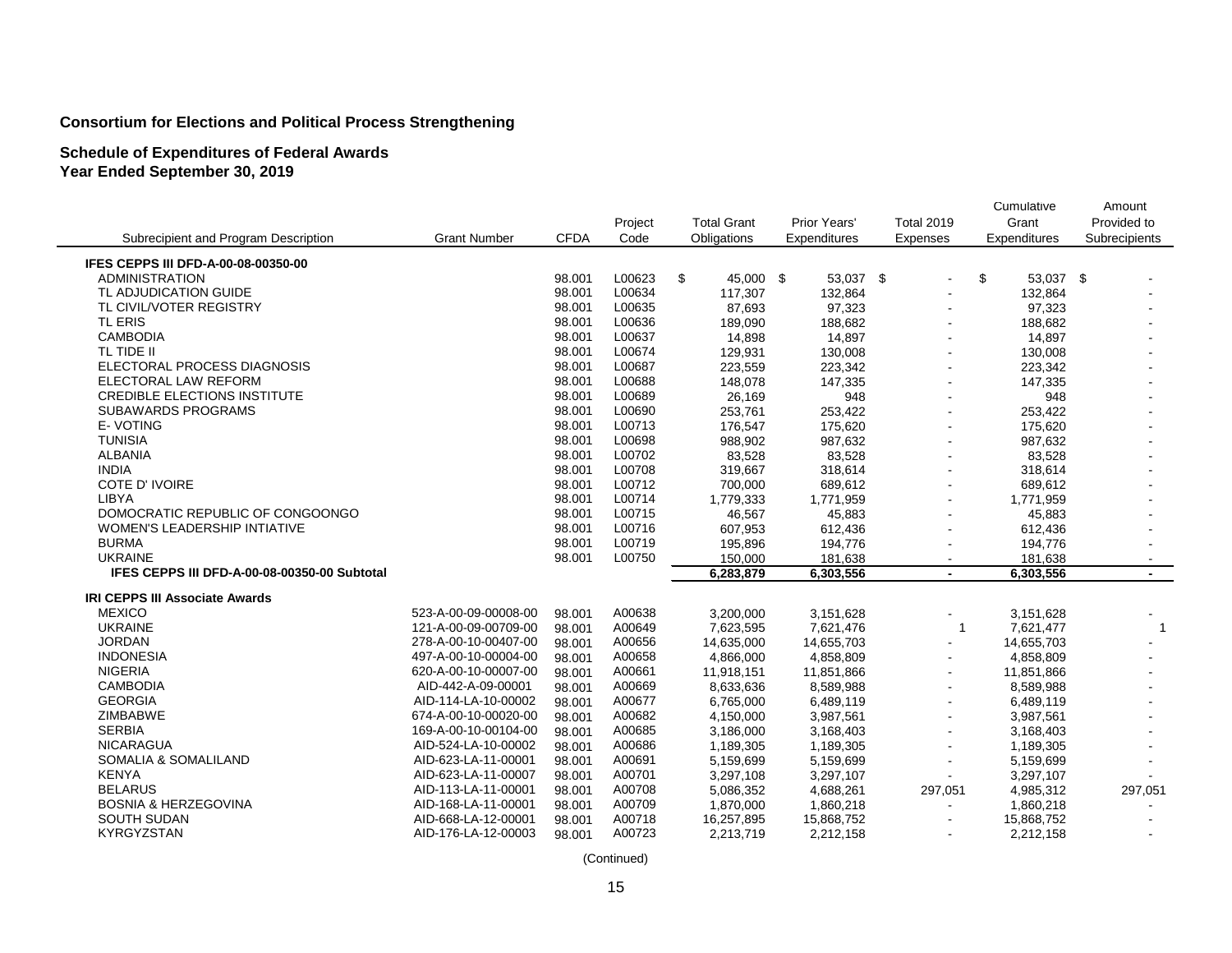## **Schedule of Expenditures of Federal Awards Year Ended September 30, 2019**

|                                                |                      |             |         |                                    |              |                   | Cumulative   | Amount        |
|------------------------------------------------|----------------------|-------------|---------|------------------------------------|--------------|-------------------|--------------|---------------|
|                                                |                      |             | Project | <b>Total Grant</b><br>Prior Years' |              | <b>Total 2019</b> | Grant        | Provided to   |
| Subrecipient and Program Description           | <b>Grant Number</b>  | <b>CFDA</b> | Code    | Obligations                        | Expenditures | Expenses          | Expenditures | Subrecipients |
| IRI CEPPS III Associate Awards Continued       |                      |             |         |                                    |              |                   |              |               |
| <b>MACEDONIA</b>                               | AID-165-LA-12-00006  | 98.001      | A00725  | \$<br>1,255,215 \$                 | 786,800 \$   | 182,435 \$        | 969,235 \$   | 182,435       |
| <b>GEORGIA</b>                                 | AID-114-LA-12-00001  | 98.001      | A00726  | 467,500                            | 467,228      |                   | 467,228      |               |
| <b>GUATEMALA</b>                               | AID-520-LA-12-00001  | 98.001      | A00729  | 1,615,071                          | 1,604,195    |                   | 1,604,195    |               |
| <b>MOROCCO</b>                                 | AID-608-LA-12-00001  | 98.001      | A00731  | 2,395,000                          | 2,405,433    |                   | 2,405,433    |               |
| <b>LIBYA</b>                                   | AID-OAA-LA-12-00006  | 98.001      | A00733  | 11,711,667                         | 8,885,677    | 2,623,397         | 11,509,074   | 2,623,397     |
| <b>BANGLADESH</b>                              | AID-388-LA-13-00001  | 98.001      | A00734  | 2,524,175                          | 2,487,940    | $\overline{a}$    | 2,487,940    |               |
| <b>BHUTAN</b>                                  | AID-386-LA-13-00001  | 98.001      | A00737  | 500,000                            | 484,159      |                   | 484,159      |               |
| <b>BURMA</b>                                   | AID-486-LA-13-00002  | 98.001      | A00738  | 5,320,000                          | 5,301,641    |                   | 5,301,641    |               |
| <b>MALI</b>                                    | AID-688-LA-13-00004  | 98.001      | A00739  | 1,395,000                          | 1,372,814    |                   | 1,372,814    |               |
| <b>GUYANA</b>                                  | AID-538-LA-13-00001  | 98.001      | A00740  | 1,167,133                          | 1,158,032    | $\blacksquare$    | 1,158,032    |               |
| <b>TUNISIA</b>                                 | AID-OAA-A-13-00041   | 98.001      | A00743  | 800,000                            | 598,814      |                   | 598,814      |               |
| <b>SYRIA</b>                                   | AID-OAA-LA-13-00009  | 98.001      | A00747  | 1,000,000                          | 977,676      |                   | 977,676      |               |
| <b>EURASIA REGIONAL</b>                        | AID-OAA-LA-13-00011  | 98.001      | A00748  | 1,477,500                          | 1,330,815    | 122,159           | 1,452,974    | 122,159       |
| <b>FIJI</b>                                    | AID-492-LA-14-00001  | 98.001      | A00751  | 203,000                            | 200,821      |                   | 200,821      |               |
| <b>NIGERIA</b>                                 | AID-620-LA-14-00002  | 98.001      | A00752  | 5,000,000                          | 4,947,109    |                   | 4,947,109    |               |
| <b>GEORGIA</b>                                 | AID-114-LA--14-00006 | 98.001      | A00757  | 5,300,000                          | 4,977,744    | 274,378           | 5,252,122    | 274,378       |
| <b>UGANDA</b>                                  | AID-617-LA-15-00001  | 98.001      | A00763  | 350,000                            | 343,783      | $\sim$            | 343,783      |               |
| <b>TANZANIA</b>                                | AID-621-LA-15-00001  | 98.001      | A00764  | 2,255,000                          | 2,220,125    | 51                | 2,220,176    | 51            |
| <b>SYRIA</b>                                   | AID-OAA-LA-15-00005  | 98.001      | A00765  | 2,742,837                          | 2,464,604    | 134,821           | 2,599,425    | 134,821       |
| VENEZUELA                                      | AID-OAA-LA-15-00007  | 98.001      | A00766  | 230,000                            | 199,718      | $\sim$            | 199,718      |               |
| <b>NIGER</b>                                   | AID-625-LA-15-00003  | 98.001      | A00768  | 720,000                            | 673,661      |                   | 673,661      |               |
| <b>GWLI</b>                                    | AID-OAA-LA-15-00009  | 98.001      | A00769  | 166,667                            | 148,334      |                   | 148,334      |               |
| <b>SRI LANKA</b>                               | AID-383-LA-15-00001  | 98.001      | A00770  | 400,000                            | 153,860      | 290,348           | 444,208      | 290,348       |
| HOUSE DEMOCRACY PARTNERSHIP                    | AID-OAA-LA-11-00011  | 98.001      | A00800  | 3,642,403                          | 3,647,038    | $\sim$            | 3,647,038    |               |
| KAZAKHSTAN                                     | 115-A-00-09-00004-00 | 98.001      | A00645  | 1,600,000                          | 1,326,078    |                   | 1,326,078    |               |
| KYRGYZSTAN                                     | 116-A-00-09-00010    | 98.001      | A00647  | 1,779,637                          | 1,771,206    |                   | 1,771,206    |               |
| <b>COLOMBIA</b>                                | AID-514-A-09-00005   | 98.001      | A00670  | 2,645,000                          | 2,643,399    |                   | 2,643,399    |               |
| <b>BOSNIA &amp; HERZEGOVINA</b>                | 168-A-00-10-00102    | 98.001      | A00672  | 173,487                            | 173,487      |                   | 173,487      |               |
| <b>IRI CEPPS III Associate Awards Subtotal</b> |                      |             |         | 158,887,752                        | 152,402,244  | 3,924,641         | 156,326,885  | 3,924,641     |
|                                                |                      |             |         |                                    |              |                   |              |               |
| <b>NDI CEPPS III Associate Awards</b>          |                      |             |         |                                    |              |                   |              |               |
| <b>MEXICO</b>                                  | 523-A-00-09-00008-00 | 98.001      | A00638  | 3,200,000                          | 3,181,033    |                   | 3,181,033    |               |
| <b>ARMENIA</b>                                 | 111-A-00-09-00001-00 | 98.001      | A00641  | 3,458,319                          | 3,438,403    | $\blacksquare$    | 3,438,403    |               |
| <b>UKRAINE</b>                                 | 121-A-00-09-00709-00 | 98.001      | A00649  | 10,079,825                         | 10,073,052   | $\sim$            | 10,073,052   |               |
| KOSOVO                                         | 167-A-00-09-00106-00 | 98.001      | A00652  | 5,572,162                          | 5,144,408    |                   | 5,144,408    |               |
| <b>LEBANON</b>                                 | 268-A-00-09-00015-00 | 98.001      | A00654  | 1,180,000                          | 1,179,288    | $\sim$            | 1,179,288    |               |
| <b>LEBANON</b>                                 | 268-A-00-10-00015-00 | 98.001      | A00655  | 1,150,000                          | 1,134,710    | $\sim$            | 1,134,710    |               |
| <b>JORDAN</b>                                  | 278-A-00-10-00407-00 | 98.001      | A00656  | 29,880,000                         | 29,877,207   |                   | 29,877,207   |               |
| <b>INDONESIA</b>                               | 497-A-00-10-00004-00 | 98.001      | A00658  | 6,167,000                          | 5,825,885    |                   | 5,825,885    |               |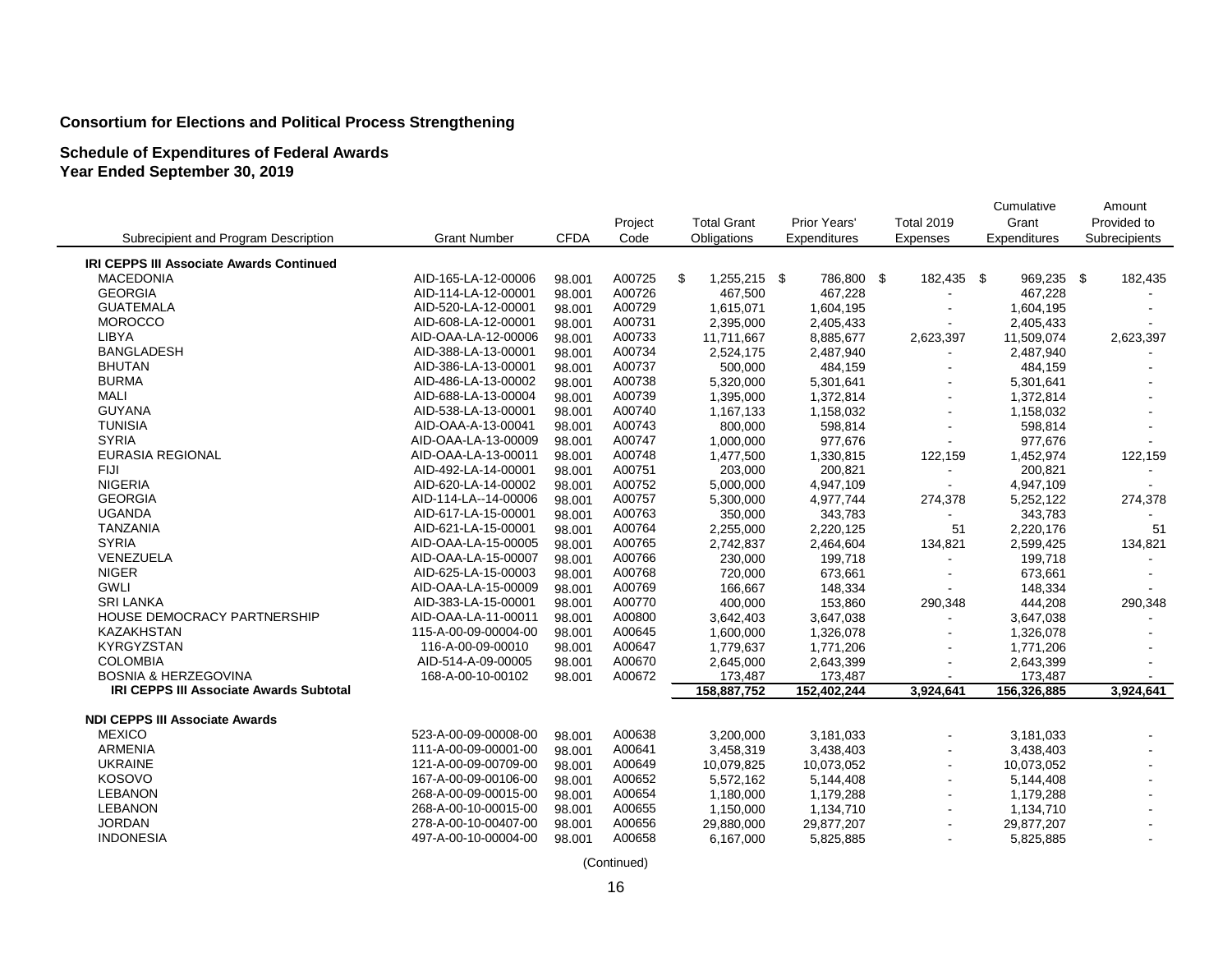#### **Schedule of Expenditures of Federal Awards Year Ended September 30, 2019**

|                                                 |                       |             |         |                     |               |                   |            | Cumulative          | Amount        |
|-------------------------------------------------|-----------------------|-------------|---------|---------------------|---------------|-------------------|------------|---------------------|---------------|
|                                                 |                       |             | Project | <b>Total Grant</b>  | Prior Years'  | <b>Total 2019</b> |            | Grant               | Provided to   |
| Subrecipient and Program Description            | <b>Grant Number</b>   | <b>CFDA</b> | Code    | Obligations         | Expenditures  |                   | Expenses   | Expenditures        | Subrecipients |
| <b>NDI CEPPS III Associate Awards Continued</b> |                       |             |         |                     |               |                   |            |                     |               |
| <b>NIGERIA</b>                                  | 620-A-00-10-00007-00  | 98.001      | A00661  | \$<br>22,630,034 \$ | 22,575,693 \$ |                   |            | \$<br>22,575,693 \$ |               |
| <b>SUDAN</b>                                    | 650-A-00-09-00005-00  | 98.001      | A00665  | 59,336,310          | 59,230,133    |                   |            | 59,230,133          |               |
| AZERBAIJAN                                      | AID-112-LA-10-00001   | 98.001      | A00667  | 5,375,470           | 4,833,685     |                   |            | 4,833,685           |               |
| <b>GEORGIA</b>                                  | AID-114-LA-10-00001   | 98.001      | A00668  | 8,370,000           | 8,185,403     |                   |            | 8,185,403           |               |
| <b>CAMBODIA</b>                                 | AID-442-A-09-00001-00 | 98.001      | A00669  | 7,732,273           | 7,730,146     |                   |            | 7,730,146           |               |
| <b>NEPAL</b>                                    | AID-367-LA-10-00001   | 98.001      | A00678  | 17,940,090          | 17,492,568    |                   | (100, 235) | 17,392,333          | (100, 235)    |
| <b>NIGER</b>                                    | 624-A-00-10-00033-00  | 98.001      | A00679  | 762,600             | 759,485       |                   |            | 759,485             |               |
| <b>HAITI</b>                                    | 521-A-00-10-00020-00  | 98.001      | A00681  | 4,250,000           | 4,211,082     |                   |            | 4,211,082           |               |
| <b>ZIMBABWE</b>                                 | 674-A-00-10-00020-00  | 98.001      | A00682  | 3,281,638           | 3,102,403     |                   |            | 3,102,403           |               |
| <b>SERBIA</b>                                   | 169-A-00-10-00104-00  | 98.001      | A00685  | 5,351,000           | 5,323,972     |                   |            | 5,323,972           |               |
| SOMALIA & SOMALILAND                            | AID-623-LA-11-00001   | 98.001      | A00691  | 6,805,106           | 6,789,654     |                   |            | 6,789,654           |               |
| <b>ECUADOR</b>                                  | 518-A-00-11-00001-00  | 98.001      | A00692  | 28,497              | 17,777        |                   |            | 17,777              |               |
| <b>MALDIVES</b>                                 | AID-383-LA-11-00001   | 98.001      | A00695  | 638,500             | 617,155       |                   |            | 617,155             |               |
| <b>KENYA</b>                                    | AID-623-LA-11-00007   | 98.001      | A00701  | 14,003,402          | 14,002,995    |                   |            | 14,002,995          |               |
| <b>MALI</b>                                     | AID-688-LA-11-00001   | 98.001      | A00704  | 1,000,000           | 981,590       |                   |            | 981,590             |               |
| <b>MALAWI</b>                                   | 674-A-00-11-00053-00  | 98.001      | A00705  | 1,185,000           | 1,124,705     |                   |            | 1,124,705           |               |
| <b>MAURITANIA</b>                               | AID-685-LA-11-00001   | 98.001      | A00707  | 300,000             | 288,473       |                   |            | 288,473             |               |
| <b>BELARUS</b>                                  | AID-113-LA-11-00001   | 98.001      | A00708  | 6,535,818           | 5,899,981     |                   | 622,120    | 6,522,101           | 622,120       |
| <b>BOSNIA &amp; HERZEGOVINA</b>                 | AID-168-LA-11-00001   | 98.001      | A00709  | 2,805,000           | 2,776,440     |                   |            | 2,776,440           |               |
| <b>ANGOLA</b>                                   | AID-654-LA-12-00001   | 98.001      | A00722  | 2,030,753           | 1,998,738     |                   |            | 1,998,738           |               |
| KYRGYZSTAN                                      | AID-176-LA-12-00003   | 98.001      | A00723  | 2,843,720           | 2,770,592     |                   |            | 2,770,592           |               |
| <b>MACEDONIA</b>                                | AID-165-A-12-00006    | 98.001      | A00725  | 5,897,760           | 4,555,435     |                   | 630,530    | 5,185,965           | 630,530       |
| <b>HONDURAS</b>                                 | AID-522-LA-12-00001   | 98.001      | A00728  | 2,349,919           | 2,309,540     |                   |            | 2,309,540           |               |
| <b>GUATEMALA</b>                                | AID-520-LA-12-00001   | 98.001      | A00729  | 4,288,940           | 4,240,927     |                   |            | 4,240,927           |               |
| <b>PAKISTAN</b>                                 | AID-391-LA-12-00001   | 98.001      | A00730  | 1,250,000           | 1,212,165     |                   |            | 1,212,165           |               |
| <b>MOROCCO</b>                                  | AID-608-LA-12-00001   | 98.001      | A00731  | 8,785,000           | 8,793,395     |                   |            | 8,793,395           |               |
| <b>LIBYA</b>                                    | AID-OAA-LA-12-00006   | 98.001      | A00733  | 10,511,667          | 8,378,508     |                   | 2,164,293  | 10,542,801          | 2,164,293     |
| <b>BANGLADESH</b>                               | AID-388-LA-13-00001   | 98.001      | A00734  | 1,975,950           | 1,952,962     |                   |            | 1,952,962           |               |
| <b>LEBANON</b>                                  | 268-A-00-13-00001     | 98.001      | A00735  | 1,300,000           | 1,254,538     |                   |            | 1,254,538           |               |
| <b>UZBEKISTAN</b>                               | AID-176-LA-13-00002   | 98.001      | A00736  | 1,594,285           | 1,580,664     |                   |            | 1,580,664           |               |
| <b>BURMA</b>                                    | AID-486-LA-13-00002   | 98.001      | A00738  | 4,664,000           | 4,657,192     |                   |            | 4,657,192           |               |
| <b>MALI</b>                                     | AID-688-LA-13-00004   | 98.001      | A00739  | 2,280,000           | 2,239,326     |                   |            | 2,239,326           |               |
| <b>HAITI</b>                                    | AID-521-LA-13-00001   | 98.001      | A00741  | 10,905,000          | 10,300,229    |                   |            | 10,300,229          |               |
| <b>BURUNDI</b>                                  | AID-623-LA-13-00001   | 98.001      | A00742  | 200,000             | 188,710       |                   |            | 188,710             |               |
| <b>TUNISIA</b>                                  | AID-OAA-A-13-00041    | 98.001      | A00743  | 2,500,000           | 2,425,983     |                   |            | 2,425,983           |               |
| <b>KOSOVO</b>                                   | AID-167-LA-13-00003   | 98.001      | A00745  | 4,750,000           | 4,749,640     |                   |            | 4,749,640           |               |
| <b>MALAWI</b>                                   | AID-612-LA-13-00002   | 98.001      | A00746  | 3,500,000           | 3,473,120     |                   |            | 3,473,120           |               |
| <b>SYRIA</b>                                    | AID-OAA-LA-13-00009   | 98.001      | A00747  | 400,000             | 384,398       |                   |            | 384,398             |               |
| EURASIA REGIONAL                                | AID-OAA-LA-13-00011   | 98.001      | A00748  | 1,477,500           | 1,127,303     |                   | 286,507    | 1,413,810           | 286,507       |
| <b>GUINEA</b>                                   | AID-675-A-13-00007    | 98.001      | A00749  | 1,235,476           | 1,223,363     |                   |            | 1,223,363           |               |
| <b>BOSNIA &amp; HERZEGOVINA</b>                 | AID-168-LA-14-00001   | 98.001      | A00753  | 807,055             | 808,278       |                   | (1,236)    | 807,042             | (1,236)       |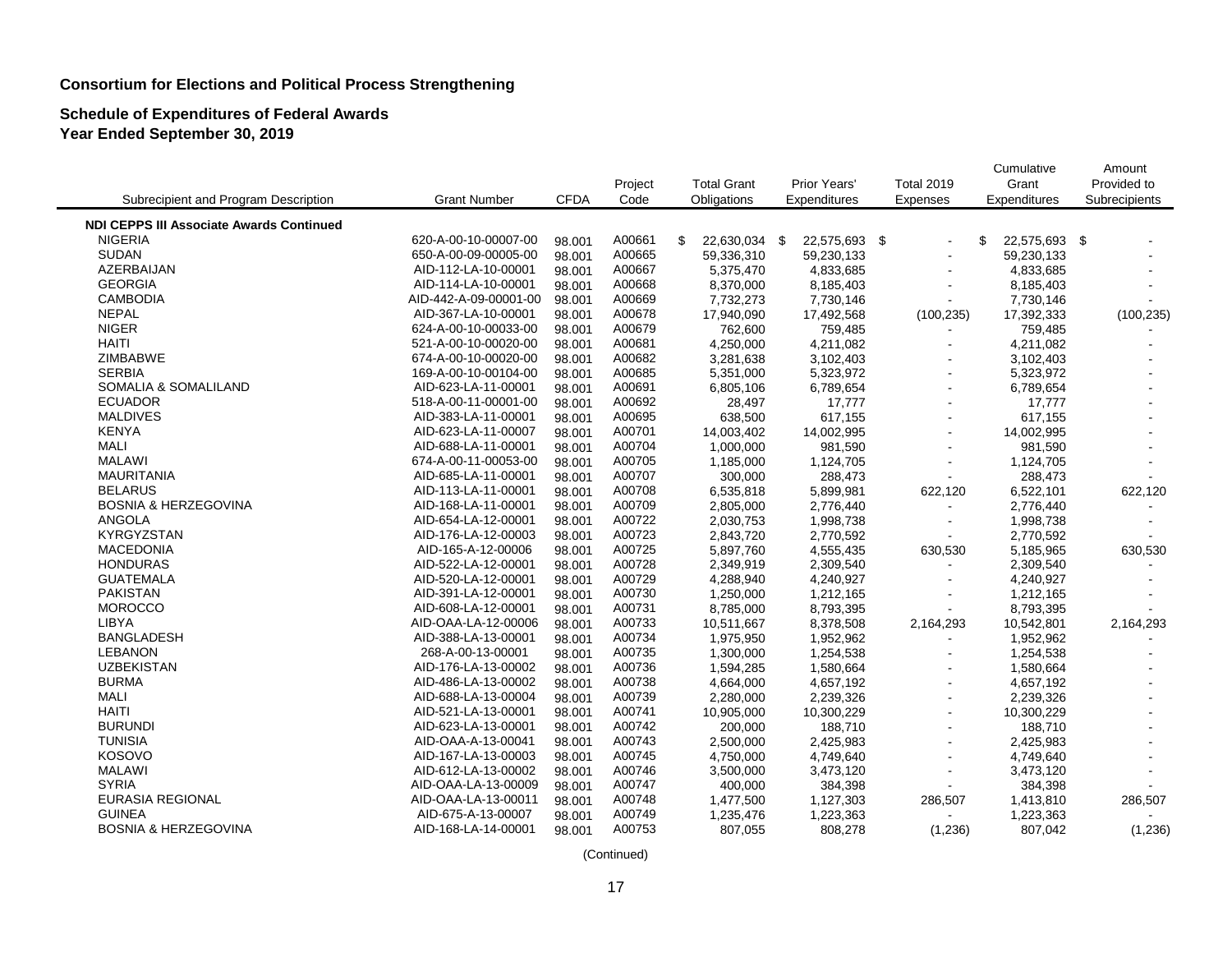#### **Schedule of Expenditures of Federal Awards Year Ended September 30, 2019**

|                                                 |                      |             |         |                    |              |                   | Cumulative   | Amount        |
|-------------------------------------------------|----------------------|-------------|---------|--------------------|--------------|-------------------|--------------|---------------|
|                                                 |                      |             | Project | <b>Total Grant</b> | Prior Years' | <b>Total 2019</b> | Grant        | Provided to   |
| Subrecipient and Program Description            | <b>Grant Number</b>  | <b>CFDA</b> | Code    | Obligations        | Expenditures | Expenses          | Expenditures | Subrecipients |
| <b>NDI CEPPS III Associate Awards Continued</b> |                      |             |         |                    |              |                   |              |               |
| <b>GEORGIA</b>                                  | AID-114-LA-14-00005  | 98.001      | A00758  | \$<br>5,300,000 \$ | 4,447,107 \$ | 819,856 \$        | 5,266,963 \$ | 819,856       |
| <b>COTE D'IVORE</b>                             | AID-624-LA-14-00002  | 98.001      | A00759  | 4,265,000          | 4,257,810    | (433)             | 4,257,377    | (433)         |
| LIBERIA                                         | AID-669-A-14-00001   | 98.001      | A00760  | 5,361,275          | 5,262,439    | 2,893             | 5,265,332    | 2,893         |
| ZAMBIA                                          | AID-611-LA-15-00001  | 98.001      | A00761  | 4,765,000          | 4,742,321    |                   | 4,742,321    |               |
| <b>BURKINA FASO</b>                             | AID-625-LA-15-00001  | 98.001      | A00762  | 6,000,000          | 3,057,139    | 1,482,885         | 4,540,024    | 1,482,885     |
| <b>UGANDA</b>                                   | AID-617-LA-15-00001  | 98.001      | A00763  | 1,500,000          | 1,470,060    |                   | 1,470,060    |               |
| <b>TANZANIA</b>                                 | AID-621-LA-15-00001  | 98.001      | A00764  | 1,145,000          | 1,131,556    | (1,938)           | 1,129,618    | (1,938)       |
| <b>SYRIA</b>                                    | AID-OAA-LA-15-00005  | 98.001      | A00765  | 2,716,110          | 2,515,894    | 197,411           | 2,713,305    | 197,411       |
| VENEZUELA                                       | AID-OAA-LA-15-00007  | 98.001      | A00766  | 770,000            | 733,003      |                   | 733,003      |               |
| <b>GUINEA</b>                                   | AID-675-A-15-00001   | 98.001      | A00767  | 3,587,500          | 2,999,334    | 586,980           | 3,586,314    | 586,980       |
| <b>NIGER</b>                                    | AID-625-LA-15-00003  | 98.001      | A00768  | 1,078,444          | 1,062,749    | $\blacksquare$    | 1,062,749    |               |
| <b>GWLI</b>                                     | AID-OAA-LA-15-00009  | 98.001      | A00769  | 166,667            | 162,669      |                   | 162,669      |               |
| <b>SRI LANKA</b>                                | AID-383-LA-15-00001  | 98.001      | A00770  | 400,000            | 255,579      | 199,236           | 454,815      | 199,236       |
| <b>GOVERNANCE</b>                               | AID-OAA-LA-11-000011 | 98.001      | A00800  | 3,853,370          | 3,831,155    | $\sim$            | 3,831,155    |               |
| <b>CITIZEN PARTICIPATION</b>                    | AID-OAA-LA-11-00009  | 98.001      | A00801  | 40,000             | 39,892       |                   | 39,892       |               |
| <b>YEMEN</b>                                    | AID-279-LA-12-00001  | 98.001      | A00803  | 8,540,674          | 8,525,359    | $\blacksquare$    | 8,525,359    |               |
| <b>NIGER</b>                                    | AID-624-LA-12-00003  | 98.001      | A00804  | 4,958,545          | 4,943,975    |                   | 4,943,975    |               |
| <b>GHANA</b>                                    | 641-A-00-09-00004    | 98.001      | A00639  | 112,518            | 112,518      | $\overline{a}$    | 112,518      |               |
| <b>MALAWI</b>                                   | 674-A-00-09-00039    | 98.001      | A00640  | 500,000            | 491,657      | $\sim$            | 491,657      |               |
| <b>AZERBAIJAN</b>                               | 112-LA-00-09-00001   | 98.001      | A00643  | 430,000            | 413,056      |                   | 413,056      |               |
| KAZAKHSTAN                                      | 115-A-00-09-00009    | 98.001      | A00646  | 1,600,000          | 1,587,391    | $\sim$            | 1,587,391    |               |
| <b>KYRGYZSTAN</b>                               | 116-A-00-09-00010    | 98.001      | A00647  | 2,232,442          | 2,216,451    | $\blacksquare$    | 2,216,451    |               |
| <b>UZBEKISTAN</b>                               | 122-A-00-09-00020-00 | 98.001      | A00650  | 1,320,000          | 1,309,696    | ä,                | 1,309,696    |               |
| <b>SRI LANKA</b>                                | 383-A-00-10-00501-00 | 98.001      | A00657  | 600,000            | 484,814      | $\sim$            | 484,814      |               |
| <b>BURKINA FASO</b>                             | 624-A-00-09-00059    | 98.001      | A00662  | 560,000            | 539,740      |                   | 539,740      |               |
| <b>MAURITANIA</b>                               | 624-A-00-09-00082    | 98.001      | A00663  | 788,667            | 781,129      | ä,                | 781,129      |               |
| <b>TOGO</b>                                     | 624-A-00-10-00012-00 | 98.001      | A00664  | 350,000            | 344,523      | ÷,                | 344,523      |               |
| <b>ANGOLA</b>                                   | 674-A-00-09-000135   | 98.001      | A00666  | 3,295,000          | 3,240,790    |                   | 3,240,790    |               |
| <b>COLOMBIA</b>                                 | AID-514-A-09-00005   | 98.001      | A00670  | 3,005,000          | 2,962,825    | $\blacksquare$    | 2,962,825    |               |
| <b>CENTRAL AFRICA REPUBLIC</b>                  | AID-623-LA-10-00002  | 98.001      | A00671  | 1,862,603          | 1,862,303    |                   | 1,862,303    |               |
| <b>BOSNIA &amp; HERZEGOVINA</b>                 | 168-A-00-10-00102    | 98.001      | A00672  | 648,082            | 648,082      | $\blacksquare$    | 648,082      |               |
| SIERRA LEONE                                    | 636-A-00-11-00001-00 | 98.001      | A00696  | 520,000            | 517,702      | ä,                | 517,702      |               |
| <b>GUATEMALA</b>                                | AID-520-LA-11-00001  | 98.001      | A00703  | 1,005,945          | 996.076      |                   | 996.076      |               |
| PAPUA NEW GUINEA                                | AID-492-LA-12-00001  | 98.001      | A00720  | 800,000            | 770,188      | $\blacksquare$    | 770,188      |               |
| <b>ZAMBIA</b>                                   | AID-611-LA-12-00001  | 98.001      | A00727  | 253,808            | 253,808      |                   | 253,808      |               |
| <b>NDI CEPPS III Associate Awards Subtotal</b>  |                      |             |         | 378,896,719        | 365,393,122  | 6,888,869         | 372,281,991  | 6,888,869     |
| <b>IFES CEPPS III Associate Awards</b>          |                      |             |         |                    |              |                   |              |               |
| <b>ARMENIA</b>                                  | 111-A-00-09-00002    | 98.001      | A00642  | 3,013,510          | 3,013,510    |                   | 3,013,510    |               |
| KYRGYZSTAN                                      | 116-A-00-09-00010    | 98.001      | A00647  | 1,026,671          | 992,941      | ä,                | 992,941      |               |
| <b>TAJIKSTAN</b>                                | 119-A-00-10-00002-00 | 98.001      | A00648  | 360,000            | 358,472      | ä,                | 358,472      |               |
| <b>UKRAINE</b>                                  | 121-A-00-09-00709-00 | 98.001      | A00649  | 568,617            | 561,184      |                   | 561,184      |               |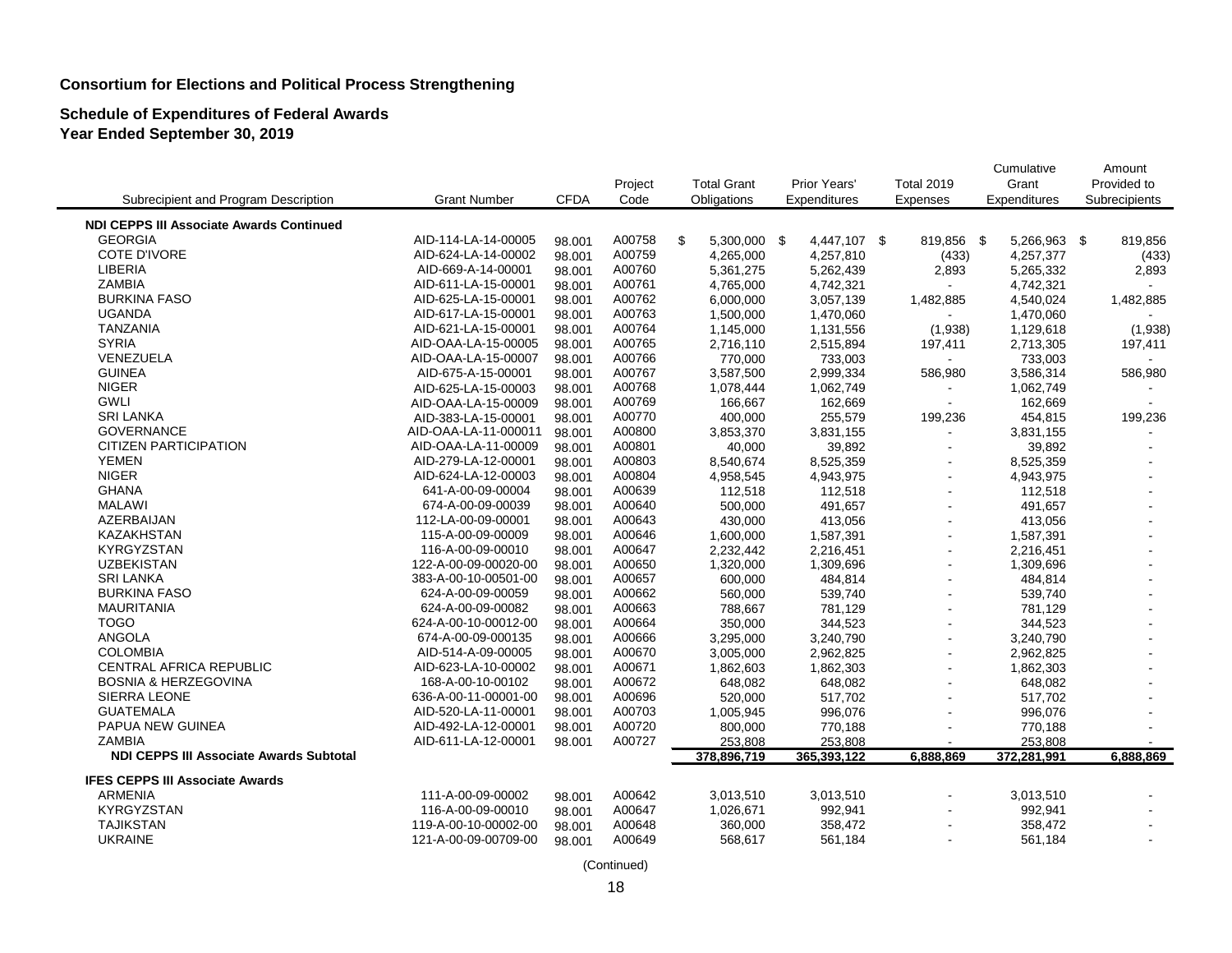#### **Schedule of Expenditures of Federal Awards Year Ended September 30, 2019**

|                                                  |                       |             |         |                    |              |                   | Cumulative      | Amount         |
|--------------------------------------------------|-----------------------|-------------|---------|--------------------|--------------|-------------------|-----------------|----------------|
|                                                  |                       |             | Project | <b>Total Grant</b> | Prior Years' | <b>Total 2019</b> | Grant           | Provided to    |
| Subrecipient and Program Description             | <b>Grant Number</b>   | <b>CFDA</b> | Code    | Obligations        | Expenditures | Expenses          | Expenditures    | Subrecipients  |
| <b>IFES CEPPS III Associate Awards Continued</b> |                       |             |         |                    |              |                   |                 |                |
| <b>LEBANON</b>                                   | 268-A-00-09-00015-00  | 98.001      | A00654  | \$<br>70,000 \$    | 68,285 \$    | $\blacksquare$    | \$<br>68,285 \$ |                |
| <b>LEBANON</b>                                   | 268-A-00-10-00004-00  | 98.001      | A00655  | 1,128,148          | 889,253      |                   | 889,253         |                |
| <b>JORDAN</b>                                    | 278-A-00-10-00407     | 98.001      | A00656  | 11,274,230         | 11,288,550   | 27                | 11,288,577      | 27             |
| <b>SRI LANKA</b>                                 | 383-A-00-10-00501-00  | 98.001      | A00657  | 400,000            | 338,200      | 380               | 338,580         | 380            |
| <b>INDONESIA</b>                                 | 497-A-00-10-00004-00  | 98.001      | A00658  | 3,167,000          | 3,114,342    | $\blacksquare$    | 3,114,342       | $\sim$         |
| <b>GUATEMALA</b>                                 | 520-A-00-10-00030-00  | 98.001      | A00659  | 52,351             | 48,964       | $\blacksquare$    | 48,964          | $\overline{a}$ |
| <b>NIGERIA</b>                                   | 620-A-00-10-00007-00  | 98.001      | A00661  | 18,026,923         | 17,728,396   |                   | 17,728,396      |                |
| <b>CAMBODIA</b>                                  | AID-442-A-09-00001-00 | 98.001      | A00669  | 4,344,091          | 4,283,417    |                   | 4,283,417       |                |
| <b>UGANDA</b>                                    | AID-617-LA-10-00002   | 98.001      | A00675  | 1,146,393          | 1,105,605    |                   | 1,105,605       |                |
| <b>KYRGYZSTAN</b>                                | 116-A-00-10-00014-00  | 98.001      | A00676  | 1,999,911          | 1,928,321    |                   | 1,928,321       |                |
| <b>NEPAL</b>                                     | AID-367-LA-10-000001  | 98.001      | A00678  | 13,526,164         | 13,632,700   | (20, 602)         | 13,612,098      | (20, 602)      |
| <b>NIGER</b>                                     | 624-A-00-10-00033-00  | 98.001      | A00679  | 575,000            | 575,000      |                   | 575,000         |                |
| <b>GEORGIA</b>                                   | AID-114-LA-10-00003   | 98.001      | A00680  | 8,245,000          | 7,737,236    | $\sim$            | 7,737,236       |                |
| <b>HAITI</b>                                     | 521-A-00-10-00020-00  | 98.001      | A00681  | 3,750,000          | 3,647,904    |                   | 3,647,904       |                |
| ZIMBABWE                                         | 674-A-00-10-00020-00  | 98.001      | A00682  | 2,858,362          | 2,531,009    |                   | 2,531,009       |                |
| <b>KOSOVO</b>                                    | 167-A-00-10-00102-00  | 98.001      | A00683  | 3,472,196          | 3,469,396    |                   | 3,469,396       |                |
| <b>GUATEMALA</b>                                 | 520-LA-10-00001       | 98.001      | A00684  | 2,666,084          | 2,602,525    |                   | 2,602,525       |                |
| <b>SERBIA</b>                                    | 169-A-00-10-00104-00  | 98.001      | A00685  | 268,000            | 263,029      |                   | 263,029         |                |
| <b>MALDIVES</b>                                  | AID-383-LA-11-00001   | 98.001      | A00695  | 791,500            | 717,963      |                   | 717,963         |                |
| <b>SIERRA LEONE</b>                              | 636-A-00-11-00001-00  | 98.001      | A00696  | 1,774,000          | 1,774,025    | $\sim$            | 1,774,025       |                |
| <b>KENYA</b>                                     | AID-623-LA-11-00007   | 98.001      | A00701  | 6,162,806          | 5,979,041    |                   | 5,979,041       |                |
| <b>MALI</b>                                      | AID-688-LA-11-00001   | 98.001      | A00704  | 1,600,000          | 1,436,295    |                   | 1,436,295       |                |
| <b>IRAQ</b>                                      | AID-267-LA-11-00001   | 98.001      | A00706  | 35,600,000         | 35,446,486   |                   | 35,446,486      |                |
| PAPUA NEW GUINEA                                 | AID-492-LA-12-00001   | 98.001      | A00720  | 199,994            | 187,876      |                   | 187,876         |                |
| <b>ANGOLA</b>                                    | AID-654-LA-12-0001    | 98.001      | A00722  | 9,247              | 8,787        |                   | 8,787           |                |
| <b>KYRGYZSTAN</b>                                | AID-176-LA-12-00003   | 98.001      | A00723  | 2,788,293          | 2,725,499    |                   | 2,725,499       |                |
| <b>EYGPT</b>                                     | AID-263-LA-12-00002   | 98.001      | A00724  | 19,866,095         | 17,654,505   | 1,544,783         | 19,199,288      | 1,544,783      |
| <b>MACEDONIA</b>                                 | AID-165-A-12-00006    | 98.001      | A00725  | 2,576,547          | 2,557,025    | 364               | 2,557,389       | 364            |
| <b>HONDURAS</b>                                  | AID-522-LA-12-00001   | 98.001      | A00728  | 1,850,044          | 1,830,996    |                   | 1,830,996       |                |
| <b>GUATEMALA</b>                                 | AID-520-LA-12-00001   | 98.001      | A00729  | 1,995,989          | 1,995,005    |                   | 1,995,005       |                |
| <b>PAKISTAN</b>                                  | AID-391-LA-12-00001   | 98.001      | A00730  | 150,000            | 125,572      |                   | 125,572         |                |
| <b>MOROCCO</b>                                   | AID-608-LA-12-00001   | 98.001      | A00731  | 510,000            | 466,370      | $\overline{2}$    | 466,372         | $\overline{2}$ |
| <b>LIBYA</b>                                     | AID-OAA-LA-12-00006   | 98.001      | A00733  | 12,550,468         | 10,959,139   | 1,523,780         | 12,482,919      | 1,523,780      |
| <b>BANGLADESH</b>                                | AID-388-LA-13-00001   | 98.001      | A00734  | 3,246,174          | 3,201,448    |                   | 3,201,448       |                |
| <b>BURMA</b>                                     | AID-486-LA-13-00002   | 98.001      | A00738  | 7,615,330          | 7,519,242    |                   | 7,519,242       |                |
| <b>MALI</b>                                      | AID-688-LA-13-00004   | 98.001      | A00739  | 4,855,000          | 4,809,558    |                   | 4,809,558       |                |
| <b>HAITI</b>                                     | AID-521-LA-13-00001   | 98.001      | A00741  | 6,814,826          | 6,753,752    | 9                 | 6,753,761       | $9\,$          |
| <b>BURUNDI</b>                                   | AID-623-LA-13-00001   | 98.001      | A00742  | 2,225,850          | 2,149,628    |                   | 2,149,628       |                |
| <b>KOSOVO</b>                                    | AID-167-LA-13-00002   | 98.001      | A00744  | 2,950,000          | 2,981,179    |                   | 2,981,179       |                |
| <b>SYRIA</b>                                     | AID-OAA-LA-13-00009   | 98.001      | A00747  | 600,000            | 585,395      |                   | 585,395         | $\blacksquare$ |
| <b>EURASIA REGIONAL</b>                          | AID-OAA-LA-13-00011   | 98.001      | A00748  | 1,545,000          | 1,408,832    | 127,882           | 1,536,714       | 127,882        |
| <b>GUINEA</b>                                    | AID-675-A-13-00007    | 98.001      | A00749  | 1,582,968          | 1,552,943    | $\sim$            | 1,552,943       |                |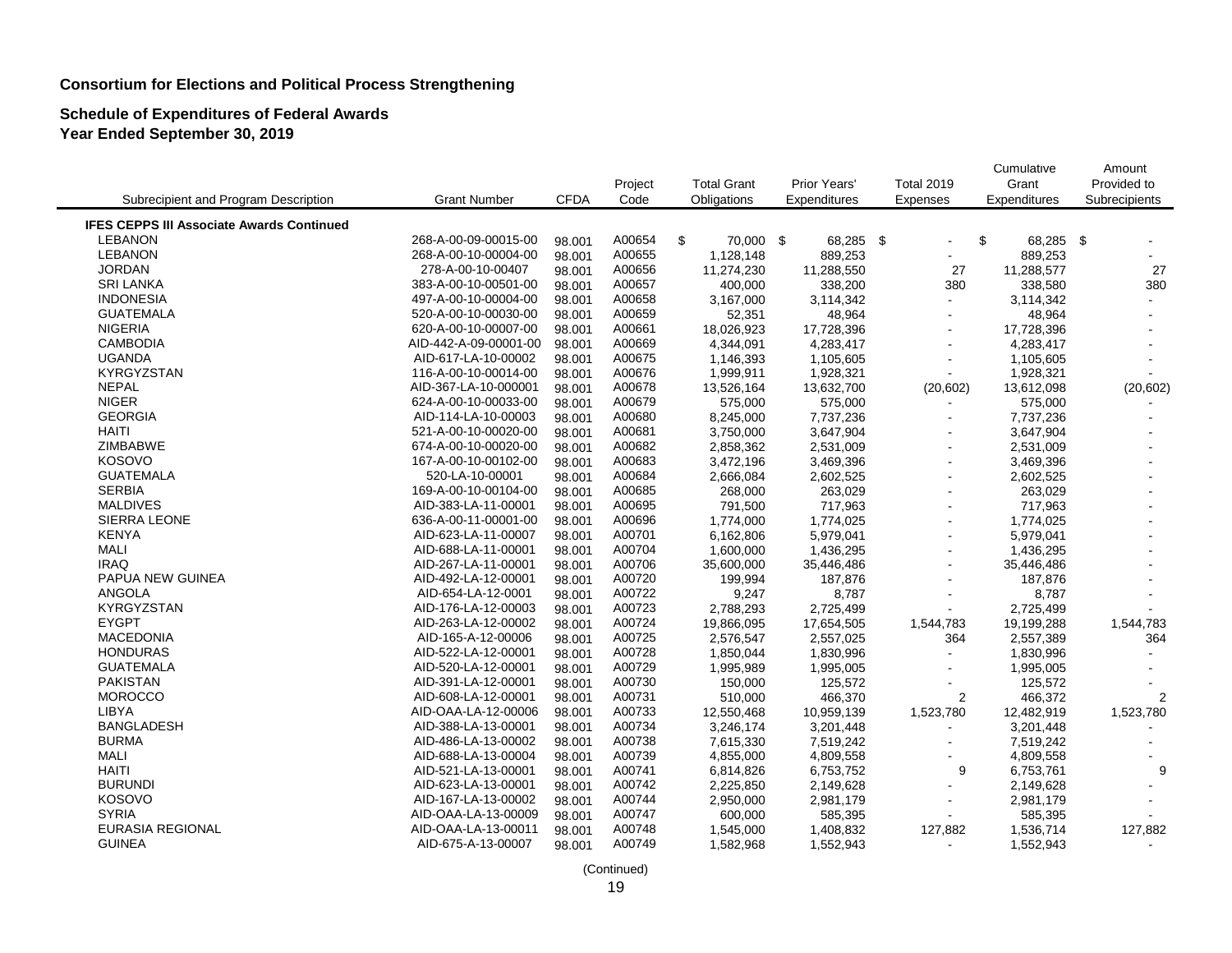#### **Schedule of Expenditures of Federal Awards Year Ended September 30, 2019**

|                                                  |                      |             |         |                    |              |                       | Cumulative       | Amount        |
|--------------------------------------------------|----------------------|-------------|---------|--------------------|--------------|-----------------------|------------------|---------------|
|                                                  |                      |             | Project | <b>Total Grant</b> | Prior Years' | <b>Total 2019</b>     | Grant            | Provided to   |
| Subrecipient and Program Description             | <b>Grant Number</b>  | <b>CFDA</b> | Code    | Obligations        | Expenditures | Expenses              | Expenditures     | Subrecipients |
| <b>IFES CEPPS III Associate Awards Continued</b> |                      |             |         |                    |              |                       |                  |               |
| FIJI                                             | AID-492-LA-14-00001  | 98.001      | A00751  | \$<br>297,000 \$   | 290,570 \$   | $\blacksquare$        | \$<br>290,570 \$ |               |
| KOSOVO                                           | AID-167-LA-14-0002   | 98.001      | A00754  | 1,015,000          | 1,006,302    |                       | 1,006,302        |               |
| <b>GEORGIA</b>                                   | AID-114-LA-14-00003  | 98.001      | A00756  | 6,000,000          | 5,581,551    | 297,460               | 5,879,011        | 297,460       |
| COTE D IVOIRE                                    | AID-624-LA-14-0002   | 98.001      | A00759  | 2,294,815          | 2,266,273    | 14                    | 2,266,287        | 14            |
| <b>LIBERIA</b>                                   | AID-669-A-14-00001   | 98.001      | A00760  | 11,112,551         | 11,056,363   | 14,260                | 11,070,623       | 14,260        |
| <b>ZAMBIA</b>                                    | AID-611-LA-15-00001  | 98.001      | A00761  | 460,000            | 404,343      | 3                     | 404,346          | 3             |
| <b>BURKINA FASO</b>                              | AID-625-LA-15-00001  | 98.001      | A00762  | 1,750,000          | 1,707,797    | $\overline{2}$        | 1,707,799        | 2             |
| <b>UGANDA</b>                                    | AID-617-LA-15-0001   | 98.001      | A00763  | 1,150,000          | 1,119,898    | (41)                  | 1,119,857        | (41)          |
| <b>TANZANIA</b>                                  | AID-621-LA-15-00001  | 98.001      | A00764  | 100,000            | 98,397       |                       | 98,397           |               |
| <b>SYRIA</b>                                     | AID-OAA-LA-15-00005  | 98.001      | A00765  | 2,514,833          | 2,340,882    | 164,573               | 2,505,455        | 164,573       |
| <b>GUINEA</b>                                    | AID-675-A-15-00001   | 98.001      | A00767  | 1,512,500          | 1,505,813    | $\mathbf{1}$          | 1,505,814        | $\mathbf{1}$  |
| <b>GWLI</b>                                      | AID-OAA-LA-15-00009  | 98.001      | A00769  | 166,666            | 166,259      | $\overline{a}$        | 166,259          |               |
| <b>SRI LANKA</b>                                 | AID-383-LA-15-00001  | 98.001      | A00770  | 4,473,067          | 3,393,425    | 843,027               | 4,236,452        | 843,027       |
| <b>LAC REGIONAL</b>                              | AID-OAA-LA-11-00009  | 98.001      | A00801  | 460,000            | 425,023      | $\sim$                | 425,023          |               |
| <b>ETHIOPIA</b>                                  | AID-663-LA-11-00003  | 98.001      | A00802  | 1,100,000          | 1,012,443    |                       | 1,012,443        |               |
| <b>YEMEN</b>                                     | AID-279-LA-12-00001  | 98.001      | A00803  | 10,268,405         | 10,010,414   | $\tilde{\phantom{a}}$ | 10,010,414       |               |
| <b>NIGER</b>                                     | AID-624-LA-12-00003  | 98.001      | A00804  | 1,440,000          | 1,392,885    | ä,                    | 1,392,885        |               |
| <b>AZERBAIJAN</b>                                | 112-LA-00-09-00002   | 98.001      | A00644  | 537,170            | 547,025      | $\overline{a}$        | 547,025          |               |
| <b>KOSOVO</b>                                    | 167-A-00-09-00104    | 98.001      | A00651  | 3,800,000          | 3,781,851    | ÷.                    | 3,781,851        |               |
| <b>IRAQ</b>                                      | 267-A-00-10-00003    | 98.001      | A00653  | 2,828,684          | 2,828,684    |                       | 2,828,684        |               |
| <b>TOGO</b>                                      | 624-A-00-10-00012-00 | 98.001      | A00664  | 150,000            | 143,962      |                       | 143,962          |               |
| <b>IFES CEPPS III Associate Awards Subtotal</b>  |                      |             |         | 255,229,473        | 246,084,960  | 4,495,924             | 250,580,884      | 4,495,924     |
| IRI CEPPS IV AID-OAA-L-15-00007                  |                      |             |         |                    |              |                       |                  |               |
| <b>CEPPS EPT-ADMINISTRATION</b>                  | AID-OAA-L-15-00007   | 98.001      | L00771  | 1,109,457          | 557,263      | 304,755               | 862,018          | 304,755       |
| Digital Age                                      | AID-OAA-L-15-00007   | 98.001      | L00772  | 229,026            | 109,088      | 15,525                | 124,613          | 15,525        |
| DOMOCRATIC REPUBLIC OF CONGO                     | AID-OAA-L-15-00007   | 98.001      | L00777  | 85,431             | 80,617       | 350                   | 80,967           | 350           |
| PRO-YOUTH                                        | AID-OAA-L-15-00007   | 98.001      | L00787  | 110.853            | 83,412       | 24,140                | 107,552          | 24,140        |
| Governance                                       | AID-OAA-L-15-00007   | 98.001      | L00788  | 408,049            | 144,125      | 126,455               | 270,580          | 126,455       |
| <b>GAMBIA</b>                                    | AID-OAA-L-15-00007   | 98.001      | L00805  | 444,000            | 415,477      | 150                   | 415,627          | 150           |
| <b>KENYA</b>                                     | AID-OAA-L-15-00007   | 98.001      | L00808  | 50,000             | 37,388       | 4,149                 | 41,537           | 4,149         |
| DOMOCRATIC REPUBLIC OF CONGO                     | AID-OAA-L-15-00007   | 98.001      | L00815  | 29,227             | 24,476       |                       | 24,476           |               |
| <b>ZIMBABWE</b>                                  | AID-OAA-L-15-00007   | 98.001      | L00817  | 234,142            | 231,024      | (5, 873)              | 225,151          | (5, 873)      |
| <b>IRAQ</b>                                      | AID-OAA-L-15-00007   | 98.001      | L00821  | 14,380             | 14,686       | 724                   | 15,410           | 724           |
| <b>ARMENIA</b>                                   | AID-OAA-L-15-00007   | 98.001      | L00820  | 149,908            | 83,728       | 64,764                | 148,492          | 64,764        |
| <b>DISINFORMATION</b>                            | AID-OAA-L-15-00007   | 98.001      | L00826  | 112,500            | 2,440        | 39,988                | 42,428           | 39,988        |
| <b>MALDIVES</b>                                  | AID-OAA-L-15-00007   | 98.001      | L00827  | 123,000            | 81,928       | 34,350                | 116,278          | 34,350        |
| <b>COMM DIOCESE</b>                              | AID-OAA-L-15-00007   | 98.001      | L00838  | 112,350            |              | 56,226                | 56,226           | 56,226        |
| <b>TANZANIA</b>                                  | AID-OAA-L-15-00007   | 98.001      | L00839  | 113,507            | (159)        | 50,993                | 50,834           | 50,993        |
| POLITICAL PARTIES                                | AID-OAA-L-15-00007   | 98.001      | L00840  | 220,000            |              | 43,003                | 43,003           | 43,003        |
| <b>MALDIVES</b>                                  | AID-OAA-L-15-00007   | 98.001      | L00842  | 700,000            | $\sim$       | 433,071               | 433,071          | 433,071       |
| <b>ETHIOPIA</b>                                  | AID-OAA-L-15-00007   | 98.001      | L00843  | 85,013             |              | 84,644                | 84,644           | 84,644        |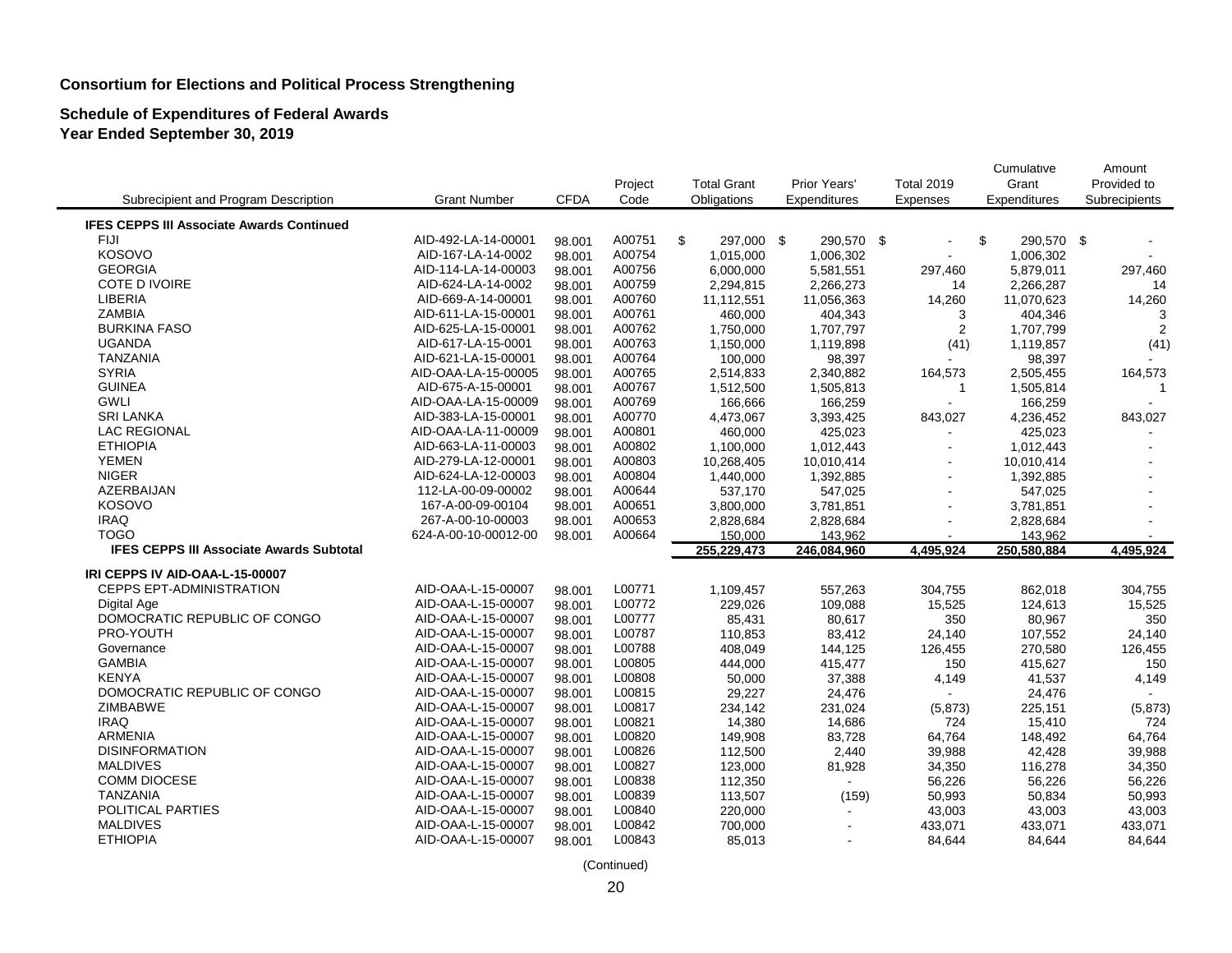#### **Schedule of Expenditures of Federal Awards Year Ended September 30, 2019**

|                                           |                                          |                  | Project          | <b>Total Grant</b> | Prior Years'      | <b>Total 2019</b> | Cumulative<br>Grant | Amount<br>Provided to |
|-------------------------------------------|------------------------------------------|------------------|------------------|--------------------|-------------------|-------------------|---------------------|-----------------------|
| Subrecipient and Program Description      | <b>Grant Number</b>                      | <b>CFDA</b>      | Code             | Obligations        | Expenditures      | Expenses          | Expenditures        | Subrecipients         |
| IRI CEPPS IV AID-OAA-L-15-00007 Continued |                                          |                  |                  |                    |                   |                   |                     |                       |
| <b>MONGOLIA</b>                           | AID-OAA-L-15-00007                       | 98.001           | L00845           | \$<br>98,007 \$    |                   | \$<br>39,806 \$   | 39,806 \$           | 39,806                |
| <b>MEXICO</b>                             | AID-OAA-L-15-00007                       | 98.001           | L00854           | 162,220            | $\blacksquare$    | 6,890             | 6,890               | 6,890                 |
| Abuse of State Resources                  | AID-OAA-L-15-00007                       | 98.001           | L00774           | 2,894              |                   |                   |                     |                       |
| LEAPP                                     | AID-OAA-L-15-00007                       | 98.001           | L00790           | 11,019             | $\blacksquare$    |                   |                     | $\sim$                |
| IRI CEPPS IV AID-OAA-L-15-00007 Subtotal  |                                          |                  |                  | 4,604,983          | 1,865,493         | 1,324,110         | 3,189,603           | 1,324,110             |
| IFES CEPPS IV AID-OAA-L-15-00007          |                                          |                  |                  |                    |                   |                   |                     |                       |
| <b>CEPPS EPT-ADMINISTRATION</b>           | AID-OAA-L-15-00007                       | 98.001           | L00771           | 2,023,400          | 1,323,134         | 578,623           | 1,901,757           | 578,623               |
| <b>EMB Citizen Observer</b>               | AID-OAA-L-15-00007                       | 98.001           | L00773           | 23,027             | 12,837            |                   | 12,837              |                       |
| Digital Age                               | AID-OAA-L-15-00007                       | 98.001           | L00774           | 248,871            | 244,379           | 322               | 244,701             | 322                   |
| DOMOCRATIC REPUBLIC OF CONGO              | AID-OAA-L-15-00007                       | 98.001           | L00777           | 214,063            | 200,714           | $\mathbf{1}$      | 200,715             | -1                    |
| PRO-YOUTH                                 | AID-OAA-L-15-00007                       | 98.001           | L00787           | 78,569             | 74,638            | 3,718             | 78,356              | 3,718                 |
| Governance                                | AID-OAA-L-15-00007                       | 98.001           | L00788           | 3,672              |                   |                   |                     |                       |
| <b>VAWIE Online</b>                       | AID-OAA-L-15-00007                       | 98.001           | L00789           | 189,031            | 137,517           | 57,454            | 194,971             | 57,454                |
| <b>Elections On Trial</b>                 | AID-OAA-L-15-00007                       | 98.001           | L00791           | 339,966            | 190,799           | 119,336           | 310,135             | 119,336               |
| Elect Leader in Crisis                    | AID-OAA-L-15-00007                       | 98.001           | L00792           | 219,441            | 158,111           | 58,158            | 216,269             | 58,158                |
| <b>GAMBIA</b><br><b>AFGHANISTAN</b>       | AID-OAA-L-15-00007                       | 98.001           | L00794           | 183,882            | 181,131           | 1,716             | 182,847             | 1,716                 |
| <b>KENYA</b>                              | AID-OAA-L-15-00007                       | 98.001           | L00809           | 219,375            | 198,067           | 174               | 198,241             | 174                   |
| <b>IRAQ</b>                               | AID-OAA-L-15-00007<br>AID-OAA-L-15-00007 | 98.001           | L00808<br>L00812 | 474,998            | 322,691           | 103,152           | 425,843             | 103,152               |
| DOMOCRATIC REPUBLIC OF CONGO              | AID-OAA-L-15-00007                       | 98.001<br>98.001 | L00815           | 630,145<br>50,112  | 629,222<br>57,819 | 48<br>(1)         | 629,270<br>57,818   | 48<br>(1)             |
| <b>INCLUSION SUBGRANT</b>                 | AID-OAA-L-15-00007                       | 98.001           | L00818           | 339,364            | 3,670             | 189,849           | 193,519             | 189,849               |
| <b>ARMENIA</b>                            | AID-OAA-L-15-00007                       | 98.001           | L00820           | 237,973            | 211,603           | 16,568            | 228,171             | 16,568                |
| <b>IRAQ</b>                               | AID-OAA-L-15-00007                       | 98.001           | L00821           | 229,320            | 228,441           | (5)               | 228,436             | (5)                   |
| <b>DISINFORMATION</b>                     | AID-OAA-L-15-00007                       | 98.001           | L00826           | 112,500            | 8,211             | 58,670            | 66,881              | 58,670                |
| ECEE                                      | AID-OAA-L-15-00007                       | 98.001           | L00833           | 298,598            | 5,353             | 61,615            | 66,968              | 61,615                |
| <b>MALDIVES</b>                           | AID-OAA-L-15-00007                       | 98.001           | L00827           | 177,500            | $\blacksquare$    | 173,071           | 173,071             | 173,071               |
| <b>MALDIVES</b>                           | AID-OAA-L-15-00007                       | 98.001           | L00842           | 100,000            | $\overline{a}$    | 12,392            | 12,392              | 12,392                |
| <b>ETHIOPIA</b>                           | AID-OAA-L-15-00007                       | 98.001           | L00843           | 109,575            | 40                | 108,418           | 108,458             | 108,418               |
| <b>ETHIOPIA</b>                           | AID-OAA-L-15-00007                       | 98.001           | L00848           | 445,203            |                   | 430,131           | 430,131             | 430,131               |
| <b>IDENTIFYING EPPI</b>                   | AID-OAA-L-15-00007                       | 98.001           | L00849           | 200,779            | $\overline{a}$    | 25,090            | 25,090              | 25,090                |
| IFES CEPPS IV AID-OAA-L-15-00007 Subtotal |                                          |                  |                  | 7,149,364          | 4,188,377         | 1,998,500         | 6,186,877           | 1,998,500             |
| NDI CEPPS IV AID-OAA-L-15-00007           |                                          |                  |                  |                    |                   |                   |                     |                       |
| CEPPS EPT-ADMINISTRATION                  | AID-OAA-L-15-00007                       | 98.001           | L00771           | 920,447            | 530,854           | 233,769           | 764,623             | 233,769               |
| Digital Age                               | AID-OAA-L-15-00007                       | 98.001           | L00772           | 11,568             | 10,792            |                   | 10,792              |                       |
| <b>EMB Citizen Observer</b>               | AID-OAA-L-15-00007                       | 98.001           | L00773           | 231,345            | 228,298           |                   | 228,298             |                       |
| Abuse of State Resources                  | AID-OAA-L-15-00007                       | 98.001           | L00774           | 25,000             | 15,203            |                   | 15,203              |                       |
| Dominican Republic                        | AID-OAA-L-15-00007                       | 98.001           | L00776           | 55,000             | 54,409            |                   | 54,409              |                       |
| DOMOCRATIC REPUBLIC OF CONGO              | AID-OAA-L-15-00007                       | 98.001           | L00777           | 86,986             | 80,370            |                   | 80,370              |                       |
| PRO-YOUTH                                 | AID-OAA-L-15-00007                       | 98.001           | L00787           | 62,600             | 54,946            | 93                | 55,039              | 93                    |
| Governance                                | AID-OAA-L-15-00007                       | 98.001           | L00788           | 5,917              | 518               |                   | 518                 |                       |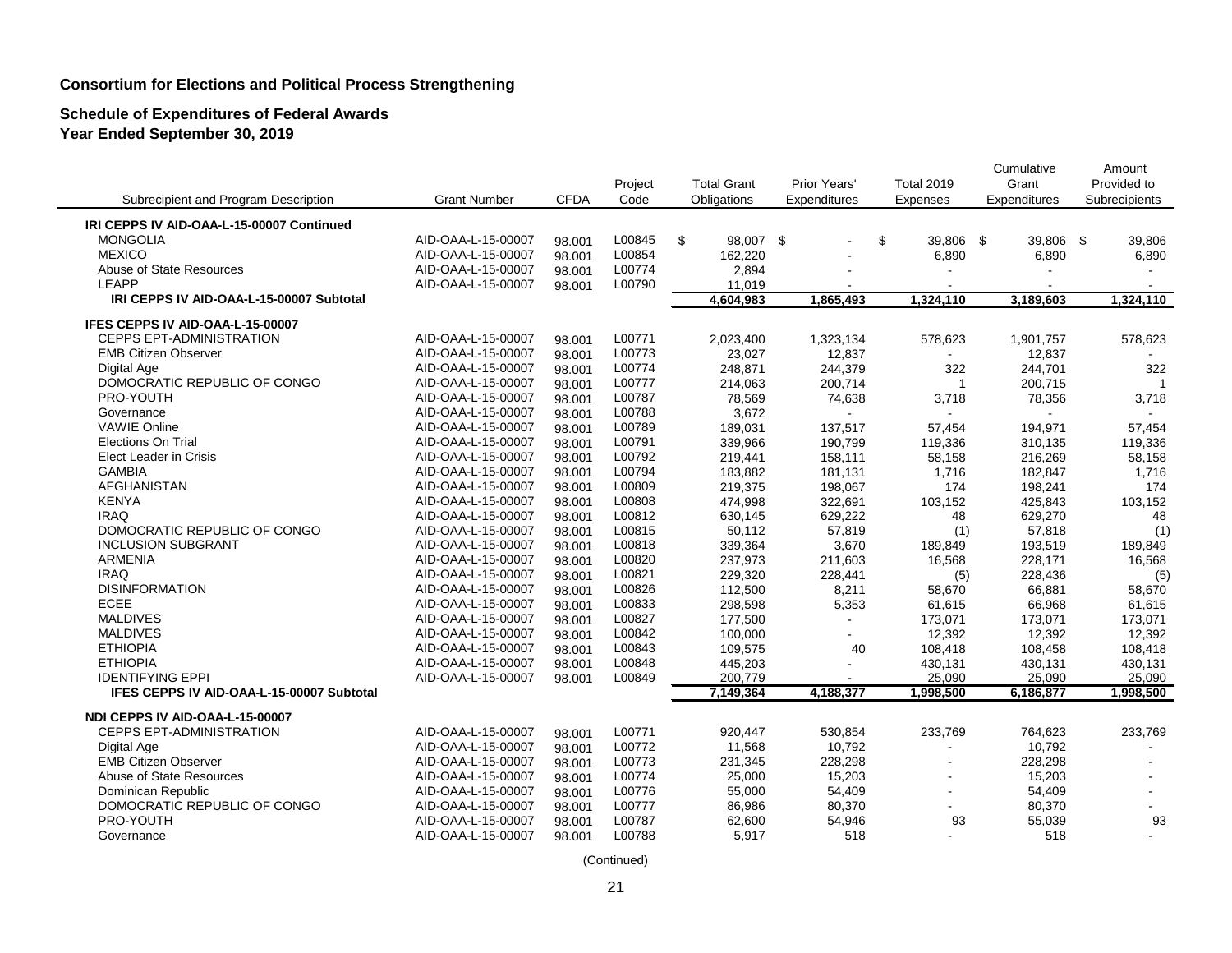**Schedule of Expenditures of Federal Awards Year Ended September 30, 2019**

|                                           |                     |             |         |                    |                |                   | Cumulative   | Amount        |
|-------------------------------------------|---------------------|-------------|---------|--------------------|----------------|-------------------|--------------|---------------|
|                                           |                     |             | Project | <b>Total Grant</b> | Prior Years'   | <b>Total 2019</b> | Grant        | Provided to   |
| Subrecipient and Program Description      | <b>Grant Number</b> | <b>CFDA</b> | Code    | Obligations        | Expenditures   | Expenses          | Expenditures | Subrecipients |
| NDI CEPPS IV AID-OAA-L-15-00007 Continued |                     |             |         |                    |                |                   |              |               |
| <b>VAWIE Online</b>                       | AID-OAA-L-15-00007  | 98.001      | L00789  | \$<br>25,000 \$    | 22,881 \$      | $2,851$ \$        | 25,732 \$    | 2,851         |
| LEAPP                                     | AID-OAA-L-15-00007  | 98.001      | L00790  | 205,000            | 93,892         | 72,813            | 166,705      | 72,813        |
| Gambia                                    | AID-OAA-L-15-00007  | 98.001      | L00795  | 199,336            | 196,936        | $\sim$            | 196,936      |               |
| <b>KENYA</b>                              | AID-OAA-L-15-00007  | 98.001      | L00808  | 1,425,000          | 1,331,155      | 3,880             | 1,335,035    | 3,880         |
| DOMOCRATIC REPUBLIC OF CONGO              | AID-OAA-L-15-00007  | 98.001      | L00815  | 28,991             | 24,309         |                   | 24,309       |               |
| <b>SERBIA</b>                             | AID-OAA-L-15-00007  | 98.001      | L00816  | 127,182            | 125,689        | $\sim$            | 125,689      | $\sim$        |
| <b>ZIMBABWE</b>                           | AID-OAA-L-15-00007  | 98.001      | L00817  | 234,340            | 234,340        | 5,610             | 239,950      | 5,610         |
| VENEZUELA                                 | AID-OAA-L-15-00007  | 98.001      | L00819  | 270,000            | 249,675        |                   | 249,675      |               |
| <b>IRAQ</b>                               | AID-OAA-L-15-00007  | 98.001      | L00821  | 25,905             | 10,567         |                   | 10,567       |               |
| <b>ARMENIA</b>                            | AID-OAA-L-15-00007  | 98.001      | L00820  | 105,000            | 34,124         | 64,763            | 98,887       | 64,763        |
| <b>ARMENIA</b>                            | AID-OAA-L-15-00007  | 98.001      | L00825  | 150,000            | 89,094         | 114,317           | 203,411      | 114,317       |
| <b>DISINFORMATION</b>                     | AID-OAA-L-15-00007  | 98.001      | L00826  | 230,000            |                | 51,069            | 51,069       | 51,069        |
| POLITICAL PARTIES                         | AID-OAA-L-15-00007  | 98.001      | L00840  | 10,000             | $\mathbf{r}$   |                   |              |               |
| <b>ETHIOPIA</b>                           | AID-OAA-L-15-00007  | 98.001      | L00843  | 102,365            |                | 87,603            | 87,603       | 87,603        |
| <b>GEORGIA</b>                            | AID-OAA-L-15-00007  | 98.001      | L00846  | 72,410             |                | 65,943            | 65,943       | 65,943        |
| <b>INCLUSION SUBGRANTS</b>                | AID-OAA-L-15-00007  | 98.001      | L00847  | 335,703            |                | 179,043           | 179,043      | 179,043       |
| <b>GHANA NETWORKING SUBG</b>              | AID-OAA-L-15-00007  | 98.001      | L00853  | 80,000             |                | 19,264            | 19,264       | 19,264        |
| NDI CEPPS IV AID-OAA-L-15-00007Subtotal   |                     |             |         | 5,025,095          | 3,388,052      | 901,018           | 4,289,070    | 901,018       |
| <b>IRI CEPPS IV Associate Awards</b>      |                     |             |         |                    |                |                   |              |               |
| <b>TANZANIA</b>                           | 72062118LA00001     | 98.001      | A00810  | 3,670,000          | 452,514        | 714,142           | 1,166,656    | 714,142       |
| <b>NIGERIA</b>                            | 72062018LA00001     | 98.001      | A00813  | 5,130,000          | 1,270,720      | 2,405,941         | 3,676,661    | 2,405,941     |
| <b>SIERRA LEONE</b>                       | 72063618LA00001     | 98.001      | A00814  | 661,000            | 812,353        | 288,233           | 1,100,586    | 288,233       |
| ZIMBABWE                                  | 72061318LA00001     | 98.001      | A00822  | 1,325,081          | 937,893        | 374,783           | 1,312,676    | 374,783       |
| <b>NIGERIA</b>                            | 72062018LA00002     | 98.001      | A00823  | 1,143,384          | 156,654        | 983,461           | 1,140,115    | 983,461       |
| DOMOCRATIC REPUBLIC OF CONGO              | 72066018LA00001     | 98.001      | A00828  | 1,250,000          | 20,497         | 1,001,690         | 1,022,187    | 1,001,690     |
| <b>AFGHANISTAN</b>                        | 72030618LA00004     | 98.001      | A00830  | 1,260,000          | 9,374          | 991,813           | 1,001,187    | 991,813       |
| <b>REAPPS</b>                             | 7200AA18LA00005     | 98.001      | A00831  | 3,800,000          | 9,704          | 861,685           | 871,389      | 861,685       |
| <b>ARMENIA</b>                            | 72011118LA00002     | 98.001      | A00834  | 3,416,667          | 2,748          | 762,194           | 764,942      | 762,194       |
| VENEZUELA                                 | 7200AA18LA00009     | 98.001      | A00835  | 2,610,352          | $\sim$         | 1,187,635         | 1,187,635    | 1,187,635     |
| PACIFIC ISLANDS                           | 7200AA18CA00061     | 98.001      | A00836  | 2,025,000          | 345            | 176,032           | 176,377      | 176,032       |
| <b>IRAQ</b>                               | 72026718LA00002     | 98.001      | A00837  | 3,100,000          | $\blacksquare$ | 887,625           | 887,625      | 887,625       |
| EL SALVADOR                               | 72051919LA00001     | 98.001      | A00841  | 845,670            | $\blacksquare$ | 881,547           | 881,547      | 881,547       |
| <b>GEORGIA</b>                            | 72011419LA00001     | 98.001      | A00850  | 3,380,000          |                | 522,930           | 522,930      | 522,930       |
| <b>BELARUS</b>                            | 72011319LA00001     | 98.001      | A00851  | 2,362,500          | $\blacksquare$ | 179,712           | 179,712      | 179,712       |
| <b>GAMBIA</b>                             | 72068519LA00003     | 98.001      | A00852  | 670,000            | $\overline{a}$ | 61,373            | 61,373       | 61,373        |
| <b>MAURITANIA</b>                         | 72068519LA00004     | 98.001      | A00855  | 400,000            |                | 211,618           | 211,618      | 211,618       |
| <b>SERBIA</b>                             | 72016919LA00002     | 98.001      | A00856  | 1,307,000          | $\sim$         | 99,399            | 99,399       | 99,399        |
| <b>ETHIOPIA</b>                           | 72066319LA00001     | 98.001      | A00857  | 4,460,000          |                | 140,342           | 140,342      | 140,342       |
| <b>UKRAINE</b>                            | AID-121-LA-16-00001 | 98.001      | A00775  | 20,013,667         | 3,549,564      | 3,216,918         | 6,766,482    | 3,216,918     |
| <b>EAST TIMOR</b>                         | AID-472-LA-16-00001 | 98.001      | A00780  | 3,974,000          | 2,186,784      | 753,107           | 2,939,891    | 753,107       |
| <b>BURMA</b>                              | AID-482-LA-16-00001 | 98.001      | A00781  | 6,670,000          | 2,671,043      | 1,285,480         | 3,956,523    | 1,285,480     |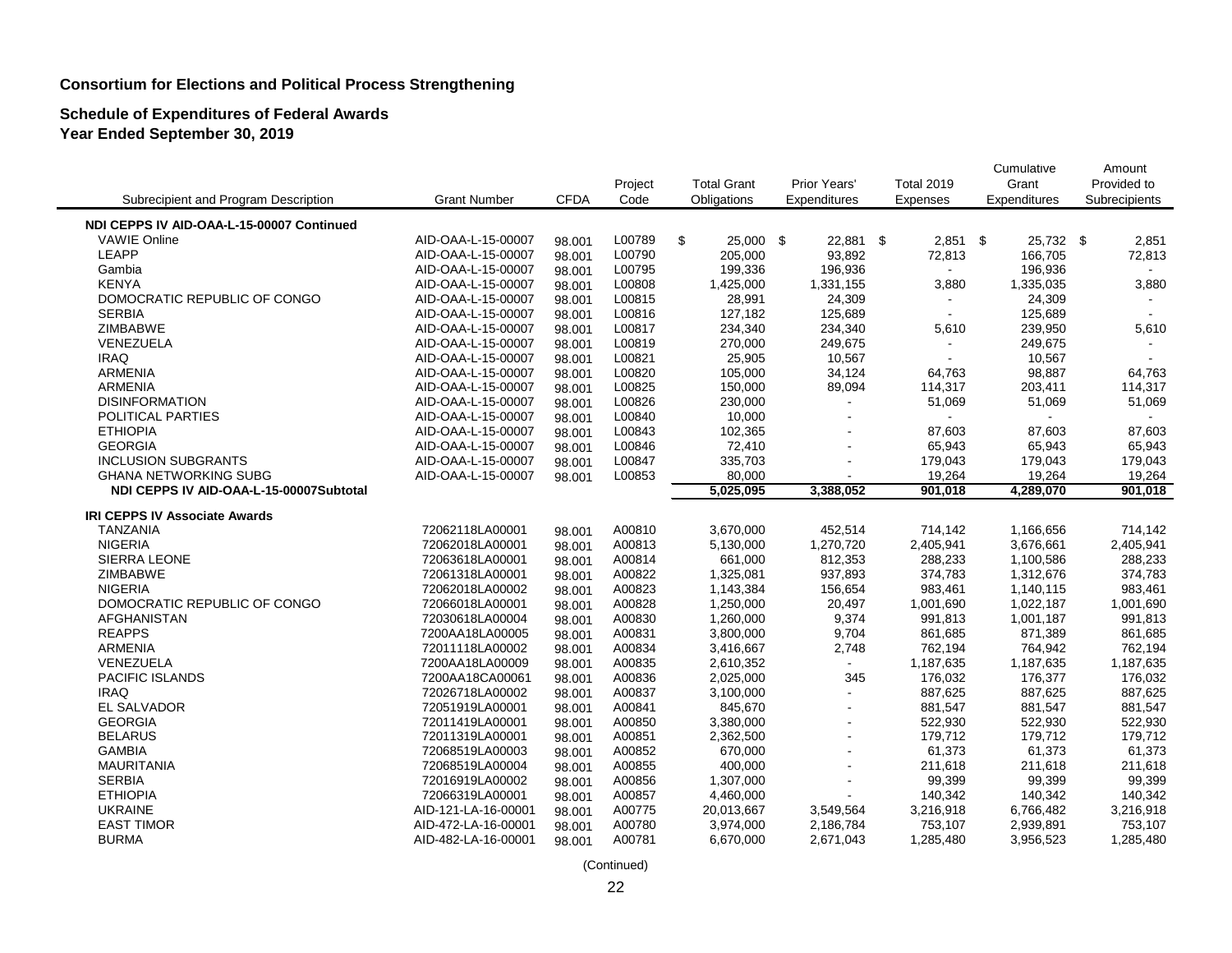#### **Schedule of Expenditures of Federal Awards Year Ended September 30, 2019**

|                                                |                     |             |         |                    |                |                   | Cumulative   | Amount        |
|------------------------------------------------|---------------------|-------------|---------|--------------------|----------------|-------------------|--------------|---------------|
|                                                |                     |             | Project | <b>Total Grant</b> | Prior Years'   | <b>Total 2019</b> | Grant        | Provided to   |
| Subrecipient and Program Description           | <b>Grant Number</b> | <b>CFDA</b> | Code    | Obligations        | Expenditures   | Expenses          | Expenditures | Subrecipients |
| <b>IRI CEPPS IV Associate Awards Continued</b> |                     |             |         |                    |                |                   |              |               |
| <b>MOLDOVA</b>                                 | AID-117-LA-16-00001 | 98.001      | A00783  | \$<br>4,221,000 \$ | 1,275,830 \$   | 1,595,519 \$      | 2,871,349 \$ | 1,595,519     |
| <b>KYRGYZSTAN</b>                              | AID-176-LA-16-00001 | 98.001      | A00784  | 3,333,333          | 1,115,664      | 709,716           | 1,825,380    | 709,716       |
| <b>TUNISIA</b>                                 | AID-OAA-A-16-00074  | 98.001      | A00785  | 2,077,986          | 1,260,207      | 1,500,000         | 2,760,207    | 1,500,000     |
| VENEZUELA                                      | AID-OAA-LA-16-00005 | 98.001      | A00786  | 7,214,000          | 462,222        | 813,266           | 1,275,488    | 813,266       |
| <b>HAITI</b>                                   | AID-521-LA-17-00002 | 98.001      | A00796  | 528,114            | 338,670        | 279,620           | 618,290      | 279,620       |
| <b>GUATEMALA</b>                               | AID-520-LA-17-00001 | 98.001      | A00797  | 2,675,000          | 658,749        | 1,254,610         | 1,913,359    | 1,254,610     |
| <b>JORDAN</b>                                  | AID-278-LA-17-00001 | 98.001      | A00798  | 5,500,000          | 2,514,099      | 2,158,745         | 4,672,844    | 2,158,745     |
| <b>NEPAL</b>                                   | AID-367-LA-17-00001 | 98.001      | A00799  | 1,089,828          | 177,322        | 567,769           | 745,091      | 567,769       |
| <b>HDP</b>                                     | AID-OAA-LA-17-00004 | 98.001      | A00806  | 2,935,000          | 793,418        | 994,391           | 1,787,809    | 994,391       |
| BOSNIA-HERZEGOVINA                             | AID-168-LA-17-00002 | 98.001      | A00807  | 1,203,929          | 455,790        | 586,676           | 1,042,466    | 586,676       |
| <b>BURMA</b>                                   | 72048219LA00002     | 98.001      | A00861  | 6,000,000          |                |                   |              |               |
| <b>IRI CEPPS IV Associate Awards Subtotal</b>  |                     |             |         | 110,252,511        | 21,132,164     | 28,447,972        | 49,580,136   | 28,447,972    |
| <b>IFES CEPPS IV Associate Awards</b>          |                     |             |         |                    |                |                   |              |               |
| <b>TANZANIA</b>                                | 72062118LA00001     | 98.001      | A00810  | 1,850,000          | 178,036        | 465,481           | 643,517      | 465,481       |
| <b>SIERRA LEONE</b>                            | 72063618LA00001     | 98.001      | A00814  | 75,000             | 45,877         | 2,093             | 47,970       | 2,093         |
| DOMOCRATIC REPUBLIC OF CONGO                   | 72066018LA00001     | 98.001      | A00828  | 2,300,000          | 170,027        | 901,575           | 1,071,602    | 901,575       |
| <b>MALAWI</b>                                  | 72061218LA00001     | 98.001      | A00829  | 1,128,278          | 6,642          | 757,151           | 763,793      | 757,151       |
| AFGHANISTAN                                    | 72030618LA00004     | 98.001      | A00830  | 2,537,600          | 15,978         | 1,313,181         | 1,329,159    | 1,313,181     |
| <b>REAPPS</b>                                  | 7200AA18LA00005     | 98.001      | A00831  | 1,900,000          | 10,296         | 350,757           | 361,053      | 350,757       |
| <b>ARMENIA</b>                                 | 72011118LA00002     | 98.001      | A00834  | 3,851,667          | 421            | 976,537           | 976,958      | 976,537       |
| PACIFIC ISLANDS                                | 7200AA18CA00061     | 98.001      | A00836  | 3,755,522          | $\blacksquare$ | 806,328           | 806,328      | 806,328       |
| <b>IRAQ</b>                                    | 72026718LA00002     | 98.001      | A00837  | 5,100,000          | $\blacksquare$ | 1,679,566         | 1,679,566    | 1,679,566     |
| LIBYA                                          | 72067018LA00001     | 98.001      | A00832  | 11,967,100         | (73)           | 3,946,432         | 3,946,359    | 3,946,432     |
| <b>EL SALVADOR</b>                             | 72051919LA00001     | 98.001      | A00841  | 173,660            | ÷.             | 178,609           | 178,609      | 178,609       |
| <b>NIGER</b>                                   | 72068519LA00001     | 98.001      | A00844  | 1,750,000          | $\overline{a}$ | 431,478           | 431,478      | 431,478       |
| <b>GEORGIA</b>                                 | 72011419LA00001     | 98.001      | A00850  | 3,350,000          | $\overline{a}$ | 348,858           | 348,858      | 348,858       |
| <b>GAMBIA</b>                                  | 72068519LA00003     | 98.001      | A00852  | 800,000            | ÷.             | 45,852            | 45,852       | 45,852        |
| <b>SERBIA</b>                                  | 72016919LA00002     | 98.001      | A00856  | 861,139            |                | 30,618            | 30,618       | 30,618        |
| <b>ETHIOPIA</b>                                | 72066319LA00001     | 98.001      | A00857  | 4,700,000          | $\overline{a}$ | 181,273           | 181,273      | 181,273       |
| <b>GUINEA</b>                                  | 72067519LA00001     | 98.001      | A00858  | 1,200,000          | L.             | 4,286             | 4,286        | 4,286         |
| BOSNIA-HERZEGOVINA                             | 72016819LA00001     | 98.001      | A00859  | 800,000            | L.             | 237               | 237          | 237           |
| <b>BURMA</b>                                   | 72048219LA00002     | 98.001      | A00861  | 7,900,000          | L.             | 690               | 690          | 690           |
| <b>UKRAINE</b>                                 | AID-121-LA-16-00001 | 98.001      | A00775  | 25,499,718         | 5,185,501      | 7,270,025         | 12,455,526   | 7,270,025     |
| <b>EAST TIMOR</b>                              | AID-472-LA-16-00001 | 98.001      | A00780  | 670,737            | 867,337        | (91)              | 867,246      | (91)          |
| <b>BURMA</b>                                   | AID-482-LA-16-00001 | 98.001      | A00781  | 6,826,092          | 3,286,453      | 1,035,844         | 4,322,297    | 1,035,844     |
| <b>KOSOVO</b>                                  | AID-167-LA-16-00001 | 98.001      | A00782  | 2,350,000          | 1,977,242      | 296,468           | 2,273,710    | 296,468       |
| <b>KYRGYZSTAN</b>                              | AID-176-LA-16-00001 | 98.001      | A00784  | 3,432,930          | 1,640,038      | 804,322           | 2,444,360    | 804,322       |
| <b>TUNISIA</b>                                 | AID-OAA-A-16-00074  | 98.001      | A00785  | 1,989,233          | 849,615        | 1,083,712         | 1,933,327    | 1,083,712     |
| <b>CAMBODIA</b>                                | AID-442-LA-17-00001 | 98.001      | A00793  | 1,620,000          | 1,223,142      | 549,000           | 1,772,142    | 549,000       |
| <b>HAITI</b>                                   | AID-521-LA-17-00002 | 98.001      | A00796  | 3,740,347          | 2,327,234      | 1,481,522         | 3,808,756    | 1,481,522     |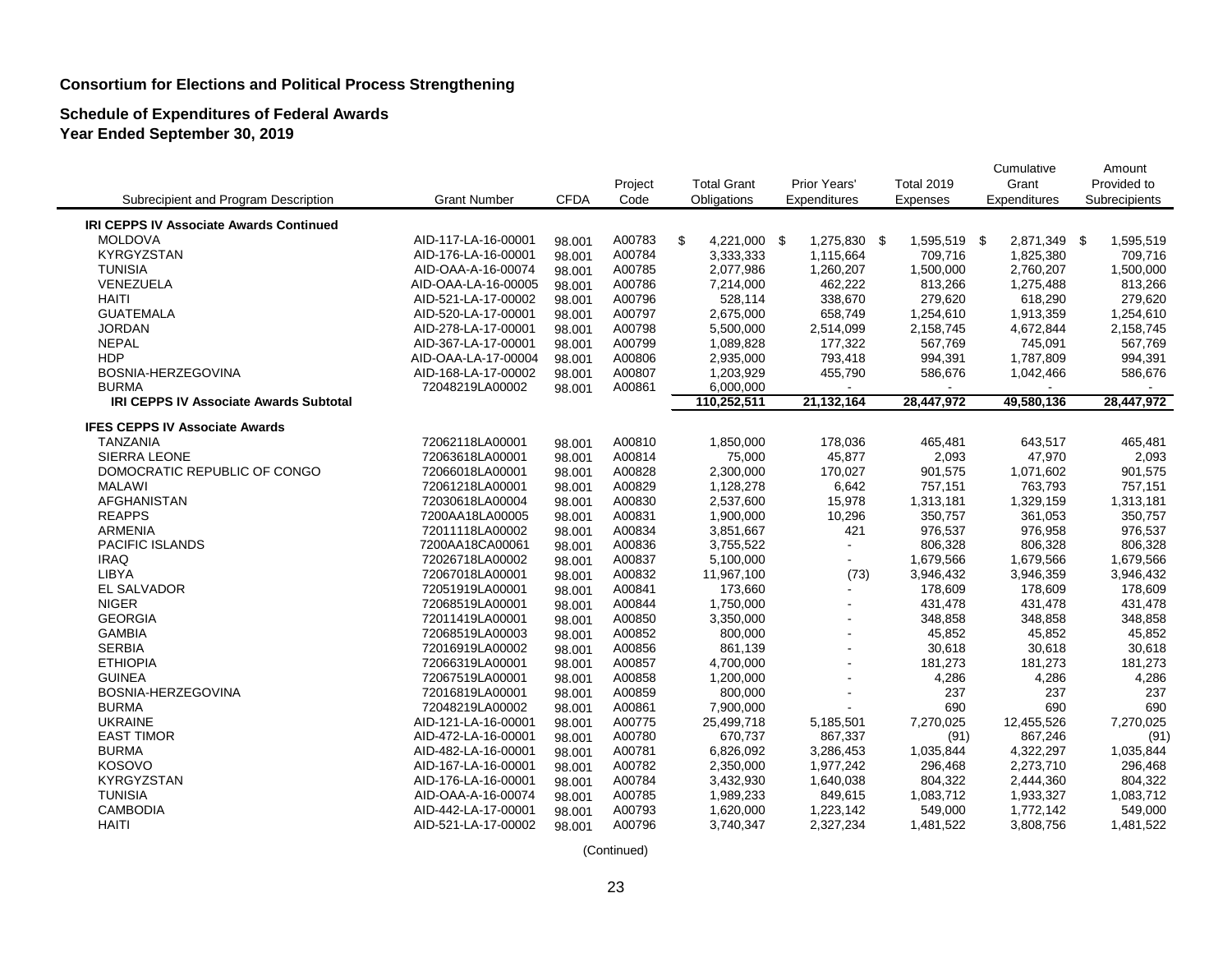#### **Schedule of Expenditures of Federal Awards Year Ended September 30, 2019**

|                                                 |                     |             | Project | <b>Total Grant</b> | Prior Years' |          | <b>Total 2019</b> |              | Cumulative<br>Grant | Amount<br>Provided to |
|-------------------------------------------------|---------------------|-------------|---------|--------------------|--------------|----------|-------------------|--------------|---------------------|-----------------------|
| Subrecipient and Program Description            | <b>Grant Number</b> | <b>CFDA</b> | Code    | Obligations        | Expenditures | Expenses |                   | Expenditures |                     | Subrecipients         |
| <b>IFES CEPPS IV Associate Awards Continued</b> |                     |             |         |                    |              |          |                   |              |                     |                       |
| <b>GUATEMALA</b>                                | AID-520-LA-17-00001 | 98.001      | A00797  | \$<br>2,336,000 \$ | 766,277 \$   |          | 848,924 \$        |              | 1,615,201 \$        | 848,924               |
| <b>NEPAL</b>                                    | AID-367-LA-17-00001 | 98.001      | A00799  | 3,448,695          | 2,050,246    |          | 1,313,410         |              | 3,363,656           | 1,313,410             |
| BOSNIA-HERZEGOVINA                              | AID-168-LA-17-00002 | 98.001      | A00807  | 375,000            | 166.397      |          | 139,268           |              | 305,665             | 139,268               |
| <b>IFES CEPPS IV Associate Awards Subtotal</b>  |                     |             |         | 108,288,718        | 20,766,686   |          | 27,243,406        |              | 48,010,092          | 27,243,406            |
| <b>NDI CEPPS IV Associate Awards</b>            |                     |             |         |                    |              |          |                   |              |                     |                       |
| <b>ARMENIA</b>                                  | 72011118LA00002     | 98.001      | A00834  | 4,448,667          | 715          |          | 618,171           |              | 618,886             | 618,171               |
| <b>REAPPS</b>                                   | 7200AA18LA00005     | 98.001      | A00831  | 3,740,000          | 3,530        |          | 382,155           |              | 385,685             | 382,155               |
| <b>ZAMBIA</b>                                   | 72061118LA00001     | 98.001      | A00824  | 4,472,691          | 91,233       |          | 879,225           |              | 970,458             | 879,225               |
| <b>MALAWI</b>                                   | 72061218LA00001     | 98.001      | A00829  | 2,941,722          | 92,462       |          | 2,671,474         |              | 2,763,936           | 2,671,474             |
| <b>NIGERIA</b>                                  | 72062018LA00002     | 98.001      | A00823  | 1,143,384          | 129,108      |          | 955,240           |              | 1,084,348           | 955,240               |
| AFGHANISTAN                                     | 72030618LA00004     | 98.001      | A00830  | 10,411,014         | 182,730      |          | 4,480,475         |              | 4,663,205           | 4,480,475             |
| SIERRA LEONE                                    | 72063618LA00001     | 98.001      | A00814  | 525,000            | 225,884      |          | 46,241            |              | 272,125             | 46,241                |
| <b>TANZANIA</b>                                 | 72062118LA00001     | 98.001      | A00810  | 4,265,681          | 493,900      |          | 723,020           |              | 1,216,920           | 723,020               |
| <b>ZIMBABWE</b>                                 | 72061318LA00001     | 98.001      | A00822  | 1,466,575          | 975,365      |          | 451,862           |              | 1,427,227           | 451,862               |
| <b>KOSOVO</b>                                   | 72016718LE00001     | 98.001      | A00811  | 5,500,000          | 1,144,269    |          | 1,332,620         |              | 2,476,889           | 1,332,620             |
| LIBYA                                           | 72067018LA00001     | 98.001      | A00832  | 8,980,000          |              |          | 1,270,283         |              | 1,270,283           | 1,270,283             |
| VENEZUELA                                       | 7200AA18LA00009     | 98.001      | A00835  | 3,945,000          |              |          | 1,385,681         |              | 1,385,681           | 1,385,681             |
| <b>PACIFIC ISLANDS</b>                          | 7200AA18CA00061     | 98.001      | A00836  | 1,879,850          |              |          | 164,441           |              | 164,441             | 164,441               |
| <b>EL SALVADOR</b>                              | 72051919LA00001     | 98.001      | A00841  | 425,670            |              |          | 819,150           |              | 819,150             | 819,150               |
| <b>NIGER</b>                                    | 72068519LA00001     | 98.001      | A00844  | 2,000,000          |              |          | 619,394           |              | 619,394             | 619,394               |
| <b>GEORGIA</b>                                  | 72011419LA00001     | 98.001      | A00850  | 2,995,000          |              |          | 296,292           |              | 296,292             | 296,292               |
| <b>BELARUS</b>                                  | 72011319LA00001     | 98.001      | A00851  | 2,809,000          |              |          | 210,609           |              | 210,609             | 210,609               |
| <b>SERBIA</b>                                   | 72016919LA00002     | 98.001      | A00856  | 1,395,000          |              |          | 89,560            |              | 89,560              | 89,560                |
| <b>ETHIOPIA</b>                                 | 72066319LA00001     | 98.001      | A00857  | 6,525,000          |              |          | 130,082           |              | 130,082             | 130,082               |
| <b>GUINEA</b>                                   | 72067519LA00001     | 98.001      | A00858  | 2,850,000          |              |          | 149,722           |              | 149,722             | 149,722               |
| <b>UKRAINE</b>                                  | AID-121-LA-16-00001 | 98.001      | A00775  | 18,944,507         | 3,656,909    |          | 4,350,814         |              | 8,007,723           | 4,350,814             |
| <b>DOMINICAN REPUBLIC</b>                       | AID-517-LA-16-00001 | 98.001      | A00778  | 250,000            | 238,553      |          |                   |              | 238,553             |                       |
| BOSNIA-HERZEGOVINA                              | AID-168-LA-16-00001 | 98.001      | A00779  | 600,000            | 565,234      |          |                   |              | 565,234             |                       |
| <b>EAST TIMOR</b>                               | AID-472-LA-16-00001 | 98.001      | A00780  | 405,000            | 693,357      |          |                   |              | 693,357             |                       |
| <b>BURMA</b>                                    | AID-482-LA-16-00001 | 98.001      | A00781  | 8,150,000          | 3,082,174    |          | 1,555,070         |              | 4,637,244           | 1,555,070             |
| <b>MOLDOVA</b>                                  | AID-117-LA-16-00001 | 98.001      | A00783  | 6,170,125          | 2,496,163    |          | 1,283,055         |              | 3,779,218           | 1,283,055             |
| <b>KYRGYZSTAN</b>                               | AID-176-LA-16-00001 | 98.001      | A00784  | 3,608,333          | 981,043      |          | 798,651           |              | 1,779,694           | 798,651               |
| <b>TUNISIA</b>                                  | AID-OAA-A-16-00074  | 98.001      | A00785  | 1,568,247          | 1,207,097    |          | 1,599,081         |              | 2,806,178           | 1,599,081             |
| VENEZUELA                                       | AID-OAA-LA-16-00005 | 98.001      | A00786  | 11,050,000         | 1,046,635    |          | 944,636           |              | 1,991,271           | 944,636               |
| <b>HAITI</b>                                    | AID-521-LA-17-00002 | 98.001      | A00796  | 3,316,485          | 2,125,468    |          | 1,653,411         |              | 3,778,879           | 1,653,411             |
| <b>GUATEMALA</b>                                | AID-520-LA-17-00001 | 98.001      | A00797  | 3,485,000          | 995,931      |          | 2,773,498         |              | 3,769,429           | 2,773,498             |
| <b>JORDAN</b>                                   | AID-278-LA-17-00001 | 98.001      | A00798  | 12,550,000         | 6,112,365    |          | 5,903,309         |              | 12,015,674          | 5,903,309             |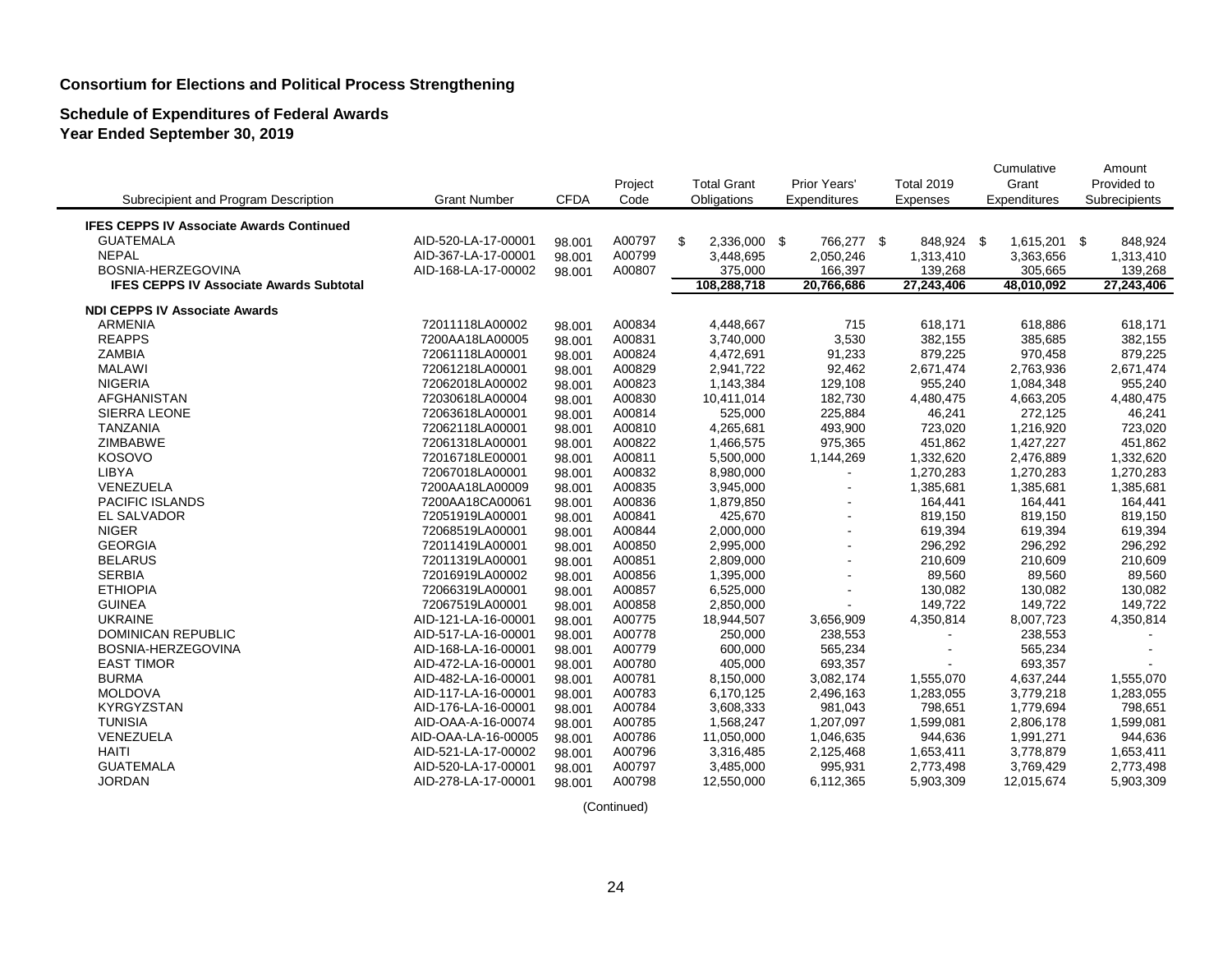## **Schedule of Expenditures of Federal Awards Year Ended September 30, 2019**

| Subrecipient and Program Description                                                                        | <b>Grant Number</b>                                                                  | CFDA                                 | Project<br>Code                      | <b>Total Grant</b><br>Obligations                   | Prior Years'<br>Expenditures    | <b>Total 2019</b><br><b>Expenses</b>    | Cumulative<br>Grant<br>Expenditures                                | Amount<br>Provided to<br>Subrecipients |
|-------------------------------------------------------------------------------------------------------------|--------------------------------------------------------------------------------------|--------------------------------------|--------------------------------------|-----------------------------------------------------|---------------------------------|-----------------------------------------|--------------------------------------------------------------------|----------------------------------------|
| NDI CEPPS IV Associate Awards Continued<br><b>NEPAL</b><br><b>HDP</b><br>BOSNIA-HERZEGOVINA<br><b>BURMA</b> | AID-367-LA-17-00001<br>AID-OAA-LA-17-00004<br>AID-168-LA-17-00002<br>72048219LA00002 | 98.001<br>98.001<br>98.001<br>98.001 | A00799<br>A00806<br>A00807<br>A00861 | 4.262.827 \$<br>3.065.000<br>1,903,929<br>3,470,000 | 1.971.159<br>363.412<br>637.711 | 2,412,273<br>- SS<br>851,243<br>401,879 | 4,383,432 \$<br>1.214.655<br>1,039,590<br>$\overline{\phantom{a}}$ | 2,412,273<br>851.243<br>401,879        |
| <b>NDI CEPPS IV Associate Awards Subtotal</b>                                                               |                                                                                      |                                      |                                      | 155,518,707                                         | 29,512,407                      | 42,202,617                              | 71,715,024                                                         | 42,202,617                             |
| TOTAL FEDERAL EXPENDITURES                                                                                  |                                                                                      |                                      |                                      | \$1,202,048,627                                     | 862.409.803                     | 117.427.057                             | 979.836.860                                                        | \$117.427.057                          |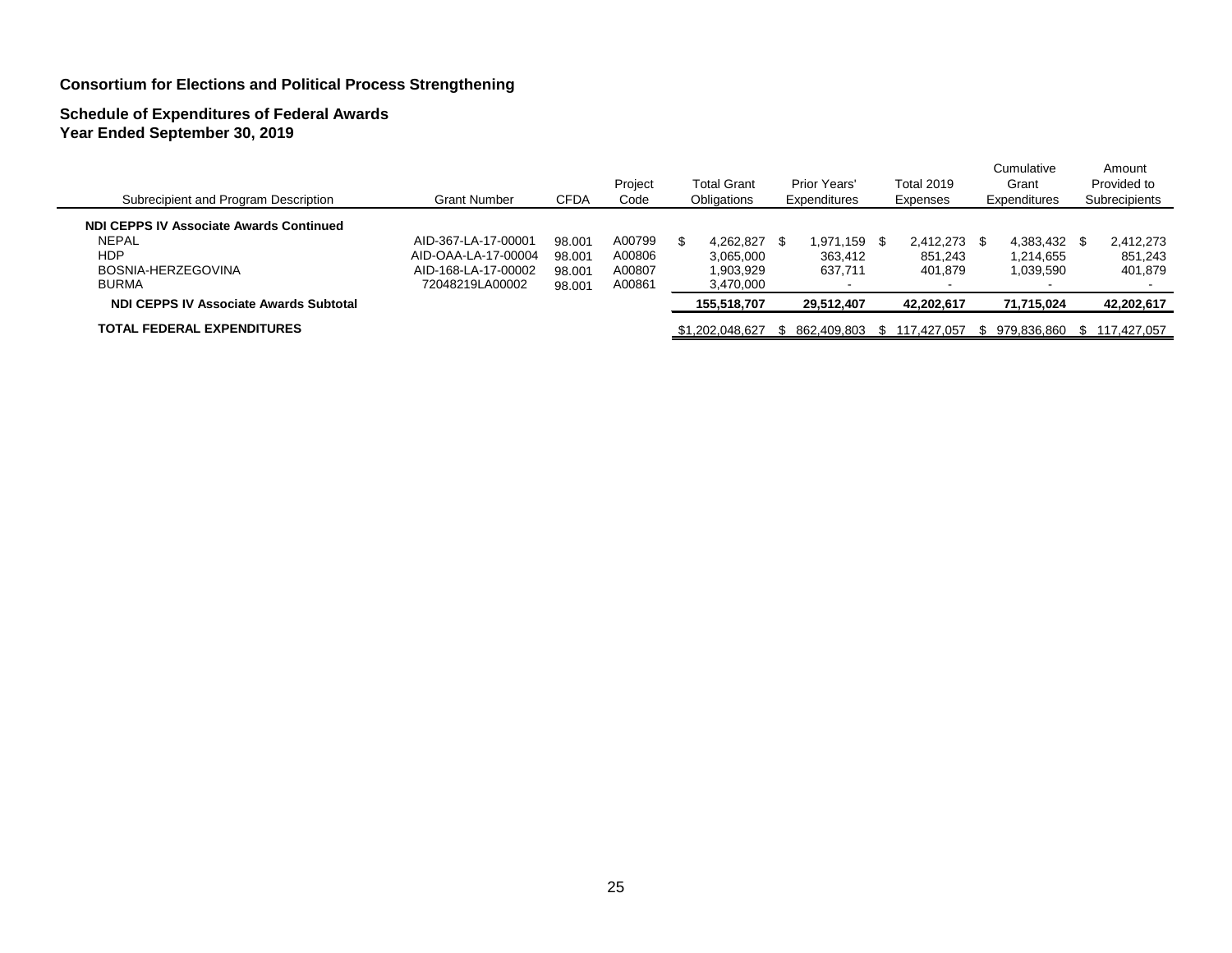## **Notes to Schedule of Expenditures of Federal Awards**

## **Note 1. Basis of Presentation**

The accompanying schedule of expenditures of federal awards (the schedule) includes federal grant activity of Consortium for Elections and Political Process Strengthening (CEPPS) and is presented on the accrual basis. The information in this schedule is presented in accordance with the requirements of Title 2 U.S. *Code of Federal Regulations Part 200, Uniform Administrative Requirements, Cost Principles, and Audit requirements for Federal Awards* (Uniform Guidance). Therefore, some amounts presented in this schedule may differ from amounts presented in, or used in the preparation of, the basic financial statements.

U.S. Agency for International Development (USAID) has been designated as CEPPS's oversight agency for the single audit.

## **Note 2. Summary of Significant Accounting Policies**

Expenditures reported on the Schedule are reported on the accrual basis of accounting. Such expenditures are recognized following the cost principles contained in the Uniform Guidance, wherein certain types of expenditures are not allowable or are limited as to reimbursement.

## **Note 3. Unexpended Grant Obligations**

Unexpended grant obligations are presented on an individual project code level in the accompanying schedule of expenditures of federal awards, for both leader awards and associate awards. These project codes are internal designations. Accordingly, the totals by grant number represent the actual unexpended grant obligations with the funding agency. When there are unexpended grant obligations at the end of the grant period, the funding agency will either deobligate the funds or amend the grant agreement to extend the grant period. Deobligated amounts have been removed from the total grant obligations presented.

## **Note 4. Subrecipient Expenditures**

CEPPS was formed as a joint venture of International Republican Institute, International Foundation for Electoral Systems, and National Democratic Institute for International Affairs (collectively, the Joint Venturers). CEPPS was formed for the purpose of submitting applications for grant awards to USAID in implementing political and electoral strengthening programs in foreign countries; however, all programmatic activity is conducted by the Joint Venturers. Accordingly, all direct expenditures of CEPPS represent subrecipient expenditures.

## **Note 5. Indirect Cost Rate**

The accompanying indirect rate calculation is prepared in accordance with Uniform Guidance, and additional regulations issued by USAID.

CEPPS negotiates an indirect cost rate with the federal government and therefore does not qualify for the use of the 10% de minimis cost rate option.

#### **Note 6. Awards With Negative Values**

Negative amounts shown on the Schedule represent adjustments or credits made in the normal course of business to amounts reported as expenditures in prior years. Several of CEPPS's awards with federal agencies had negative values for the year ended September 30, 2019. The primary reasons for the negative balances are due to indirect rate adjustments, liquidations of project holder advances, corrections of prior year mis-postings, reclassification of disallowed costs and foreign currency fluctuations.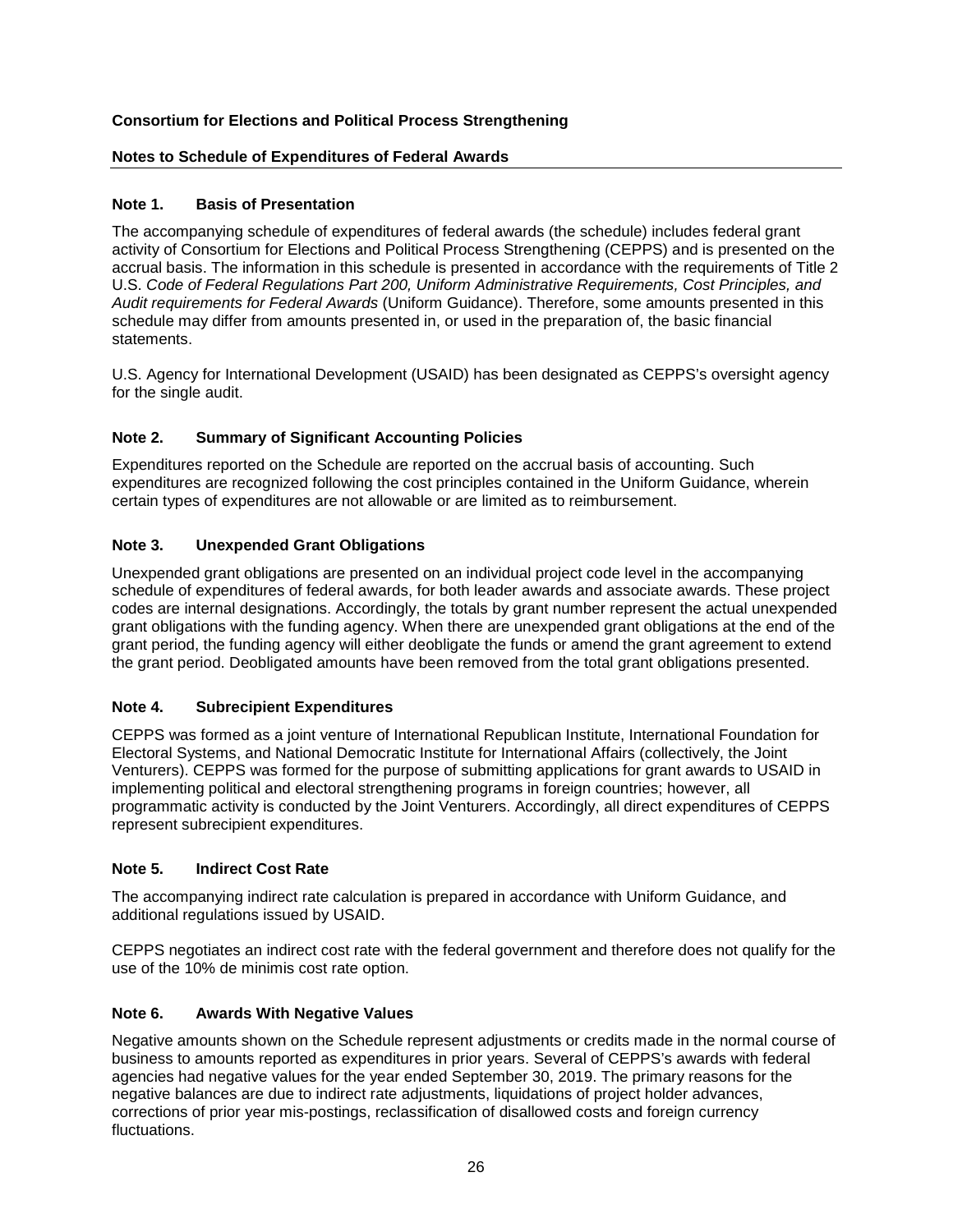#### **Schedule of Indirect Cost Pool, Applicable Base and Final Overhead Rate Calculation Year Ended September 30, 2019**

|             | Federal award expenditures:             |                  |
|-------------|-----------------------------------------|------------------|
| <b>IFES</b> |                                         | \$<br>33,395,538 |
| IRI         |                                         | 33,349,475       |
| <b>NDI</b>  |                                         | 49,463,312       |
|             | Total federal award direct expenditures | 116,208,325      |
|             |                                         |                  |
|             | Less leader award expenditures:         |                  |
| <b>IFES</b> |                                         | 1,998,503        |
| IRI         |                                         | 1,327,120        |
| <b>NDI</b>  |                                         | 901,020          |
|             | <b>Total leader award expenditures</b>  | 4,226,643        |
|             | Applicable base*                        | \$111,981,682    |
|             |                                         |                  |
|             | Indirect cost pool:                     |                  |
| <b>IFES</b> |                                         | \$<br>342,292    |
| <b>IRI</b>  |                                         | 347,248          |
| <b>NDI</b>  |                                         | 529,192          |
|             |                                         |                  |
|             | <b>Total indirect cost pool</b>         | 1,218,732        |
|             |                                         |                  |
|             | Indirect cost rate                      | 1.0910%          |
|             | <b>Provisional rate</b>                 | 2.2500%          |

 \*CEPPS's indirect rate covers administrative costs related to Associate awards only. The applicable base represents CEPPS's total direct costs (defined as total costs incurred by the CEPPS partners, including each partner's approved indirect cost rates) less costs associated with leader awards.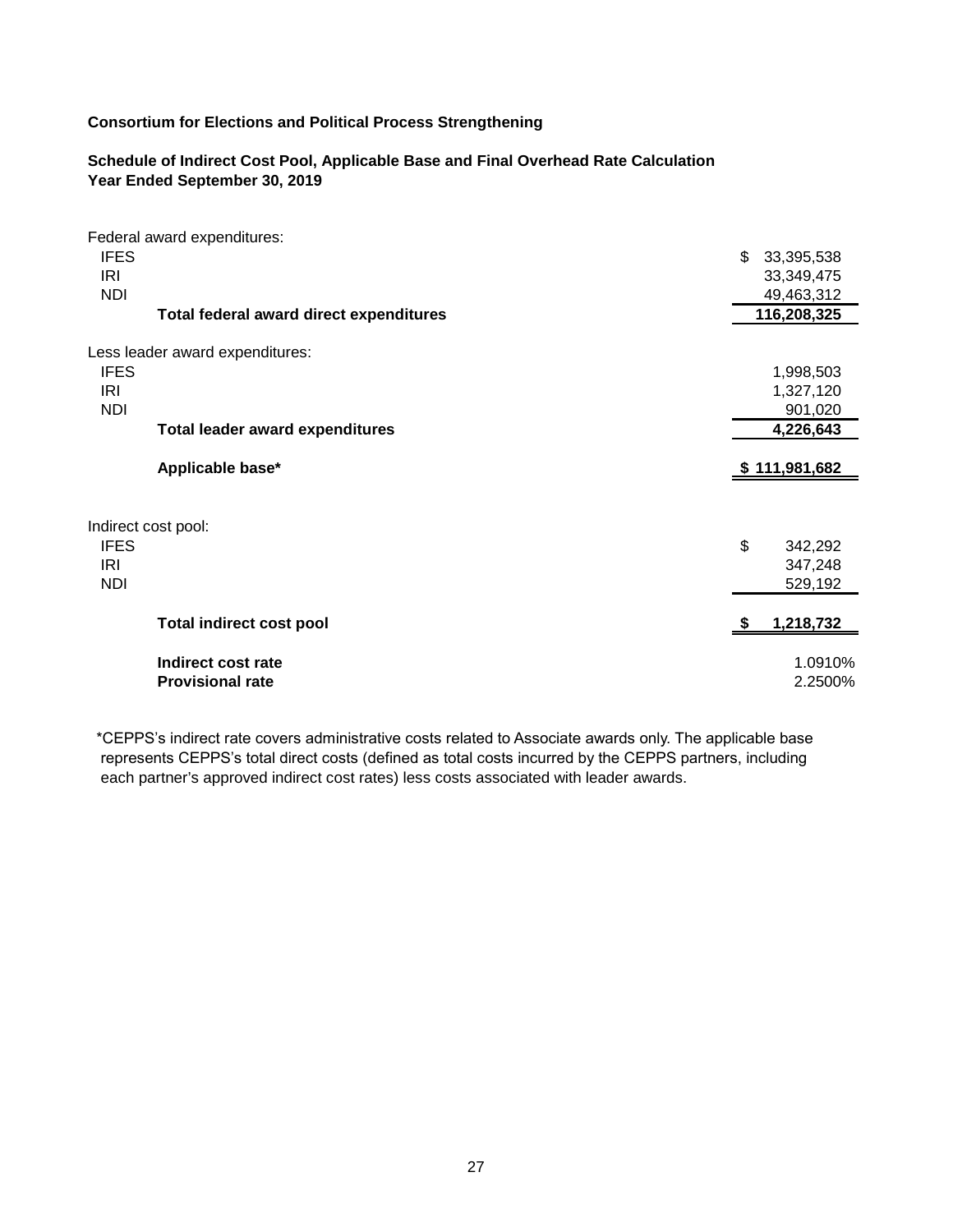## **Schedule of Findings and Questioned Costs Year Ended September 30, 2019**

## **Section I. Summary of Auditor's Results**

## *Financial Statements*

| Type of report the auditor issued on whether the financial<br>statements audited were prepared in accordance with GAAP:    | Unmodified        |          |                                                                      |
|----------------------------------------------------------------------------------------------------------------------------|-------------------|----------|----------------------------------------------------------------------|
| Internal control over financial reporting:<br>Material weakness(es) identified?<br>Significant deficiency(ies) identified? | Yes<br>Yes        | X<br>X   | No<br>None Reported                                                  |
| Noncompliance material to financial statements noted?                                                                      | Yes               | X        | No                                                                   |
| <b>Federal Awards</b>                                                                                                      |                   |          |                                                                      |
| Internal control over major programs:<br>Material weakness(es) identified?<br>Significant deficiency(ies) identified?      | Yes<br>Yes        | X.<br>X. | No<br>None Reported                                                  |
| Type of auditor's report issued on compliance<br>for major programs:                                                       | Unmodified        |          |                                                                      |
| Any auditor findings disclosed that are required<br>to be reported in accordance with 2 CFR 200.516(a)?                    | Yes               | X        | No                                                                   |
| Identification of major program.                                                                                           |                   |          |                                                                      |
| <b>CFDA Number(s)</b><br>98.001                                                                                            | Programs Overseas |          | Name of Federal Program or Cluster<br>USAID - Foreign Assistance for |
| Dollar threshold used to distinguish between<br>Type A and Type B programs:                                                | \$3,000,000       |          |                                                                      |
| Auditee qualified as low-risk auditee?                                                                                     | Yes               |          | No                                                                   |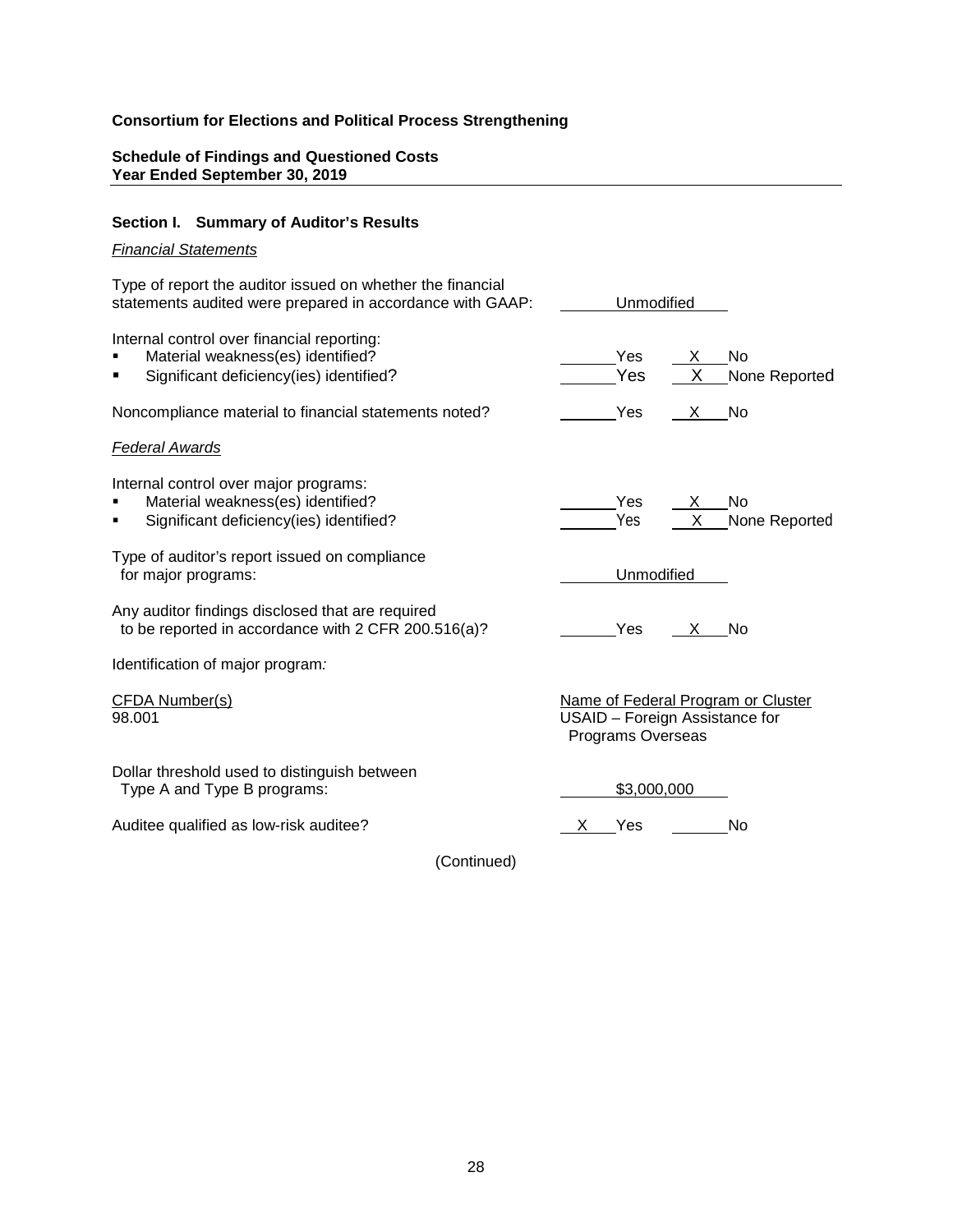## **Schedule of Findings and Questioned Costs (Continued) Year Ended September 30, 2019**

## **Section II. Financial Statement Findings**

None reported.

## **Section III. Findings and Questioned Costs for Federal Awards**

None reported.